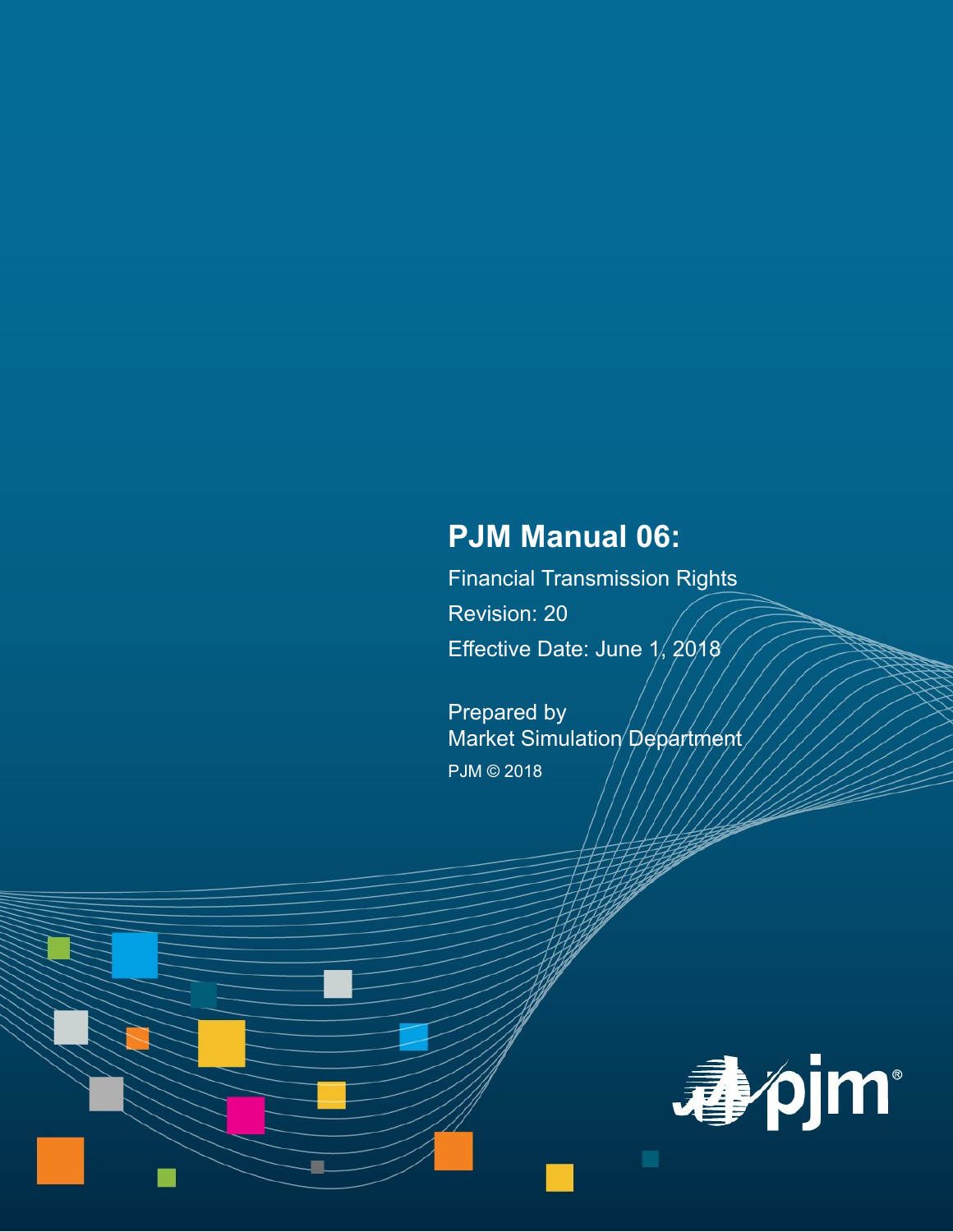

# **Table of Contents**

| Section 1: Financial Transmission Rights Overview 10                  |  |
|-----------------------------------------------------------------------|--|
|                                                                       |  |
|                                                                       |  |
|                                                                       |  |
|                                                                       |  |
|                                                                       |  |
|                                                                       |  |
|                                                                       |  |
|                                                                       |  |
|                                                                       |  |
|                                                                       |  |
|                                                                       |  |
|                                                                       |  |
|                                                                       |  |
| Section 3: Auction Revenue Rights Request and Approval Process 15     |  |
| 3.1 Network Integration Service Auction Revenue Rights (ARRs) 15      |  |
|                                                                       |  |
| 3.2 Firm Point-to-Point Transmission Auction Revenue Rights (ARRs) 15 |  |
|                                                                       |  |
|                                                                       |  |
|                                                                       |  |
| 4.2 Annual Allocation of Auction Revenue Rights (ARRs) - Stage 1A 19  |  |
| 4.3 Annual Allocation of Auction Revenue Rights (ARRs) - Stage 1B23   |  |
|                                                                       |  |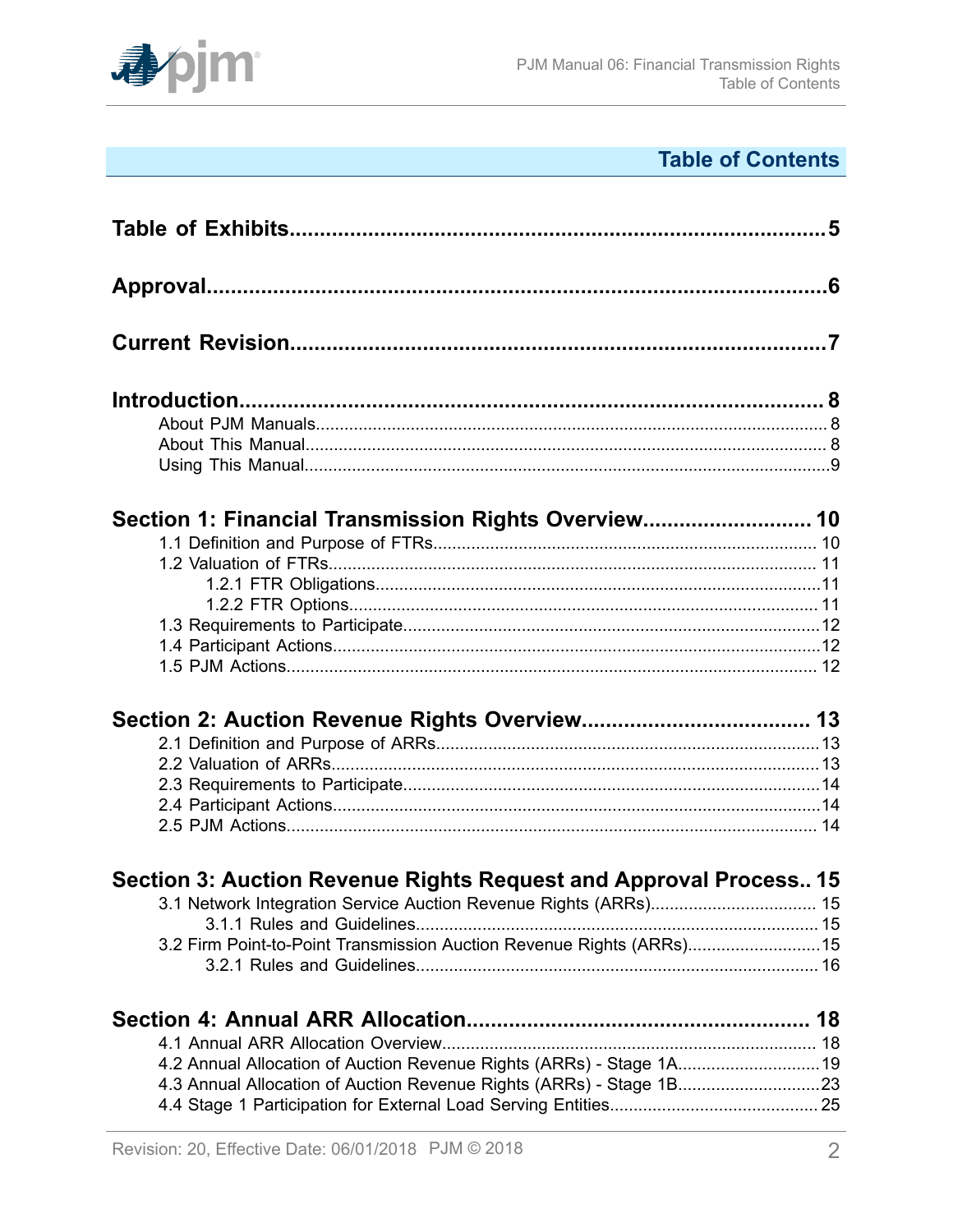

| 4.9.2 Regional Transmission Expansion Plan (RTEP) IARRs32                         |  |
|-----------------------------------------------------------------------------------|--|
|                                                                                   |  |
|                                                                                   |  |
|                                                                                   |  |
| Section 5: Financial Transmission Rights (FTRs) for New Load in                   |  |
|                                                                                   |  |
| 5.1 FTR Allocation Process for New Load in Zones Associated with Market Growth 35 |  |
| 5.2 Network Integration Service Financial Transmission Rights (FTRs) 36           |  |
|                                                                                   |  |
| 5.3 Firm Point-to-Point Transmission Financial Transmission Rights (FTRs) 36      |  |
|                                                                                   |  |
|                                                                                   |  |
|                                                                                   |  |
|                                                                                   |  |
|                                                                                   |  |
|                                                                                   |  |
|                                                                                   |  |
|                                                                                   |  |
|                                                                                   |  |
|                                                                                   |  |
|                                                                                   |  |
|                                                                                   |  |
|                                                                                   |  |
|                                                                                   |  |
|                                                                                   |  |

| 8.3 FTR Settlement - Calculating Transmission Congestion Credit Target Allocations 52 |  |
|---------------------------------------------------------------------------------------|--|
|                                                                                       |  |
|                                                                                       |  |
|                                                                                       |  |

7.3 FTR Secondary Trading Business [Rules....................................................................50](#page-49-0)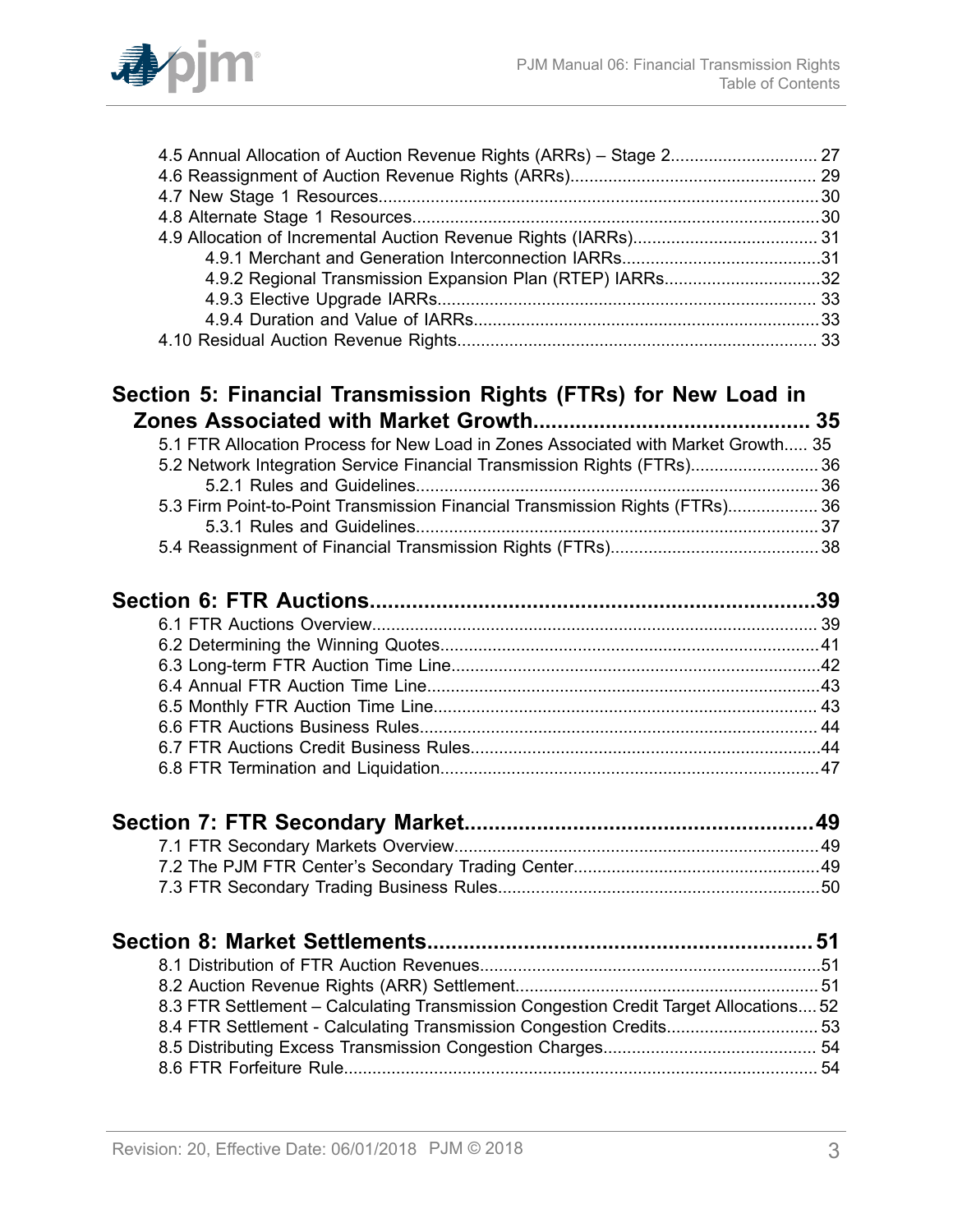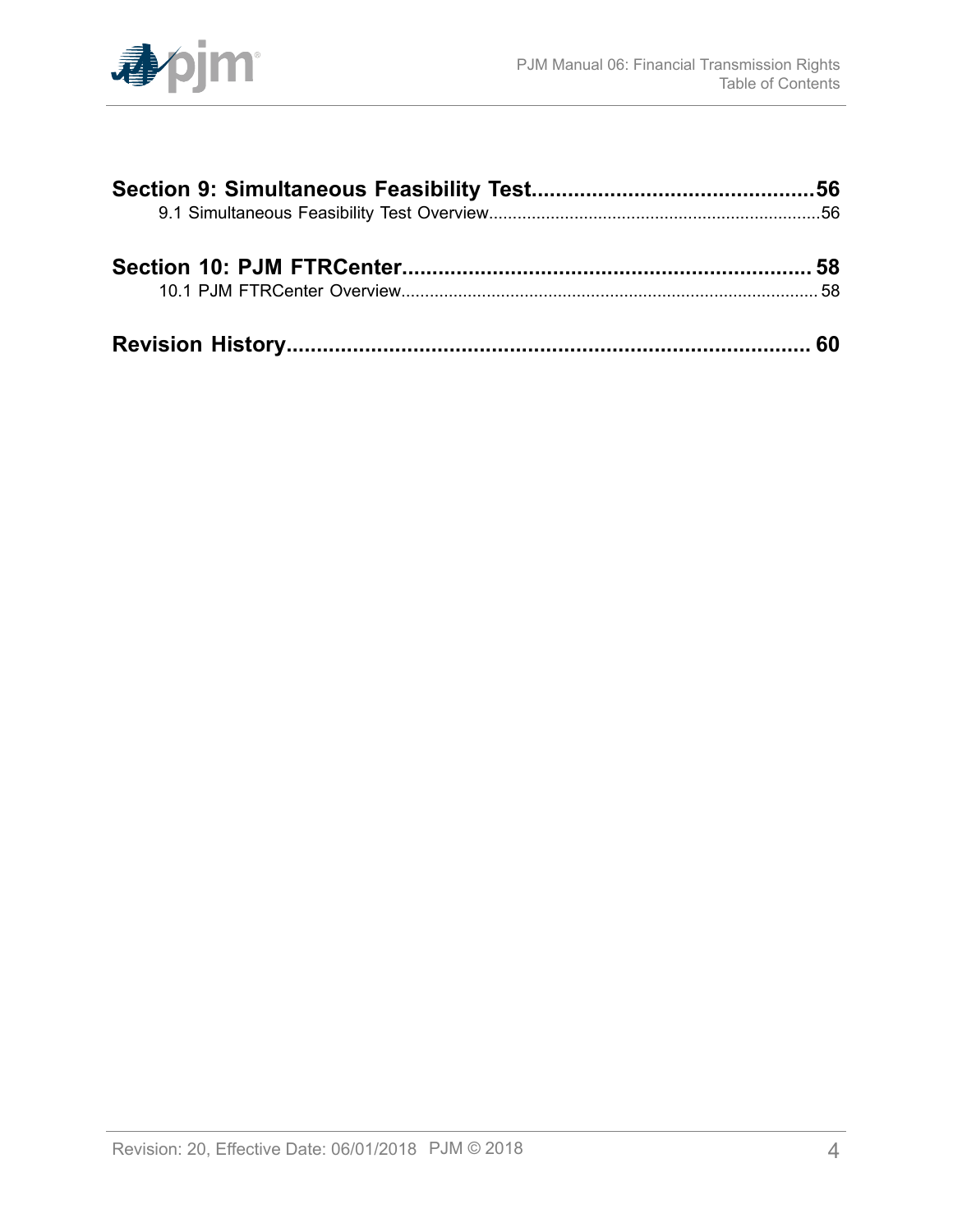

# **Table of Exhibits**

<span id="page-4-0"></span>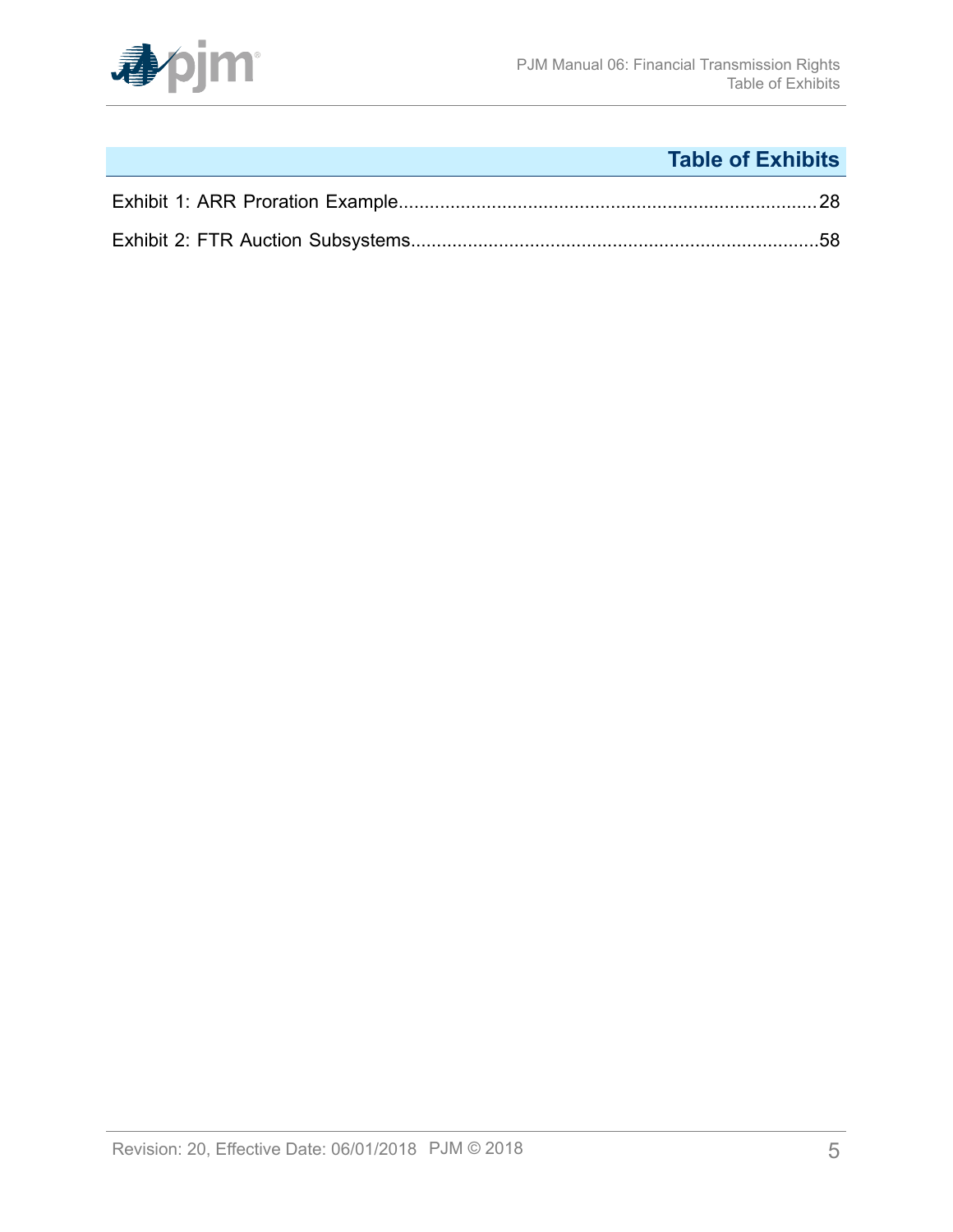

## <span id="page-5-0"></span>**Approval**

Approval Date: 04/27/2018 Effective Date: 06/01/2018

Asanga Perera, Manager

Market Simulation Department

Ray Fernandez, Manager

Market Settlements Development Department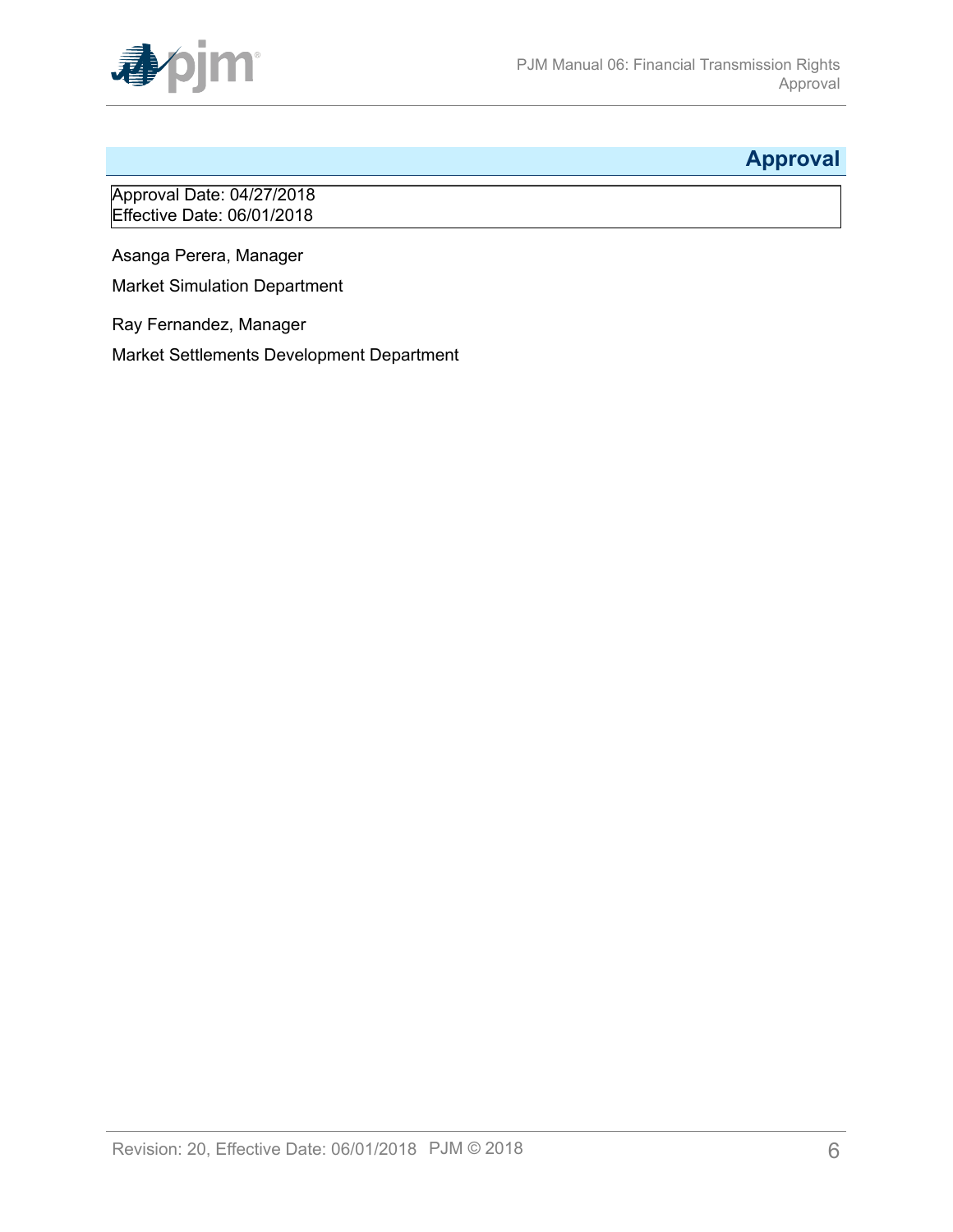

## <span id="page-6-0"></span>**Current Revision**

### **Revision 20 (06/01/2018):**

• Added conforming changes to section 6.1, 6.3, 9.1 to account for long term FTR modeling changes and monthly BOPP biddable period changes.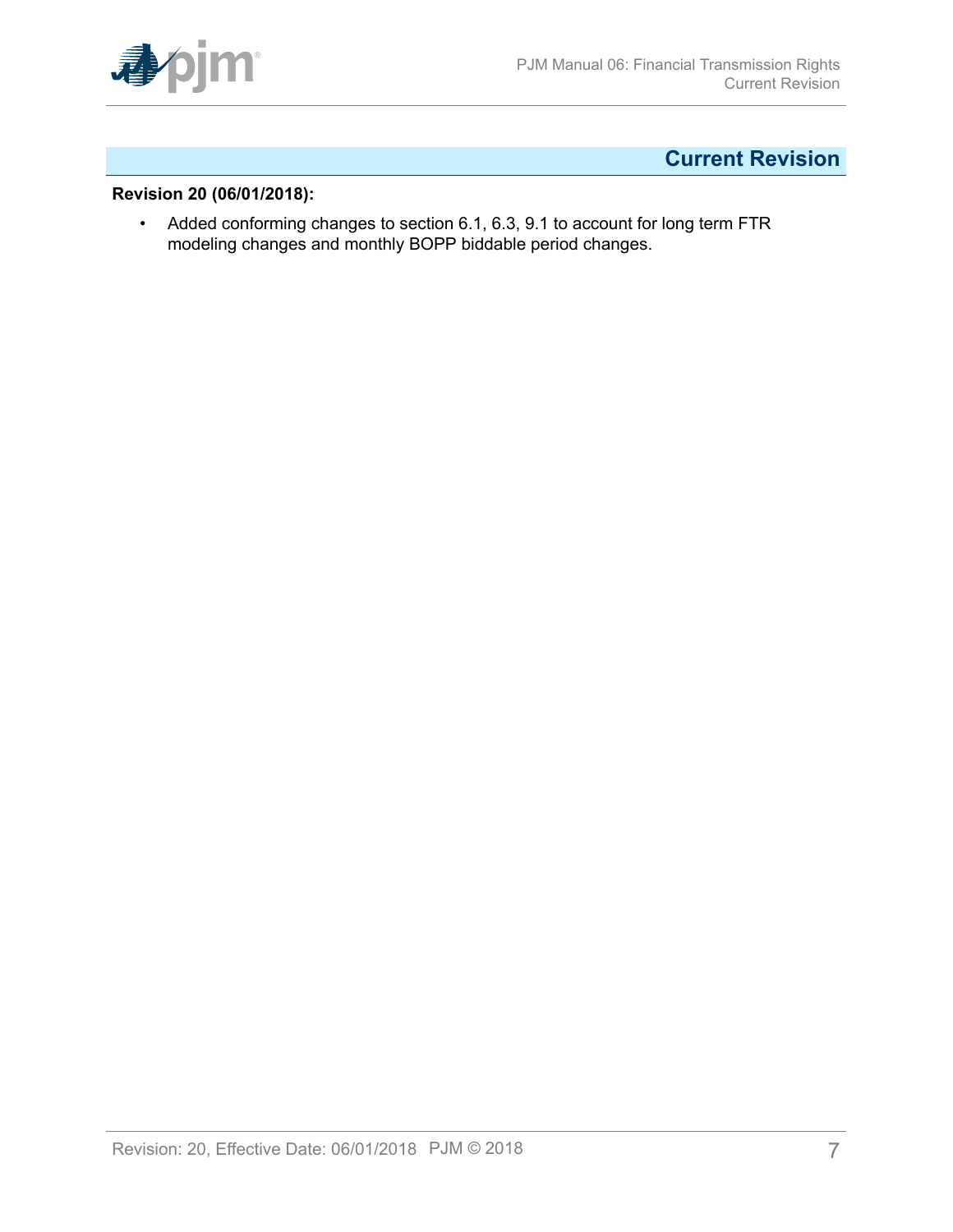

### <span id="page-7-0"></span>**Introduction**

Welcome to the *PJM Manual for Financial Transmission Rights*. In this Introduction, you will find the following information:

- What you can expect from the PJM Manuals in general (see "About PJM Manuals").
- What you can expect from this PJM Manual (see "About This Manual").
- How to use this manual (see "Using This Manual").

### <span id="page-7-1"></span>**About PJM Manuals**

The PJM Manuals are the instructions, rules, procedures, and guidelines established by PJM for the operation, planning, and accounting requirements of PJM and the PJM Energy Market.

- **Transmission**
- PJM Energy Market
- Generation and transmission interconnection
- Reserve
- Accounting and Billing
- PJM administrative services

For a complete list of all PJM manuals, go to the Library section on PJM.com.

### <span id="page-7-2"></span>**About This Manual**

The PJM Manual for *Financial Transmission Rights* is one of a series of manuals within the Transmission Owners group. This manual focuses on how Auction Revenue Rights (ARRs) are acquired, how Financial Transmission Rights (FTRs) are traded, in the FTR auctions or the secondary market, and on how the value of ARRs and FTRs are determined.

The *PJM Manual for Financial Transmission Rights* consists of ten sections. These sections are listed in the table of contents beginning on page 2.

#### **Intended Audience**

The intended audiences for the PJM Manual for Financial Transmission Rights are:

- Transmission Customers Transmission Customers submit requests to PJM for ARRs, and buy/sell FTRs in the FTR auctions and secondary market.
- PJM Members PJM Members buy and sell FTRs in the FTR auctions and secondary market.
- PJM Market Settlement Department The PJM Market Settlement Department uses information from the FTR database to calculate transmission congestion credits for the monthly billing statements and to settle the FTR auctions including ARR Credits.
- PJM Market Services Division The PJM Market Services Division processes requests for ARRs from Transmission Customers, facilitates the Annual ARR Allocation, runs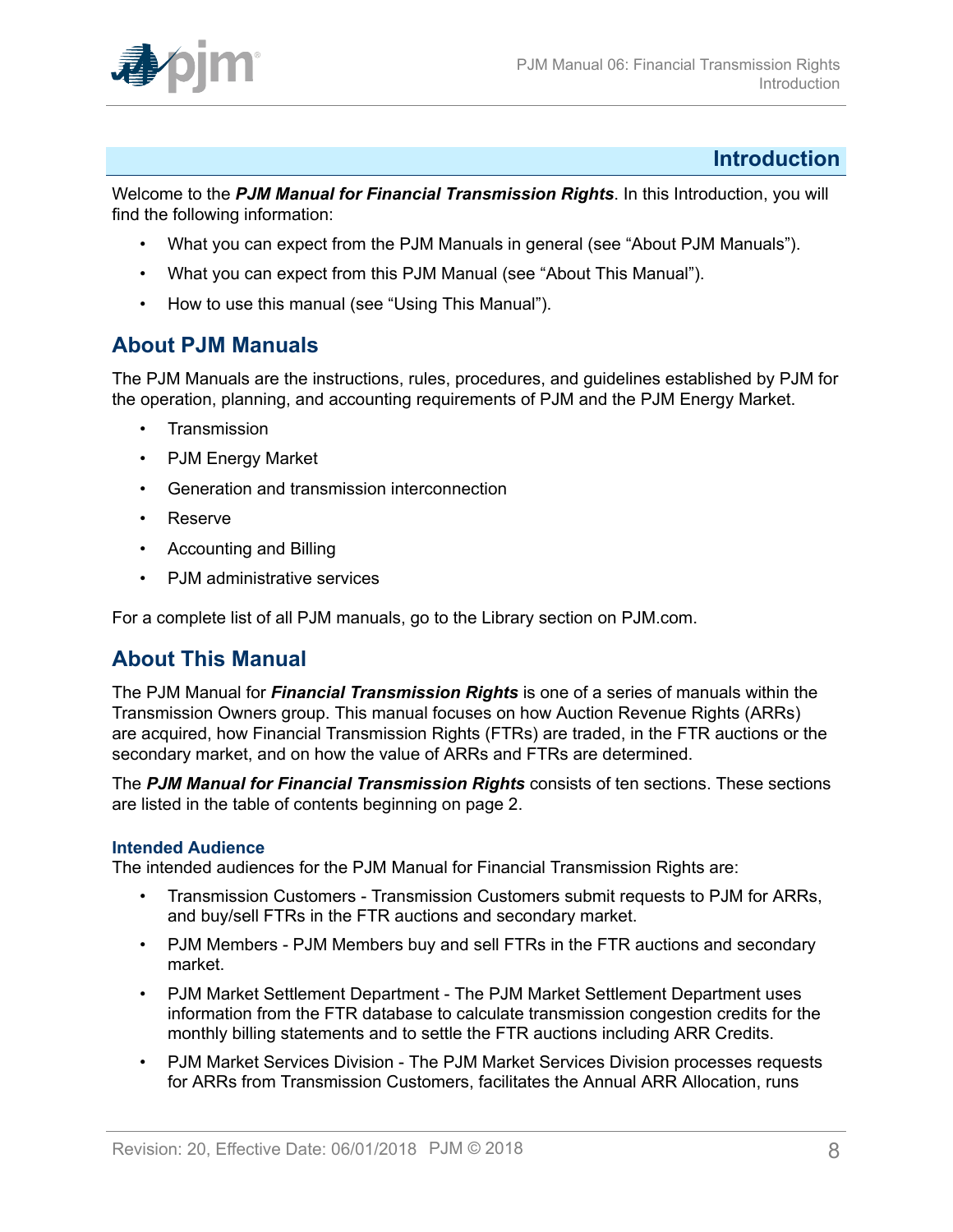

Simultaneous Feasibility Tests to verify that the Transmission System can support the requested set of ARRs and FTRs, and conducts the FTR auctions.

#### **References**

The references to other documents that provide background or additional detail directly related to the *PJM Manual for Financial Transmission Rights* are:

- PJM Manual for *[Transmission](http://www.pjm.com/~/media/documents/manuals/m02.ashx) Service Request (M-02)*
- PJM OASIS Users Guide
- PJM Manual for *[Operating Agreement Accounting \(M-28\)](http://www.pjm.com/~/media/documents/manuals/m28.ashx)*
- PJM Manual for *[Billing \(M-29\)](http://www.pjm.com/~/media/documents/manuals/m29.ashx)*
- FTR Auction User's Guide
- FTRCenter

### <span id="page-8-0"></span>**Using This Manual**

We believe that explaining concepts is just as important as presenting the procedures. This philosophy is reflected in the way we organize the material in this manual. We start each section with an overview. Then, we present details, procedures or references to procedures found in other PJM manuals.

#### **What You Will Find In This Manual**

- A table of contents that lists two levels of subheadings within each of the sections
- An approval page that lists the required approvals and a brief outline of the current revision
- Sections containing the specific guidelines, requirements, or procedures including PJM actions and PJM Member actions
- A section at the end detailing all previous revisions of this PJM manual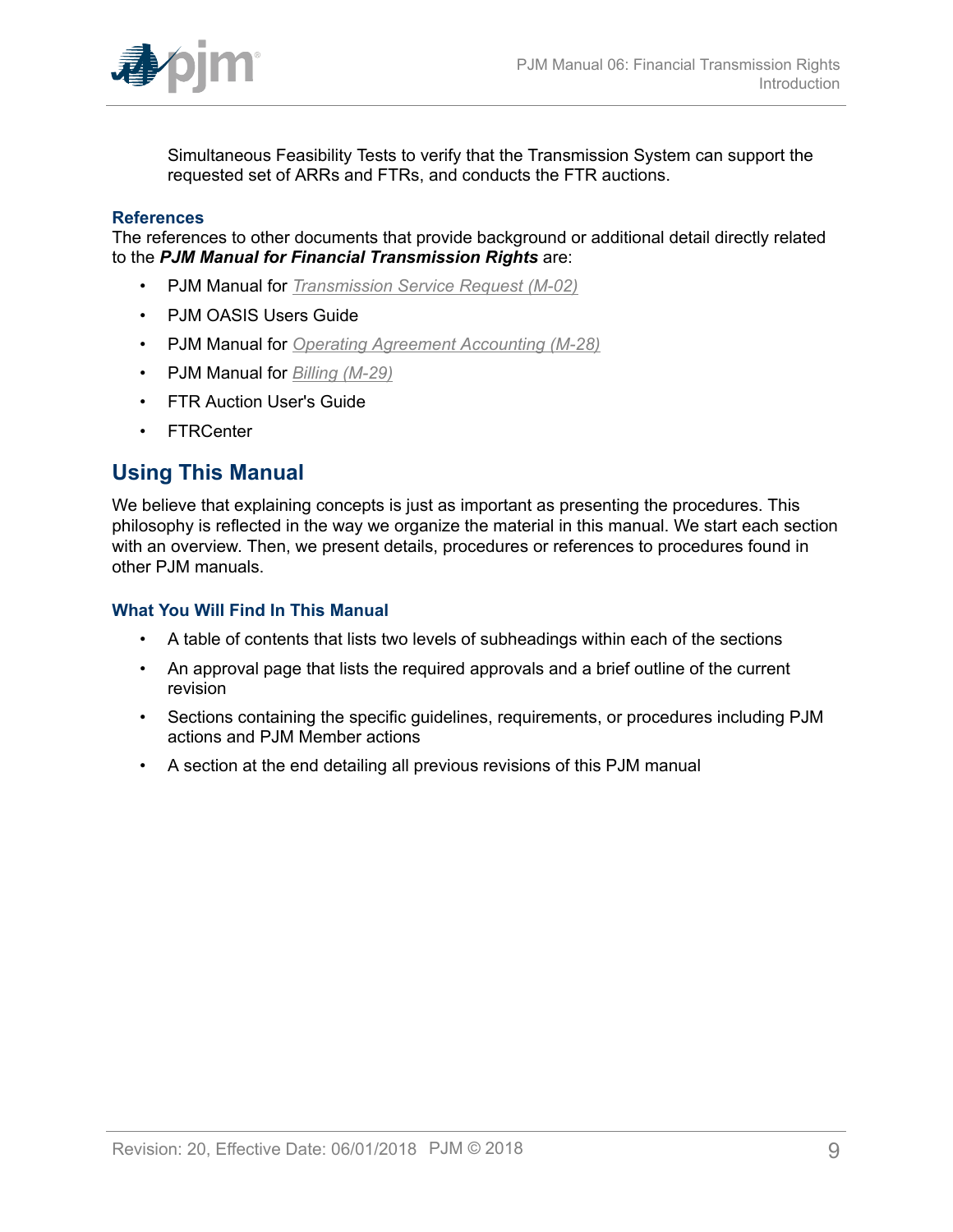

### <span id="page-9-0"></span>**Section 1: Financial Transmission Rights Overview**

Welcome to the *Financial Transmission Rights Overview* section of the *PJM Manual for Financial Transmission Rights*. In this section, you will find the following information:

- A definition of Financial Transmission Rights (FTRs) and their purpose (see "Definition and Purpose of FTRs").
- How the economic value of FTRs is calculated (see "Valuation of FTRs").
- Requirements to participate in buying/selling of FTRs in the FTR auctions or in the secondary market (see "Requirements to Participate").
- An overview of the FTR-related actions performed by Market Participants (see "Participant Actions").
- An overview of the FTR-related actions performed by PJM (see "PJM Actions").

### <span id="page-9-1"></span>**1.1 Definition and Purpose of FTRs**

A Financial Transmission Right (FTR) is a financial instrument that entitles the holder to receive compensation for Transmission Congestion Charges that arise when the transmission grid is congested in the Day-ahead Market and differences in Day-ahead Congestion Prices result from the dispatch of generators out of merit order to relieve the congestion. Each FTR is defined from a point of receipt (where the power is injected onto the PJM grid) to a point of delivery (where the power is withdrawn from the PJM grid). For each hour in which congestion exists on the Transmission System between the receipt and delivery points specified in the FTR, the holder of the FTR is awarded a share of the Transmission Congestion Charges collected from the Market Participants.

One purpose of FTRs is to protect Firm Transmission Service Customers from increased cost due to Transmission Congestion when their energy deliveries are consistent with their firm reservations. Essentially, FTRs are financial instruments that entitle the holder to rebates of congestion charges paid by the Firm Transmission Service Customers. Market Participants are able to acquire financial transmission rights in the form of options or obligations. They do not represent a right for physical delivery of power.

The holder of the FTR is not required to deliver energy in order to receive a congestion credit. If a constraint exists on the Transmission System in the Day-ahead Market, the holders of FTRs receive a credit based on the FTR MW reservation and the Congestion Price difference between point of delivery and point of receipt. This credit is paid to the holder regardless of who delivered energy or the amount delivered across the path designated in the FTR.

You can acquire FTRs in four market mechanisms: the Long-term FTR Auction, Annual FTR Auction, the Monthly FTR Auction or the FTR Secondary market.

• *Long-term FTR Auction* – PJM conducts a Long-term FTR process of selling and buying FTRs through a multi-round process for FTRs for three consecutive planning periods immediately subsequent to the planning period during which the Long-term FTR Auction is conducted. The capacity offered for sale in Long-term FTR Auctions shall be the residual system capability after the assumption that all Auction Revenue Rights allocated in the immediately prior Annual Auction Revenue Rights allocation process are self-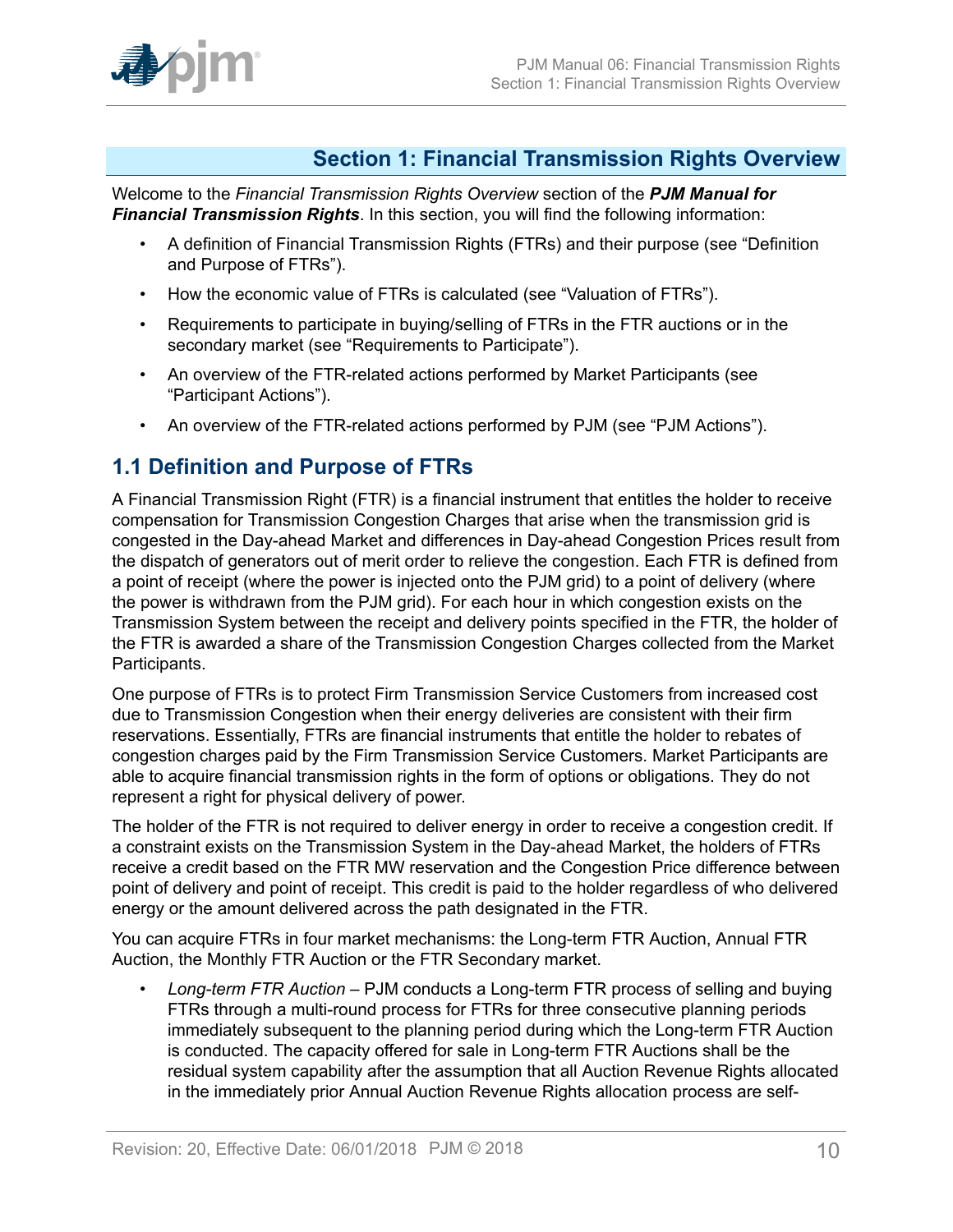

scheduled into FTRs, which shall be modeled as fixed injections and withdrawals in the Long-term FTR Auction.

- *Annual FTR Auction –* PJM conducts an annual process of selling and buying FTRs through a multi-round auction. The Annual FTR Auction offers for sale the entire transmission entitlement that is available on the PJM system on an annual basis. The clearing mechanism of the Annual FTR Auction will maximize the quote-based value of FTRs awarded in the auction. Auction Revenue Rights (ARRs) are the mechanism by which the proceeds from the Annual FTR Auction are allocated.
- *Monthly FTR Auction –* PJM conducts a monthly process of selling and buying FTRs through an auction. The FTR auction offers for sale any residual transmission entitlement that is available after FTRs are awarded from the Annual and Long-term FTR Auctions. The auction also allows Market Participants an opportunity to sell FTRs that they are currently holding. Market Participants offer to sell or request to buy FTRs through an Internet computer application called *FTRCenter*.
- *Secondary Market –* The FTR secondary market is a bilateral trading system that facilitates trading of existing FTRs between PJM Members through an Internet computer application called *FTRCenter*.

### <span id="page-10-0"></span>**1.2 Valuation of FTRs**

The hourly economic value of an FTR is based on the FTR MW reservation and the difference between Day-ahead Congestion Prices at the sink point (point of delivery) and the source point (point of receipt) designated in the FTR. Therefore, it is important to note that an FTR can provide financial benefit, but it can also be a financial liability resulting in a charge to the holder.

### <span id="page-10-1"></span>**1.2.1 FTR Obligations**

- The hourly economic value of an FTR Obligation is based on the FTR MW reservation and the difference between Day-ahead Congestion Prices at the sink point (point of delivery) and the source point (point of receipt) designated in the FTR.
- The hourly economic value of an FTR Obligation is positive (a benefit) when the path designated in the FTR is in the same direction as the congested flow. (The Day-ahead Congestion Price at the sink point (point of delivery) is higher than the Day-ahead Congestion Price at the source point (point of receipt).)
- The hourly economic value of an FTR Obligation is negative (a liability) when the designated path is in the direction opposite to the congested flow. (The Day-ahead Congestion Price at the point of receipt is higher than the Day-ahead Congestion Price at the point of delivery.); however, if the holder were to actually deliver energy along the designated path, they would receive a congestion credit that would offset the FTR charge.

### <span id="page-10-2"></span>**1.2.2 FTR Options**

The hourly economic value of an FTR Option is based on the FTR MW reservation and the difference between Day-ahead Congestion Prices at the sink point (point of delivery)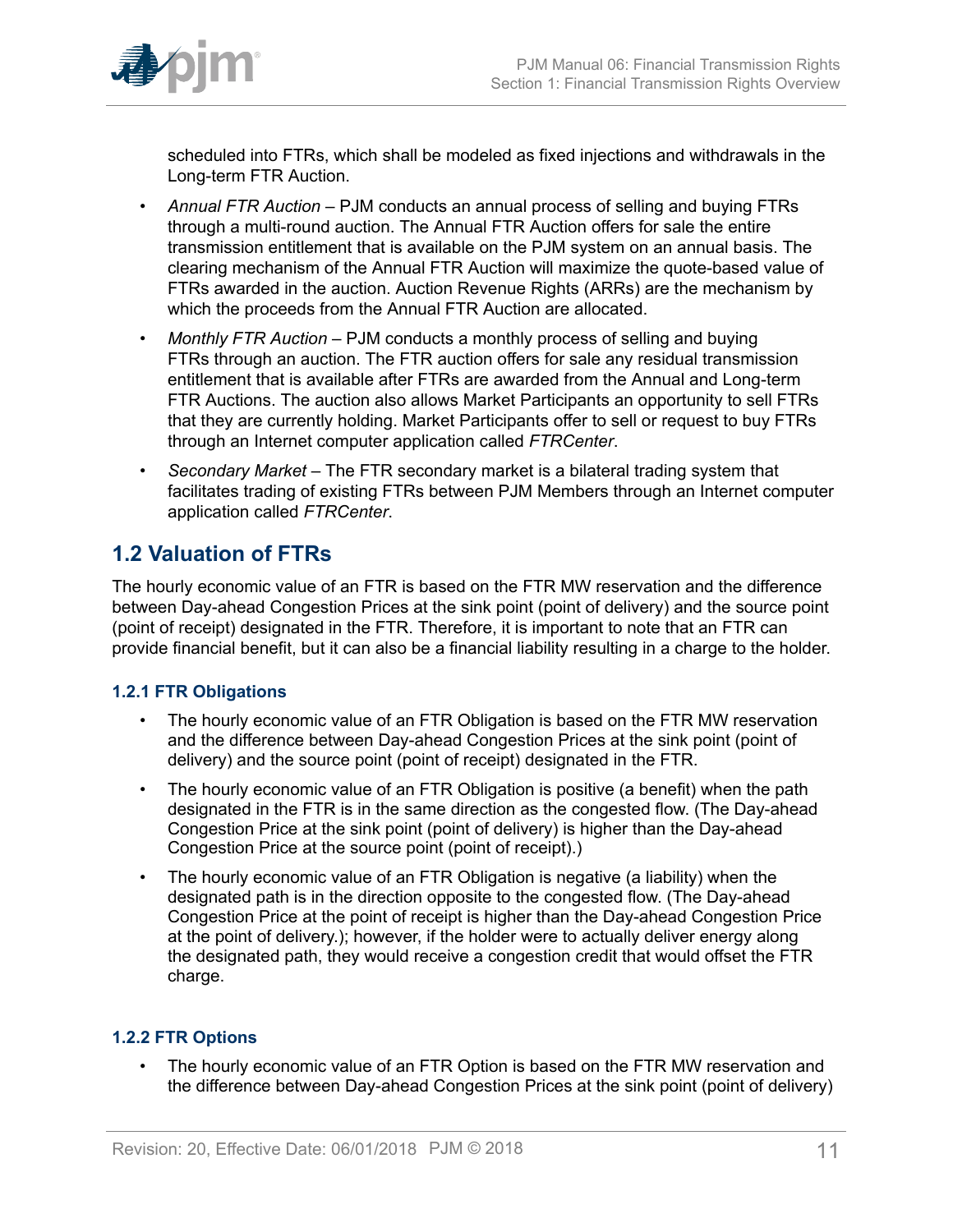

and the source point (point of receipt) designated in the FTR when that difference is positive.

- The hourly economic value of an FTR Option is positive (a benefit) when the path designated in the FTR is in the same direction as the congested flow. (The Day-ahead Congestion Price at the sink point (point of delivery) is higher than the Day-ahead Congestion Price at the source point (point of receipt).)
- The hourly economic value of an FTR Option is zero (neither a benefit nor a liability) when the designated path is in the direction opposite to the congested flow. (The Dayahead Congestion Price at the source point (point of receipt) is higher than the Dayahead Congestion Price at the sink point (point of delivery).)

## <span id="page-11-0"></span>**1.3 Requirements to Participate**

To be able to buy and sell FTRs in the PJM FTR Auctions, or in FTR secondary trading, you must be a PJM Member. Anyone may buy and sell FTRs on the secondary market outside of FTRCenter, however, PJM Market Settlements makes the proper billing adjustments only for FTRCenter transactions.

## <span id="page-11-1"></span>**1.4 Participant Actions**

As a participant in the FTR process, you are required to perform the following actions:

- for those FTRs you wish to sell in any of the auctions through FTRCenter, enter the required information and submit offers for sale
- for those FTRs you wish to buy in any of the auctions through FTRCenter, enter the required information and submit the bids to purchase
- if you are an FTR trader in the secondary market, post, accept or reject quotes made through FTRCenter

## <span id="page-11-2"></span>**1.5 PJM Actions**

PJM performs the following actions:

- conducts Simultaneous Feasibility Tests (SFTs) on FTRs
- notifies customers of SFT results and FTRs awarded in the FTR Auctions
- initiates, directs, and oversees the FTR Auctions
- incorporates FTRs into market settlements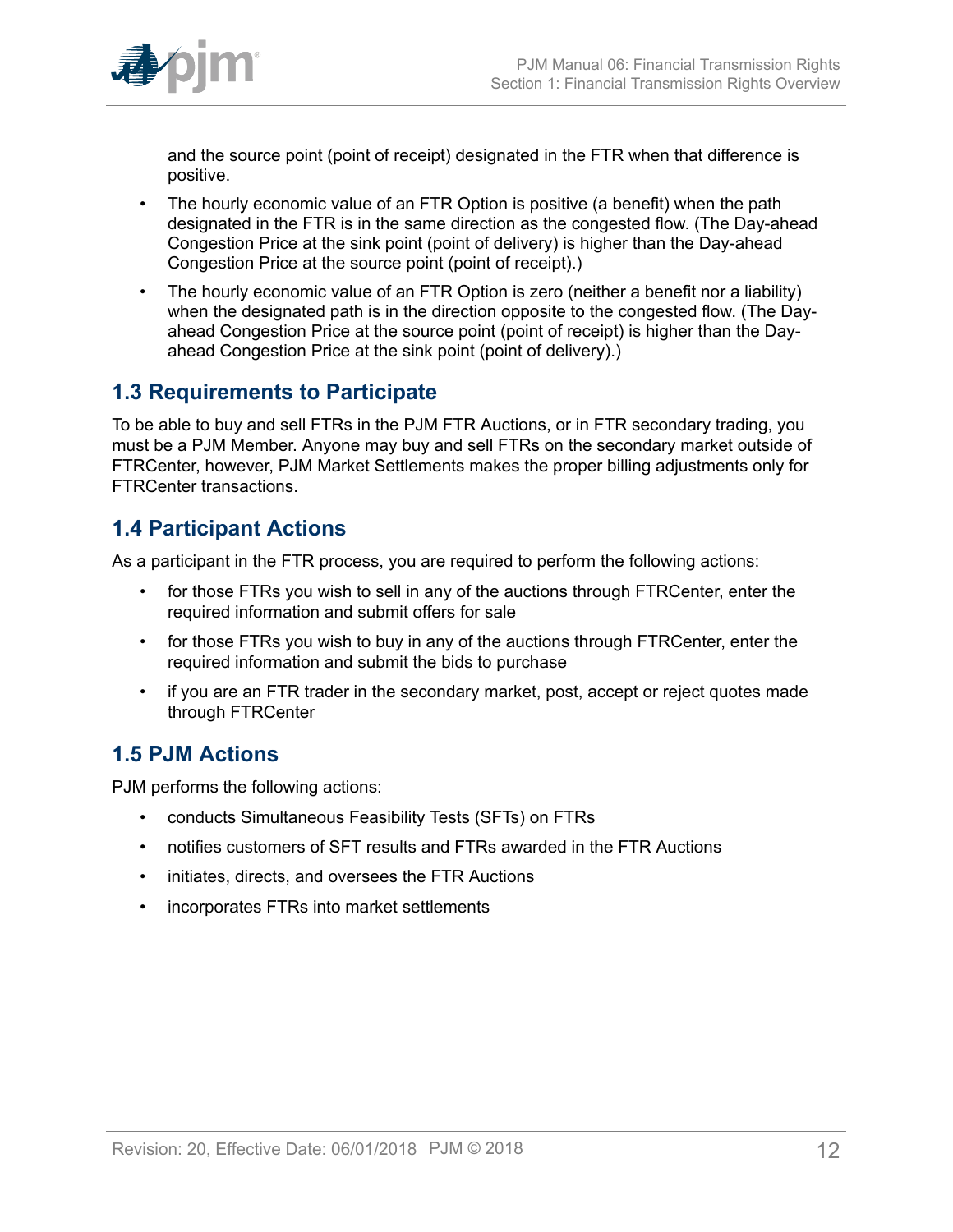

## <span id="page-12-0"></span>**Section 2: Auction Revenue Rights Overview**

Welcome to the *Auction Revenue Rights Overview* section of the *PJM Manual for Financial Transmission Rights*. In this section, you will find the following information:

- A definition of Auction Revenue Rights (ARRs) and their purpose (see "Definition and Purpose of ARRs").
- How the economic value of ARRs is calculated (see "Valuation of ARRs").
- Requirements to participate in the acquisition and allocation of ARRs (see "Requirements to Participate").
- An overview of the ARR-related actions performed by Market Participants (see "Participant Actions").
- An overview of the ARR-related actions performed by PJM (see "PJM Actions").

### <span id="page-12-1"></span>**2.1 Definition and Purpose of ARRs**

Auction Revenue Rights (ARRs) are the mechanism by which the proceeds from the Annual FTR Auction are allocated. Auction Revenue Rights are entitlements allocated annually to Firm Transmission Service Customers that entitle the holder to receive an allocation of the revenues from the Annual FTR Auction.

Auction Revenue Rights will be allocated to Network Transmission Service Customers and Firm Point-to-Point Transmission Customers. Market Participants will request ARRs, and PJM will approve all, part or none of the request based on the results of the Simultaneous Feasibility Test. At the beginning of each Annual Planning Period, ARRs are allocated to Network Transmission customers and to Firm Point to Point Transmission customers for the duration of the Annual Planning Period.

- Network Integration Service Network Integration Service ARRs are designated along paths from specific generation resource(s) to the customer's aggregated load. The Network Service Customer has the option to request ARRs for all or any portion of an historic generation resource. A Network Service Customer's total ARR designation to a zone cannot exceed the customer's total network load in that zone. Network Service Customers make ARR requests through PJM eTools.
- Firm Point-to-Point Service PJM allocates ARRs to Firm Point-to-Point Service customers for approved service requests, subject to passing the Simultaneous Feasibility Test. The point of receipt is either a generation resource within the PJM RTO or the interconnection point with the sending Control Area. The point of delivery is the set of load buses designated in OASIS or the point of interconnection with the receiving Control Area. The duration of the ARR is the same as for the associated Transmission Service Request (TSR). The Point-to-Point Customer has the option to request ARRs consistent with the transmission reservation.

### <span id="page-12-2"></span>**2.2 Valuation of ARRs**

Auction Revenue Rights are defined from a source Price Node to a sink Price Node for a specific MW amount.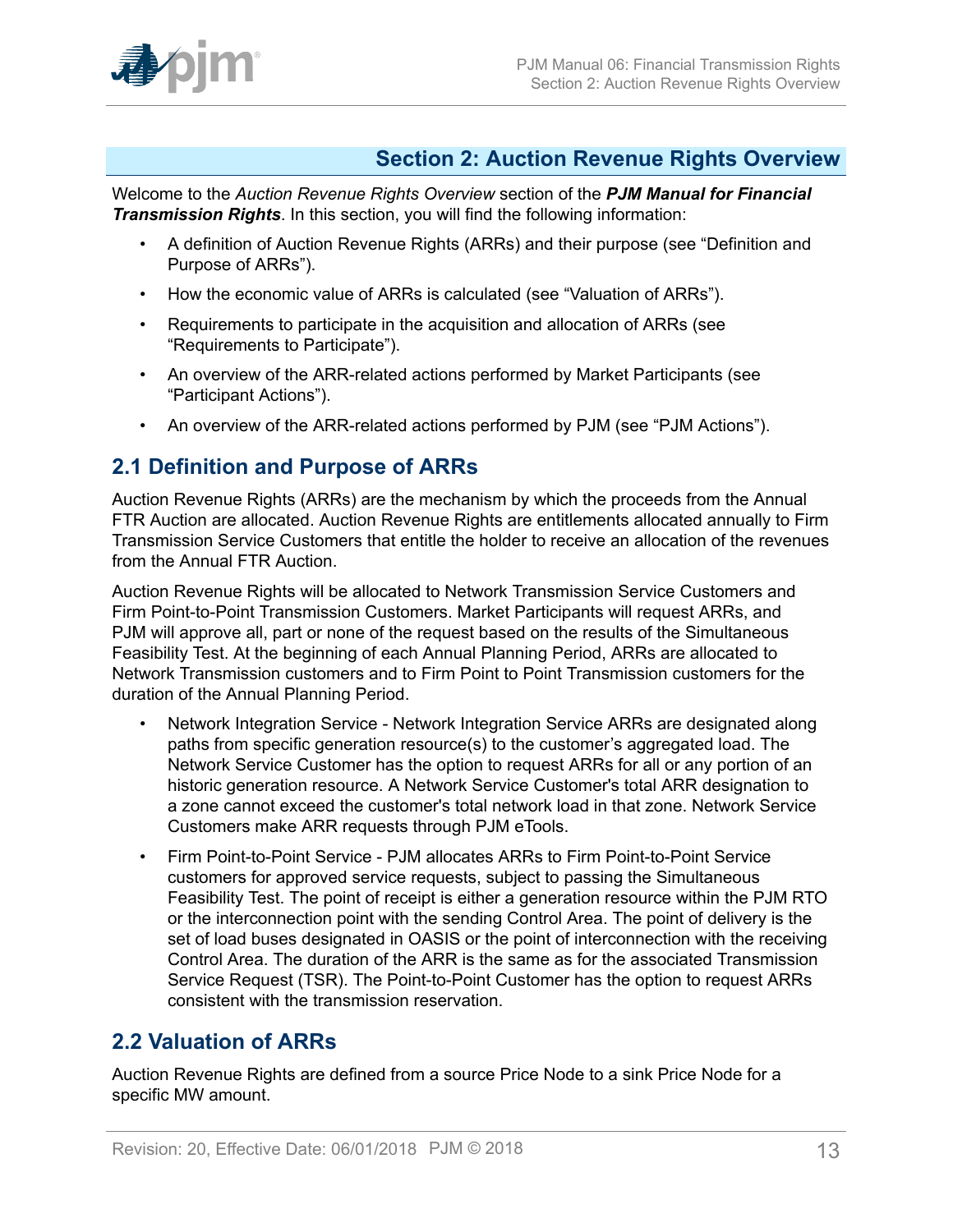

The economic value of each ARR is based on the MW amount and on the Locational Price differences between the source and sink node for FTR Obligations resulting from the Annual FTR Auction. The economic value of an Auction Revenue Right can either be positive (a benefit) or negative (a liability).

Annual FTR Auction revenue is distributed to Auction Revenue Rights holders in proportion to, but not to exceed, the economic value of the ARRs when compared to the clearing prices for FTR Obligations in each round of the Annual FTR Auction proportionally.

The settlements for Auction Revenue Rights will be based on the clearing prices from each round of the Annual FTR Auction. The amount of the credit that the ARR holder should receive for each round is equal to the MW amount of the ARR (divided by the number of rounds) times the price difference from the ARR sink point (delivery point) to the ARR source point as shown in the following formula:

ARR Target Allocation = (ARR MW/ # of rounds) \* (LMP<sub>Sink</sub> - LMP<sub>Source</sub>)

#### **Note:**

The LMP values in the above equation are results for FTR Obligations from the appropriate round of the Annual FTR auction.

Holders of Auction Revenue Rights may retain allocated ARRs, and receive associated allocations of revenues from the Annual FTR Auction. ARR holders may also utilize the revenues from allocated ARRs to purchase FTRs by "self-scheduling" an ARR into an FTR in the first round of the Annual FTR Auction. When "self-scheduled", an FTR must have the same path as the associated ARR. Additionally, holders of ARRs may bid into the Annual FTR Auction to acquire an FTR on an alternative path or for an alternative product.

### <span id="page-13-0"></span>**2.3 Requirements to Participate**

In order to be granted an ARR by PJM, you must be a PJM Firm Transmission Service customer – that is, you are using either Network Integration Service or Firm Point-to-Point Transmission Service. Network Integration Service and Firm Point-to-Point Transmission Service is available to Market Participants who have fulfilled the requirements defined in the *PJM Manual for Transmission Service Request (M-02)*.

### <span id="page-13-1"></span>**2.4 Participant Actions**

As a participant in the ARR process, you are required to perform the following actions:

- submit requests for Network Integration Service ARRs
- submit Transmission Service Requests (TSRs) for Firm Point-to-Point Service

## <span id="page-13-2"></span>**2.5 PJM Actions**

PJM performs the following actions:

- confirms receipt of all TSRs and Network Integration Service ARR requests
- conducts Simultaneous Feasibility Tests (SFTs) on ARRs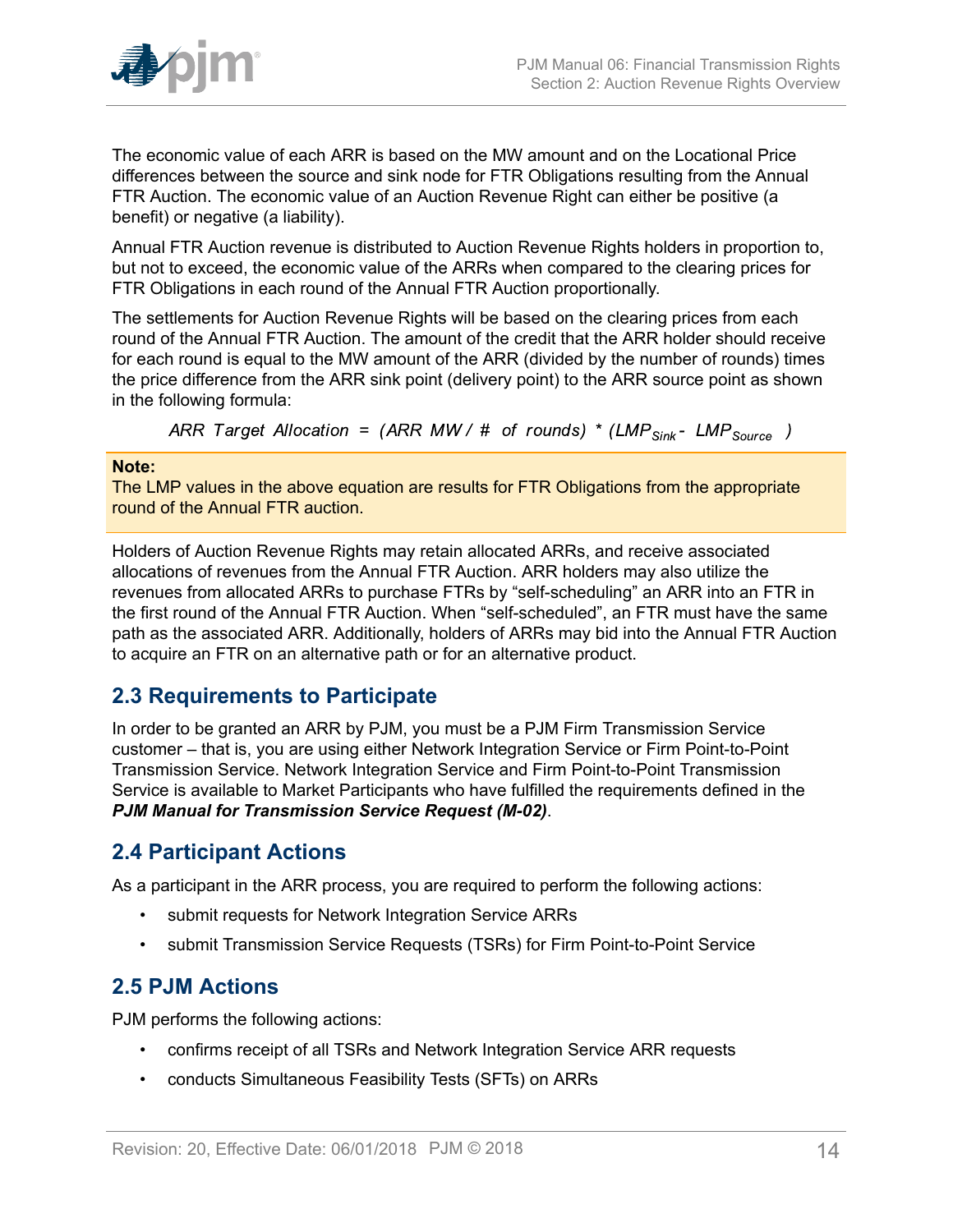

## <span id="page-14-0"></span>**Section 3: Auction Revenue Rights Request and Approval Process**

Welcome to the Auction Revenue Rights Request & Approval Process section of the **PJM Manual for Financial Transmission Rights.** In this section, you will find the following information:

- How participants request Network Integration Service ARRs and how PJM processes those requests (see "Network Integration Service Auction Revenue Rights (ARRs)").
- How ARRs for Firm Point-to-Point Service are awarded by PJM (see "Firm Point-to-Point Transmission Auction Revenue Rights (ARRs)").

## <span id="page-14-1"></span>**3.1 Network Integration Service Auction Revenue Rights (ARRs)**

The following procedure is used in requesting and processing Network Integration Service ARRs:

- The Network Service Customer submits requests to Network Integration Service ARRs using *FTRCenter*.
- PJM enters accepted ARRs into the PJM FTR database.

### <span id="page-14-2"></span>**3.1.1 Rules and Guidelines**

The following is a list of business rules and guidelines to follow when requesting Network Integration Service ARRs:

- All Network Integration Service ARR requests must pass a Simultaneous Feasibility Test before being given PJM approval.
- PJM can approve all, part, or none of the ARR request based on the results of the Simultaneous Feasibility Test.
- The path for each Network Integration Service ARR is defined from specific historical generation resources to the Energy Settlement Area in the Transmission Zone or other designated Load Aggregation Zone. If the path of the ARR is to the Residual Metered Load aggregation zone, the participant can elect to have its ARRs allocated to the aggregate load buses in the Transmission Zone.
- The total ARRs for a historical generation resource to the LSE load cannot be greater than the MW amount of the resource that was assigned to the LSEs on a pro-rata basis.
- A participant's total ARR amount to a transmission zone or load aggregation zone cannot exceed the participant's total network load in that zone or load aggregation zone.
- ARRs are specified to the nearest 0.1 MW.

### <span id="page-14-3"></span>**3.2 Firm Point-to-Point Transmission Auction Revenue Rights (ARRs)**

To qualify for an annual allocation of ARRs, firm point-to-point ARR requests must be associated with firm point-to-point service that spans the entire next planning period and is confirmed by the opening of the Annual ARR Allocation window.

The following procedure is used in processing Firm Point-to-Point ARRs outside of the Annual ARR Allocation window: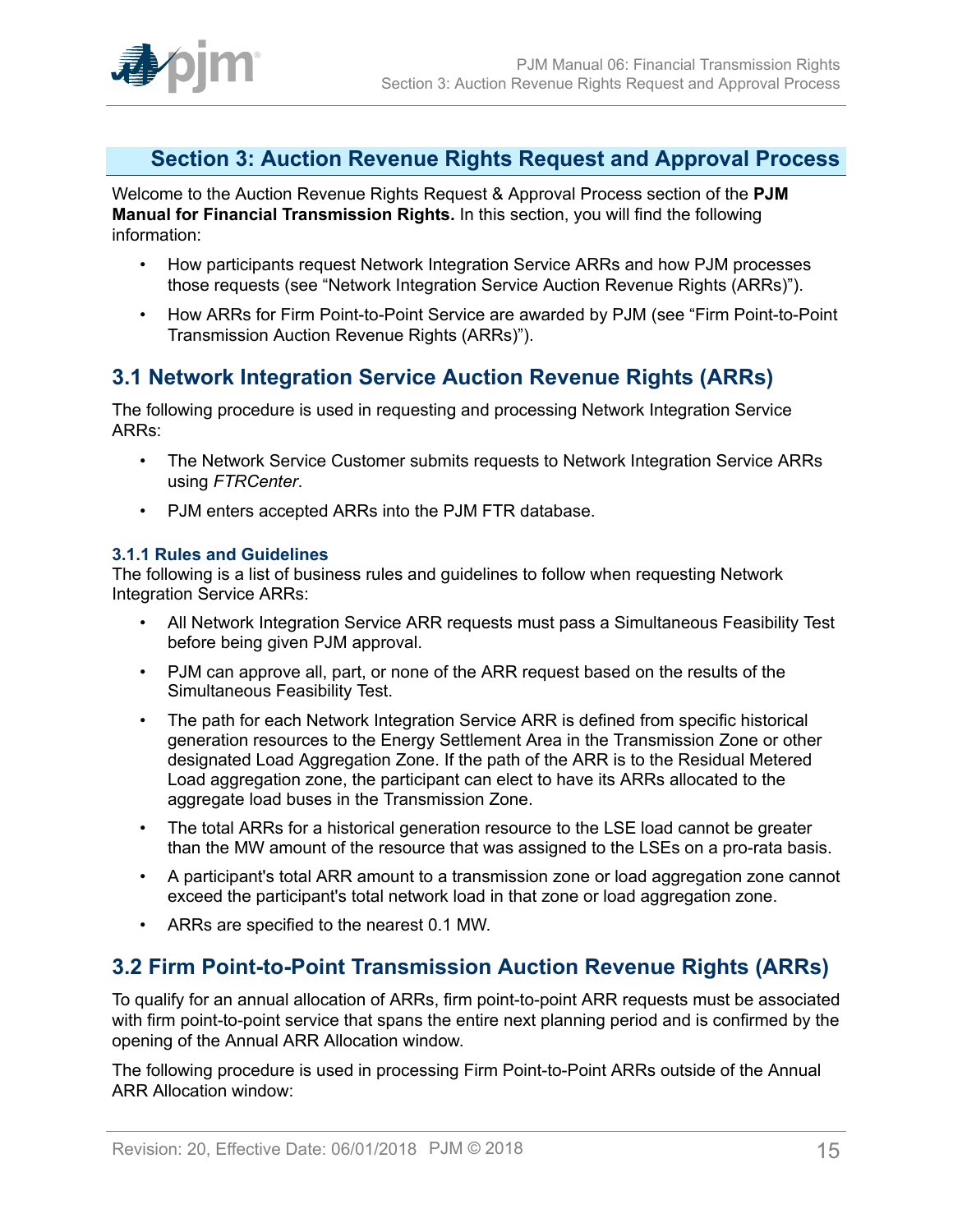

- The Firm Point-to-Point Transmission Customer submits Transmission Service Requests (TSRs) via OASIS, including the optional request for the associated ARR, according to the procedure outlined in the PJM Manual for Transmission Service Request (M-02) and the PJM OASIS Users Guide.
- PJM conducts a Simultaneous Feasibility Study of the ARR request and notifies the Transmission Customer of TSR and ARR status via OASIS.
- Firm Point-to-Point Transmission Customers notify PJM of acceptance or rejection of TSRs and their associated ARRs via OASIS.

### <span id="page-15-0"></span>**3.2.1 Rules and Guidelines**

The following is a list of business rules and guidelines concerning Firm Point-to-Point ARRs:

- All Point-to-Point ARR requests must pass a Simultaneous Feasibility Test before being given PJM approval.
- PJM can approve all, part, or none of the ARR request based on the results of the Simultaneous Feasibility Test.
- The path for each Point-to-Point ARR is defined from the source to the sink, as specified in the TSR.
- The MW value of each Firm Point-to-Point ARR may be up to the megawatts of the Firm Transmission Service being provided.
- Firm Point-to-Point Transmission Service Customers must enter the amount of ARRs they desire in the "ARRs Requested" field on the OASIS Buy page. This value is considered an "up to" amount. Therefore, a Transmission Customer should enter the maximum amount of the ARRs that they desire, not to exceed the capacity value of the transaction.
- A Transmission Customer requesting Firm Point-to-Point Transmission Service that does not want ARRs should enter a "0" in the "ARRs Requested" field on the OASIS Buy page.
- Prior to placing the transaction in the Accepted status, PJM enters the amount of ARRs awarded in the "ARRs Award" field in OASIS.
- For Firm Point-to-Point Transmission Service out of or through the PJM RTO, the Source is either the generation resource within the PJM RTO or the interconnection with the sending Control Area; and the sink of delivery is the point of interconnection with the receiving Control Area.
- The duration of each Firm Point-to-Point ARR is the same as the associated Firm Transmission Service, which may be one year (starting at the beginning of any month), one month (starting the first day of the month), one week (Monday through Sunday), or one day (hours 1 through 24).
- If an approved ARR spans multiple planning periods, the ARR is technically only approved until the end of the first Planning Period. Prior to each new Planning Period, PJM re-evaluates all ARRs for feasibility. If ARR reductions are required due to infeasibility, then the ARRs are reduced in proportion to their MW value and level of impact on the binding constraint in the Simultaneous Feasibility Test.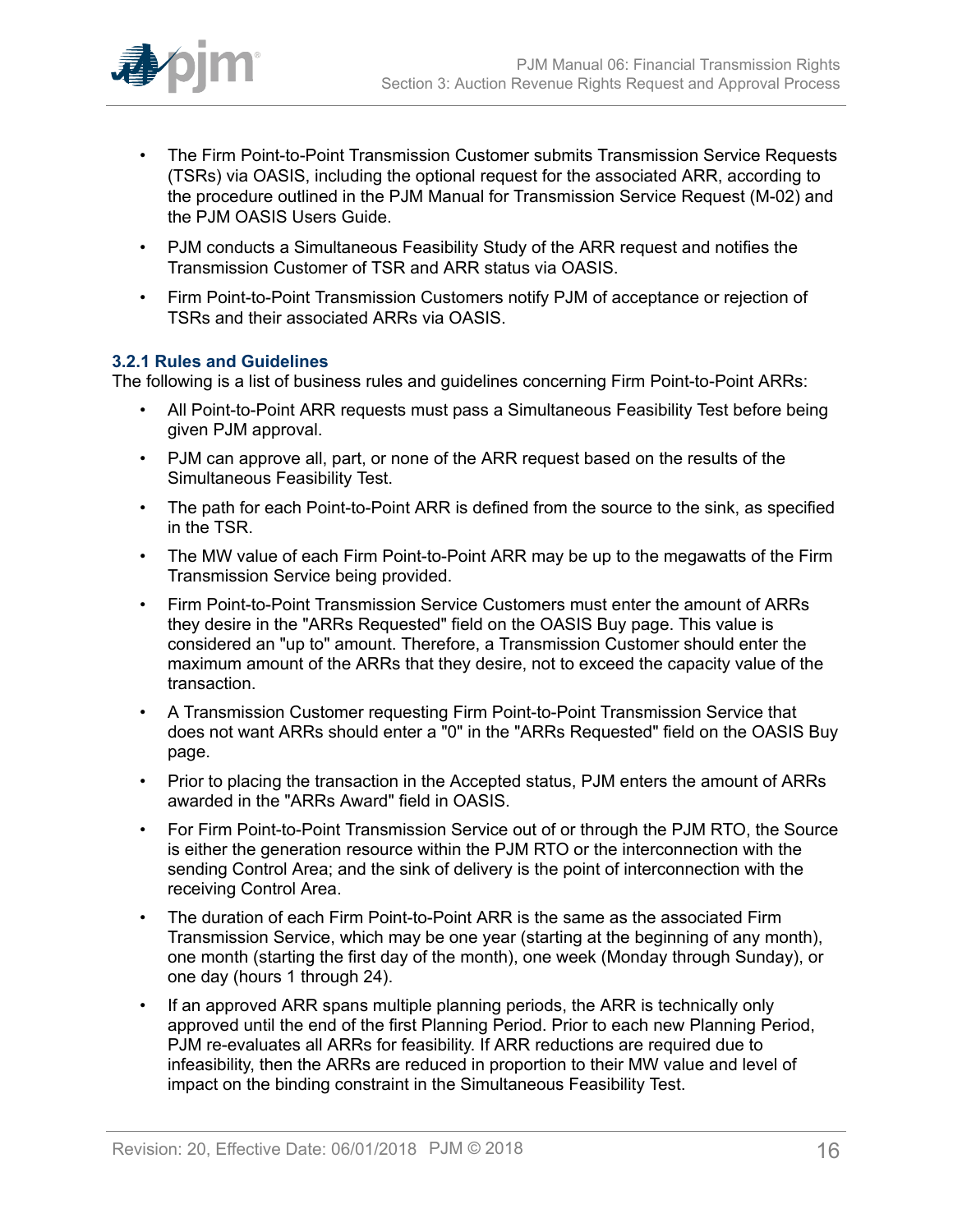

• An ARR associated with long term (1 year or more) Firm Point-to-Point Transmission Service will be allocated on a first come first served basis if the request falls outside the Annual open enrollment window. If the request can be considered within the annual open enrollment window, then the request will be process on the same priority as Network Integration Service-based requests.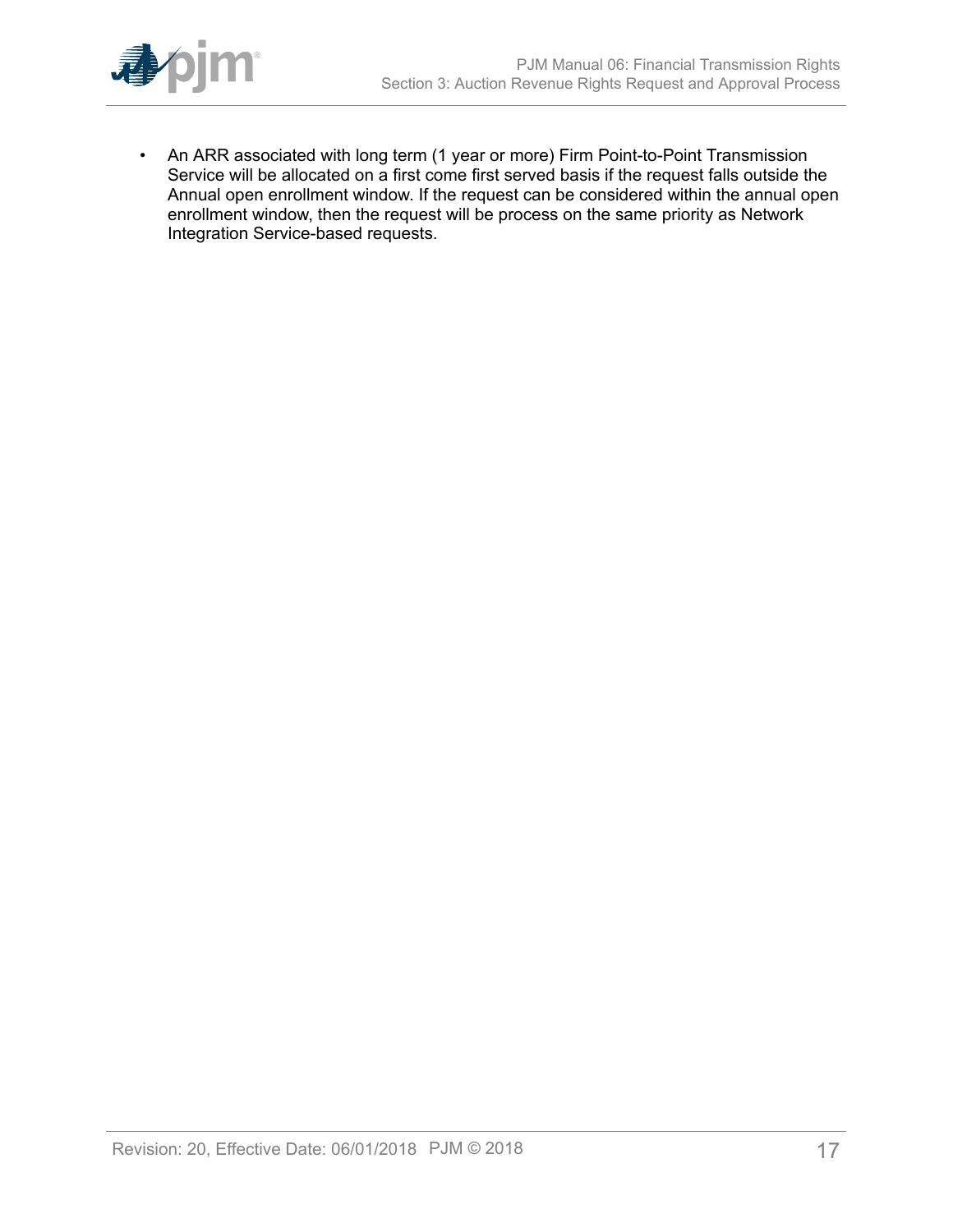

### <span id="page-17-0"></span>**Section 4: Annual ARR Allocation**

Welcome to the *Annual ARR Allocation* section of the *PJM Manual for Financial Transmission Rights*. In this section, you will find the following information:

- A general overview of the PJM Annual ARR Allocation (see "Annual ARR Allocation Overview").
- How Auction Revenue Rights (ARRs) are allocated in Stage 1A of the Annual ARR Allocation (see "Annual Allocation of Auction Revenue Rights (ARRs) – Stage 1A").
- How Auction Revenue Rights (ARRs) are allocated in Stage 1B of the Annual ARR Allocation (see "Annual of Auction Revenue Rights (ARRs) – Stage 1B").
- How Auction Revenue Rights (ARRs) are allocated in Stage 1 of the Annual ARR Allocation for External Load Serving Entities (see "Stage 1 Participation for External Load Serving Entities").
- How Auction Revenue Rights (ARRs) are allocated in Stage 2 of the Annual ARR Allocation (see "Annual Allocation of Auction Revenue Rights (ARRs) – Stage 2").
- How ARRs are reassigned for Shifts in Load Responsibility (see "Reassignment of ARRs").
- How New Stage 1 Resources can be added to resource list (see "New Stage 1 Resources").
- How Alternate Stage 1 resources can be made to resource list (see "Alternate Stage 1 Resources").
- How Incremental Auction Revenue Rights (ARRs) associated with Transmission Expansion are allocated (see "Allocation of Incremental Auction Revenue Rights (IARRs)").
- How Auction Revenue Rights can be allocated for transmission upgrades that increase stage 1 capability (see "Residual Auction Revenue Rights").

## <span id="page-17-1"></span>**4.1 Annual ARR Allocation Overview**

Auction Revenue Rights (ARRs) are the mechanism by which the proceeds from the Annual FTR Auction are allocated. ARRs are allocated to Network Service Customers and to Firm Point-to-Point Transmission Customers for the duration of the Annual Planning Period.

Auction Revenue Rights will be distributed to Network Service Customers and Firm Point-to-Point Transmission Customers. Market Participants submit ARR requests for the planning period during the Annual ARR Allocation process. The Annual ARR Allocation is a two-stage allocation process designed to provide long-term certainty along with increased flexibility. The first stage of the allocation consists of two parts, Stage 1A and Stage 1B. In this first stage, Network Service Customers make ARR requests based on generation resources that historically served load in each transmission zone. Also in Stage 1, Firm Transmission Customers that are deemed as Qualifying Transmission Customers can make ARR requests based on the megawatts of firm service provided between the receipt and delivery points as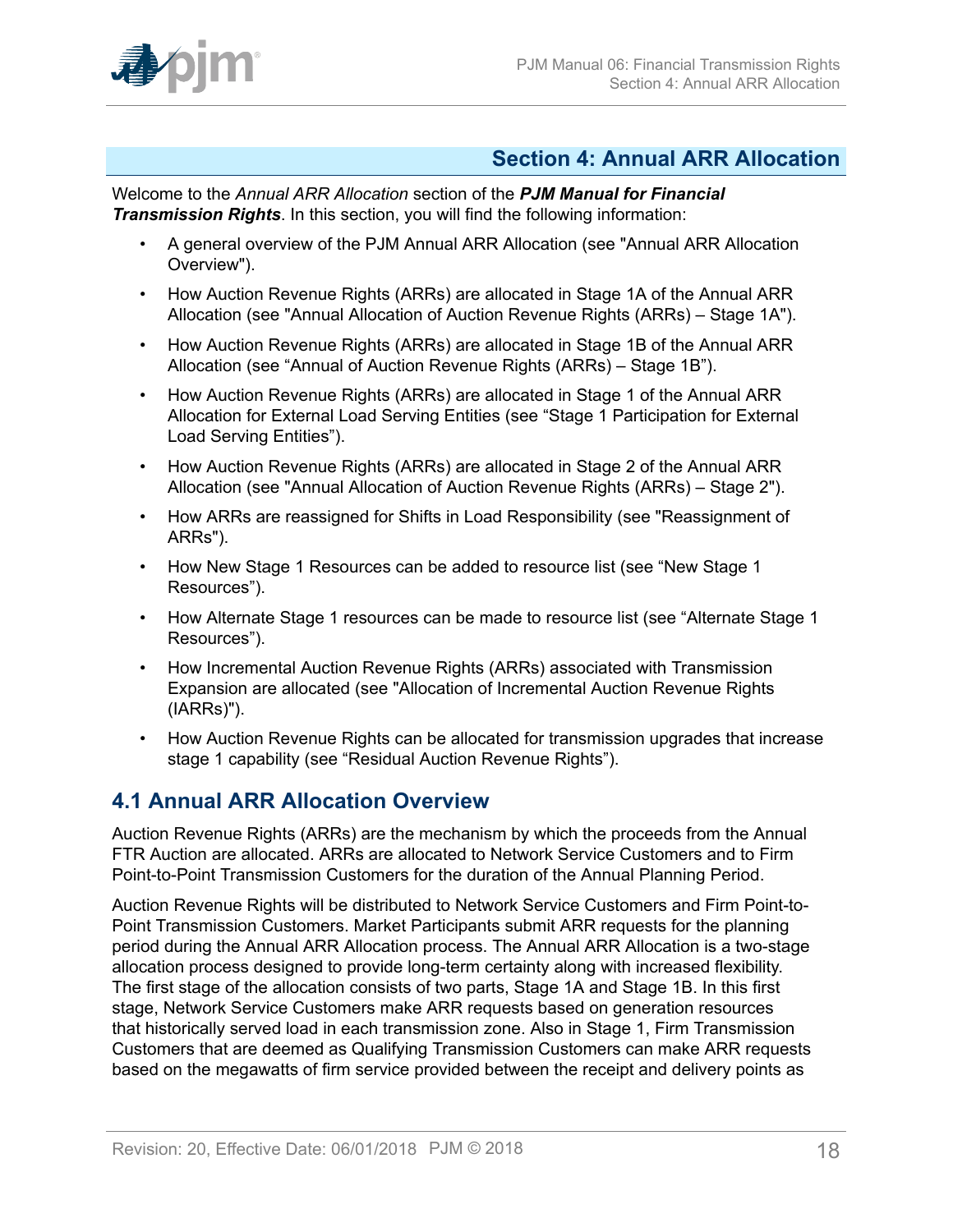

to which the Transmission Customer had Firm Point-to-Point Transmission Service during the historical reference year.

The second stage, Stage 2, is a three-round allocation procedure that allows market participants to adjust their hedging paths on an annual basis. PJM will allocate ARRs that pass a Simultaneous Feasibility Test to Firm Transmission Customers based on priority (feasibility).

## <span id="page-18-0"></span>**4.2 Annual Allocation of Auction Revenue Rights (ARRs) - Stage 1A**

The first stage of the Annual ARR Allocation is based on generation resources that historically served load in each transmission zone. In Stage 1 of the Annual ARR Allocation, participants submit ARR requests for the planning period based on the following business rules:

• All ARR requests must pass a Simultaneous Feasibility Test during the allocation process.

In Stage 1A, Network Services Customers must specify specific active historical generation resources or Qualified Replacement Resources (source) to aggregate Network Customer Load in the Transmission Zone or other designated Load Aggregation Zone (sink) up to value of base load. "Zonal Base Load" shall mean the lowest daily zonal peak load from the twelve month period ending October 21 of the calendar year immediately preceding the calendar year in which an annual Auction Revenue Right allocation is conducted, increased by the projected load growth rate for the relevant Zone, when non-extraordinary conditions exist for the applicable twelve month period, as determined by PJM. If the lowest daily zonal peak load from the applicable twelve month period is abnormally low due to extraordinary circumstances, as determined by PJM, Zonal Base Load shall mean the next lowest daily zonal peak load that was not affected by extraordinary circumstances during the applicable twelve month period, increased by the projected load growth rate for the relevant Zone. For the purposes of this definition, extraordinary circumstances shall mean a significant event, or combination of events, that affect the operation of the bulk power system in an atypical manner and results in an abnormal reduction in the consumption of energy within a Zone. If the path of the ARR is to the Residual Metered Load aggregation zone, the participant can elect to have its ARRs allocated to the aggregate load busses in the Transmission Zone.

- In Stage 1A, Firm Transmission Customers that are deemed as Qualifying Transmission Customers may request ARRs up to 50% of the megawatts of firm service provided between receipt and delivery points as to which the Transmission Customer had Pointto-Point Transmission Service during the historical reference year.
- All Network Integration Service ARRs allocated in Stage 1A are designated from an active historical generation resource or Qualified Replacement Resource.
- All requests received during each stage of the Annual ARR Allocation are deemed to have arrived simultaneously.
- A Network Service Customer's total ARR amount allocated to a transmission zone or load aggregation zone cannot exceed the participant's total network base load in that zone or load aggregation zone.
- The sum of a Qualifying Transmission Customers ARR amount must be equal to or less than 50% of the megawatts of firm pt-to-pt transmission service provided between the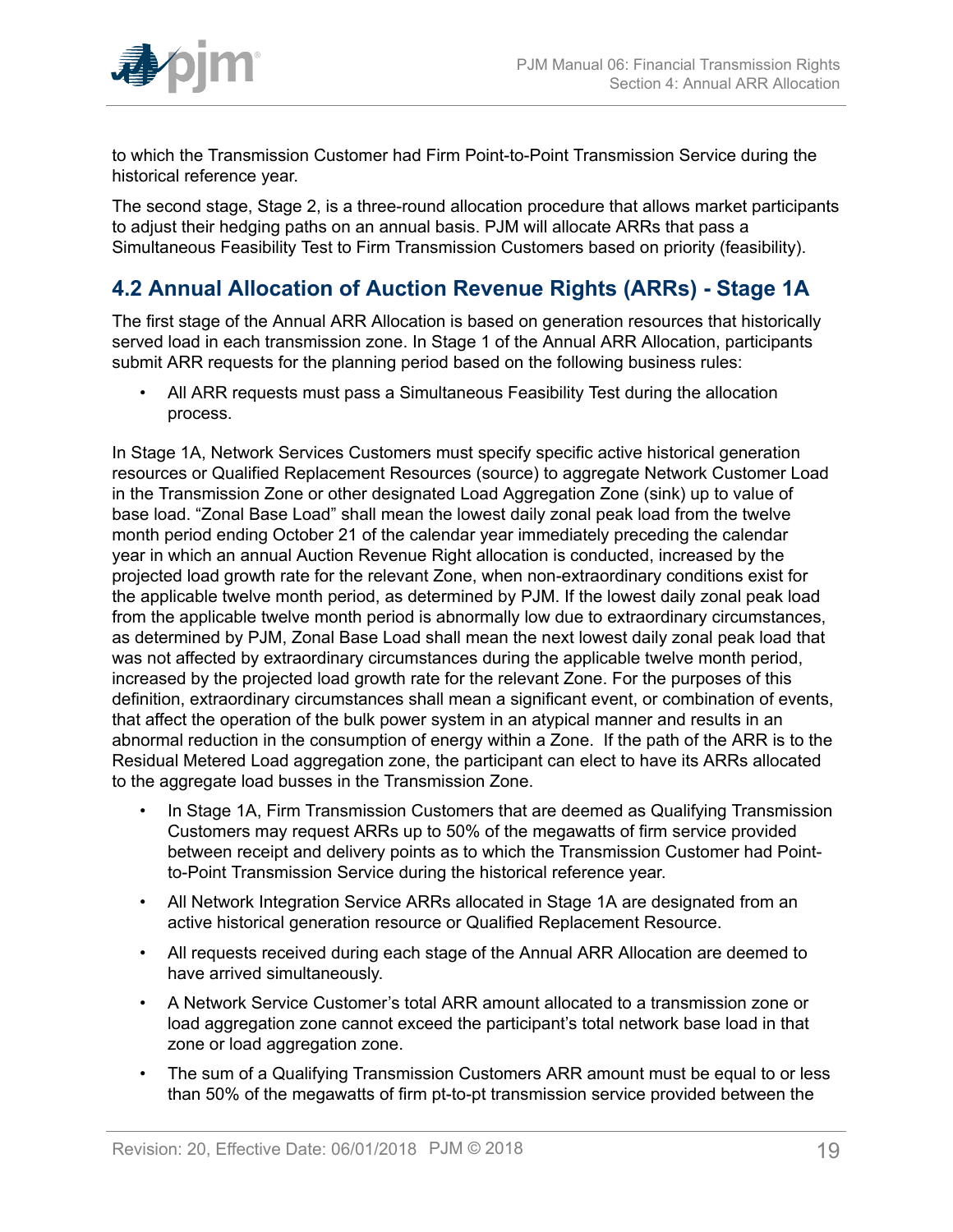

receipt and delivery points as to which the Transmission Customer had Point-to-Point Transmission Service during the historical reference year.

- Qualifying Transmission Customers are any Firm Transmission Customers with an agreement for Long-Term Point-to-Point Transmission Service used to deliver energy from a designated network resource to load located either outside or within the PJM Region, and that was confirmed and in effect during the historical reference year for the zone in which the resource is located.
- Such agreement must also have remained in effect continuously following the historical reference year to continue in effect for the period addressed by the allocation, either by its term or by renewal.
- The megawatts of Auction Revenue Rights the Qualifying Transmission Customer may request in the Stage 1A of the allocation may not exceed the lesser of: (i)50% of the megawatts of firm service between the designated network resource and the load delivery point (or applicable point at the border of the PJM Region for load located outside such region) under contract during the historical reference year; and (ii)50% of the megawatts of firm service presently under contract between such historical reference year receipt and delivery points.
- A Qualifying Transmission Customer may request Auction Revenue Rights in either or both of the first stage or second stage of the allocation without regard to whether such customer is subject to a charge for firm Point-to-Point Transmission Service under Tariff, Attachment K-Appendix, section 7.1 ("Base Transmission Charge").
- PJM determines the set of eligible ARR sources for each transmission zone or for each historic load aggregation zone within a transmission zone based on the historical reference year that corresponds to the LMP-based market implementation for the transmission zone.
- A historic load aggregation zone is defined as a sub-region of a transmission zone that was served under a separate set of supply contracts and/or generation resources (i.e. by a municipal or cooperative utility) than the other non-municipal/cooperative load in the transmission zone.
- Only long-term supply contracts or historical capacity contracts that were in place during the reference year and have a contract term of ten (10) years or greater (or were contracts with renewable options that have been exercised, and such exercised option term(s) plus the original contract term were or will be equal to a term of ten (10) years or more prior to the reference year are eligible to be considered historical generation resources for the purposes of Stage 1 allocation. This would include generation that was owned by an LSE and later sold but retained under a supply contract such that the generation was designated to serve the load continuously for ten (10) years or greater.
- Prior to the end of each PJM Planning Period PJM will determine which Stage 1 Resources are no longer active for the next PJM Planning Period and then will replace such source points with Qualified Replacement Resources (i.e., Capacity Resources that pass the Simultaneous Feasibility Test and which are economic) as outlined in Tariff, Attachment K-Appendix, section 7.4.2. A Stage 1 Resource will be considered no longer active if it was designated to be delivered to load based on the historical reference year,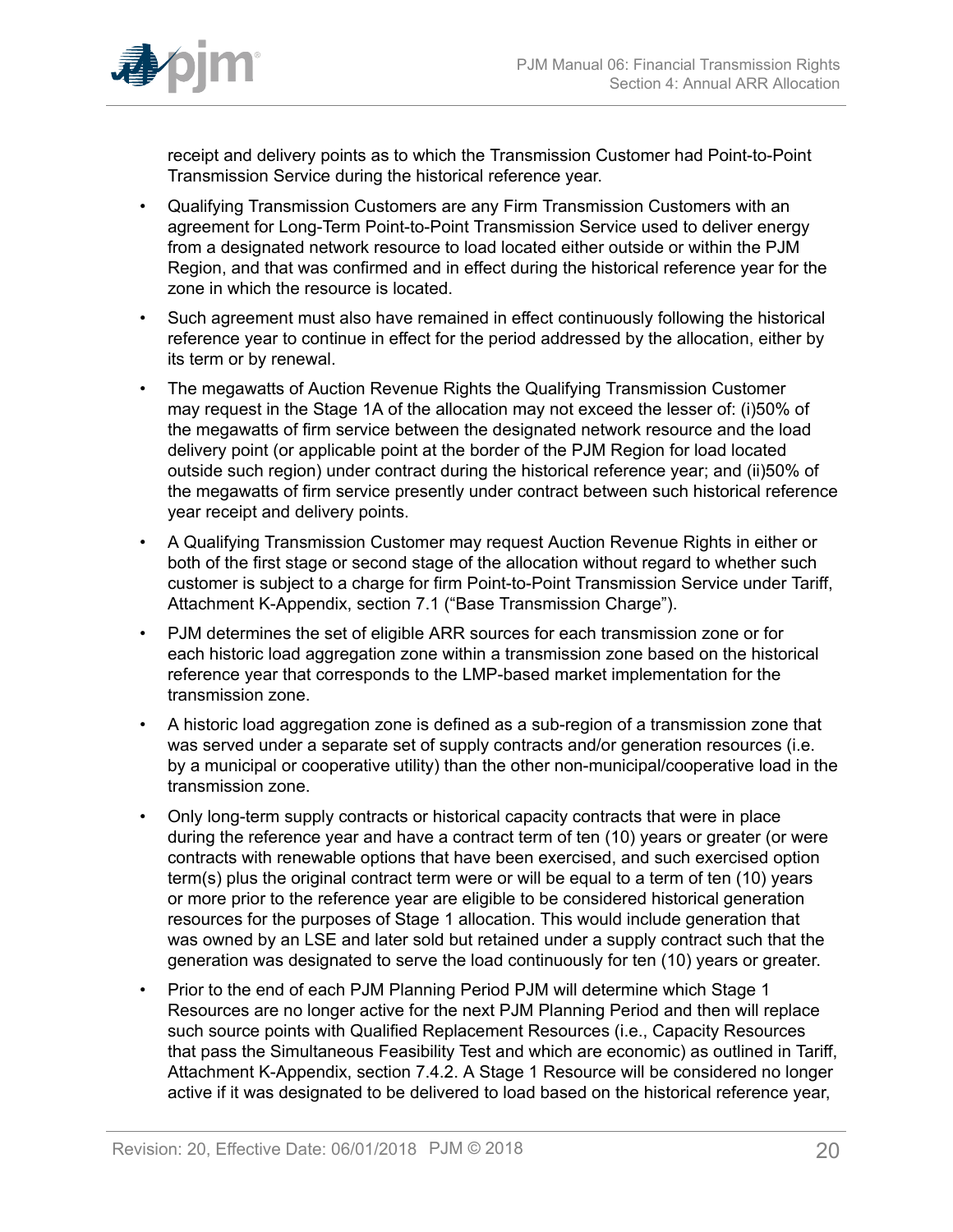

but has since been deactivated or the installed capacity value of such resource has been reduced as of the annual allocation of ARRs for the target PJM planning Period.

- Potential Qualified Replacement Resources will be categorized into rate-based and nonrate-based resources. Rate-based resources must meet the criteria specified in Tariff, Attachment K-Appendix, sections 7.6 and 7.7 concerning New Stage 1 Resources and Alternate Stage 1 Resources. Requests to classify rate-based resources as such must be sent to the PJM FTR Group with supporting documentation by the January 1st prior to the effective planning period.
- Each potential Qualified Replacement Resource will be ranked in economic order such that Qualified Replacement Resources that maximize ARR value will be tested for simultaneous feasibility first as outlined in Tariff, Attachment K-Appendix, section 4.

A potential Qualified Replacement Resource shall be considered to pass the simultaneous feasibility test if that resource does not cause an appreciable increase in the flow across any binding constraint as determined from the previous year's Stage 1 ARR flow, utilizing a model derived from the 10 year allocation model. If load within a historic load aggregation zone disaggregates, then active historic stage 1 resources and Qualified Replacement Resources associated with the historic load aggregation zone will be allocated according to load ratio share unless a FERC-accepted agreement explicitly states some other method of stage 1 resource allocation.

PJM will assign to each LSE a pro-rata amount of the MW capability from each generator that is designated to the transmission zone or load aggregation zone based on the LSE's percentage of the total peak load in the transmission zone or in the load aggregation zone. LSE is notified of the generation resource assignments. Each LSE chooses the set of ARRs that it wants to request based on the generator sources it was assigned. The requested ARRs must source at the designated generator and must sink at the LSEs aggregate load in the transmission zone or in the load aggregation zone. The ARR request is limited to an amount not greater than the designated MW amount.

PJM performs a Simultaneous Feasibility test to determine the set of ARRs that can be awarded to each Network customer. PJM notifies each LSE of the ARR awards resulting from the Stage 1 allocation process.

A participant may surrender any portion of the ARR awards resulting from Stage 1 of the Annual ARR Allocation process prior to the commencement of Stage 2 of the Annual ARR Allocation process provided that all remaining outstanding ARRs are simultaneously feasible following the return of such ARRs.

ARRs may be traded but trades must be made no later than the opening of the first round of the Annual FTR Auction and all trades are effective for the entire planning period. An LSE wishing to trade its ARRs must trade all of its ARRs associated with a particular zone. The LSE's zonal network service peak load is also automatically transferred to the new ARR owner for purposes of ARR allocation and reassignment. The new ARR owner is then subject to ARR reassignment associated with shifts in the original owners zonal network service peak load. Credit responsibility for an ARR that is traded within PJM's systems remains with the original party unless/until the receiving party ("3rd party") establishes to PJM's satisfaction, and consistent with the PJM credit policy, that it has sufficient credit with PJM and agrees by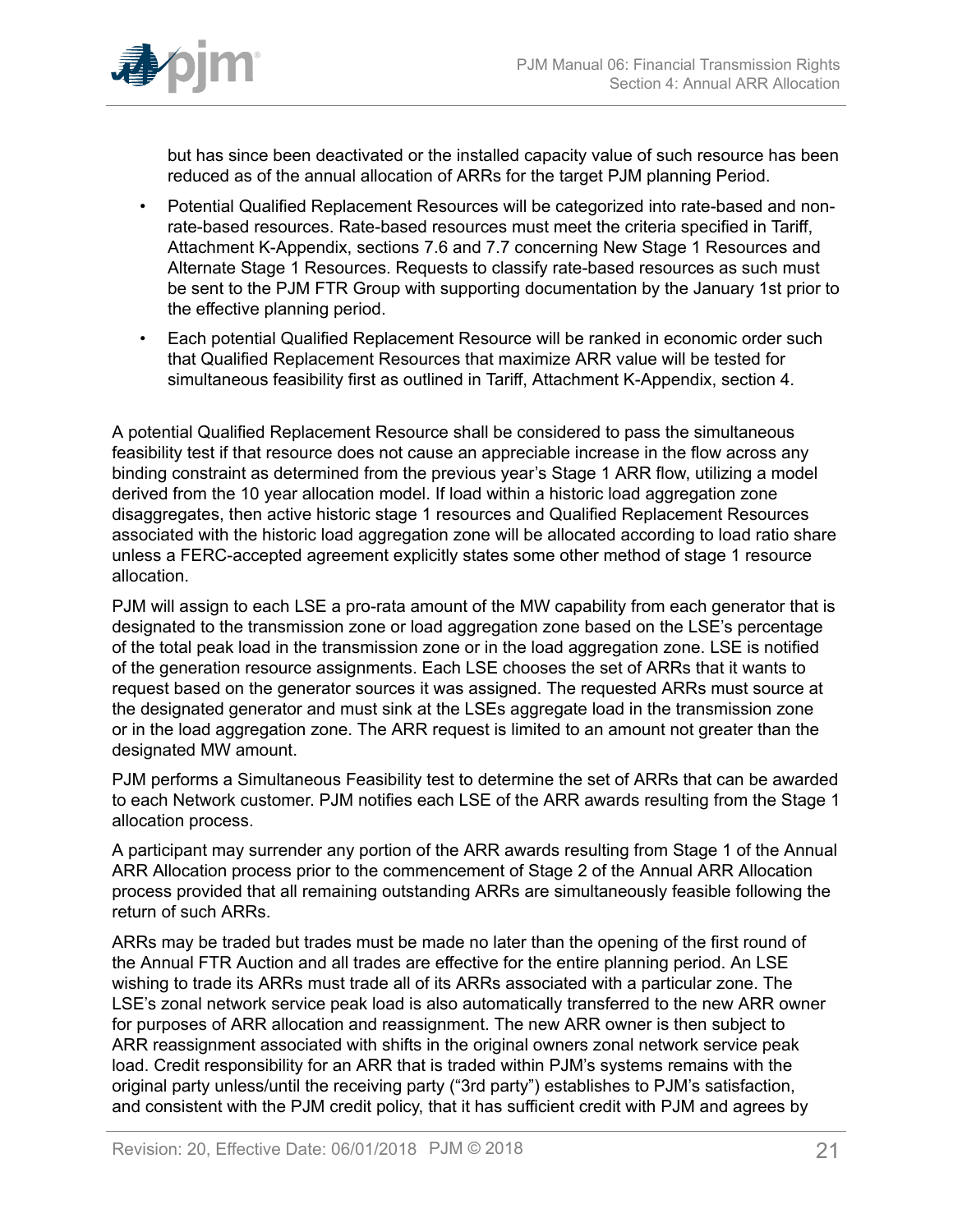

providing written notice to the PJM Treasury Department that it will fully assume the credit responsibility associated with the traded ARR. Since ARR value is derived from the annual FTR auction clearing prices, the credit requirement associated with traded ARRs cannot be determined until after completion of the annual FTR auction.

PJM will include the ARR credit and FTR payments and revenue credits (for any FTRs generated by the self-scheduling of the ARR) on the 3rd party's bill each month, but the original party retains the obligation to pay for any net negative ARR portfolio obligation and the selfscheduled FTR (offset by associated FTR congestion credits) if the 3rd party defaults on its payment obligation to PJM prior to credit responsibility being transferred to the 3rd party. Once the 3rd party establishes sufficient credit acceptable to PJM for its new ARR obligation, then PJM will notify both parties that the 3rd party has assumed credit responsibility for the ARR, and the original party is released from its credit responsibility for the ARR. PJM cannot guarantee that a 3rd party will establish sufficient credit acceptable to PJM. Market Participants trading ARRs to 3rd parties may retain credit responsibility for those ARRs up to the full term of the ARR.

Within the planning period, as load changes from one LSE to another within a transmission zone, a proportionate share of the ARRs defined to sink into the zone are reassigned from the old LSE to the new LSE. The reassignment of ARRs must be initiated by a request made by the LSE gaining load as described in the "Reassignment of ARRs for Shifts in Load Responsibility" section.

The planning process described in this manual will be conducted on an annual basis to determine the transmission system adequacy needed to maintain the 10-year feasibility of Stage 1A ARRs. PJM shall develop transmission system upgrades to maintain the feasibility of Stage 1A ARRs.

If statutory or regulatory changes are introduced that affect the rights going forward, the Stage 1A ARRs are preserved for at least ten consecutive PJM Planning Periods, and the term of the rights would decrease by one PJM Planning Period during each annual ARR allocation process so that the rights expire at the end of the relevant period.

PJM will conduct an annual simultaneous feasibility analysis to determine if the transmission system can accommodate Stage 1A ARRs to cover base load for the next 10-year period. A zonal growth rate will be applied to each zone's base load to develop a zonal base load for years 2 through 10. A simultaneous feasibility test of Stage 1A ARRs to base load will be conducted for each year of the relevant 10-year period. The simultaneous feasibility analysis for Base Load ARRs will include all requested Stage 1A ARRs plus additional ARRs to cover zonal base load for which no Stage 1A ARRs were requested. For zonal base load not covered by Stage 1A ARR requests, additional ARR MWs will be assumed from capacity remaining on eligible Stage 1 resources which have a historical LMP which is lower than the historical zonal LMP. ARR MWs will be delivered from such Stage 1 resources up to the maximum MW capacity of the resource until the historical LMP of the next highest price resource exceeds the historical zonal LMP or until the zonal base load is met. If an SFT violation occurs in any year of the analysis, then a transmission upgrade or acceleration of a planned upgrade to resolve the violation will be identified by PJM and such upgrades will be recommended for inclusion into the PJM RTEP. This recommendation will include an analysis of the economic benefits of the upgrade as additional information.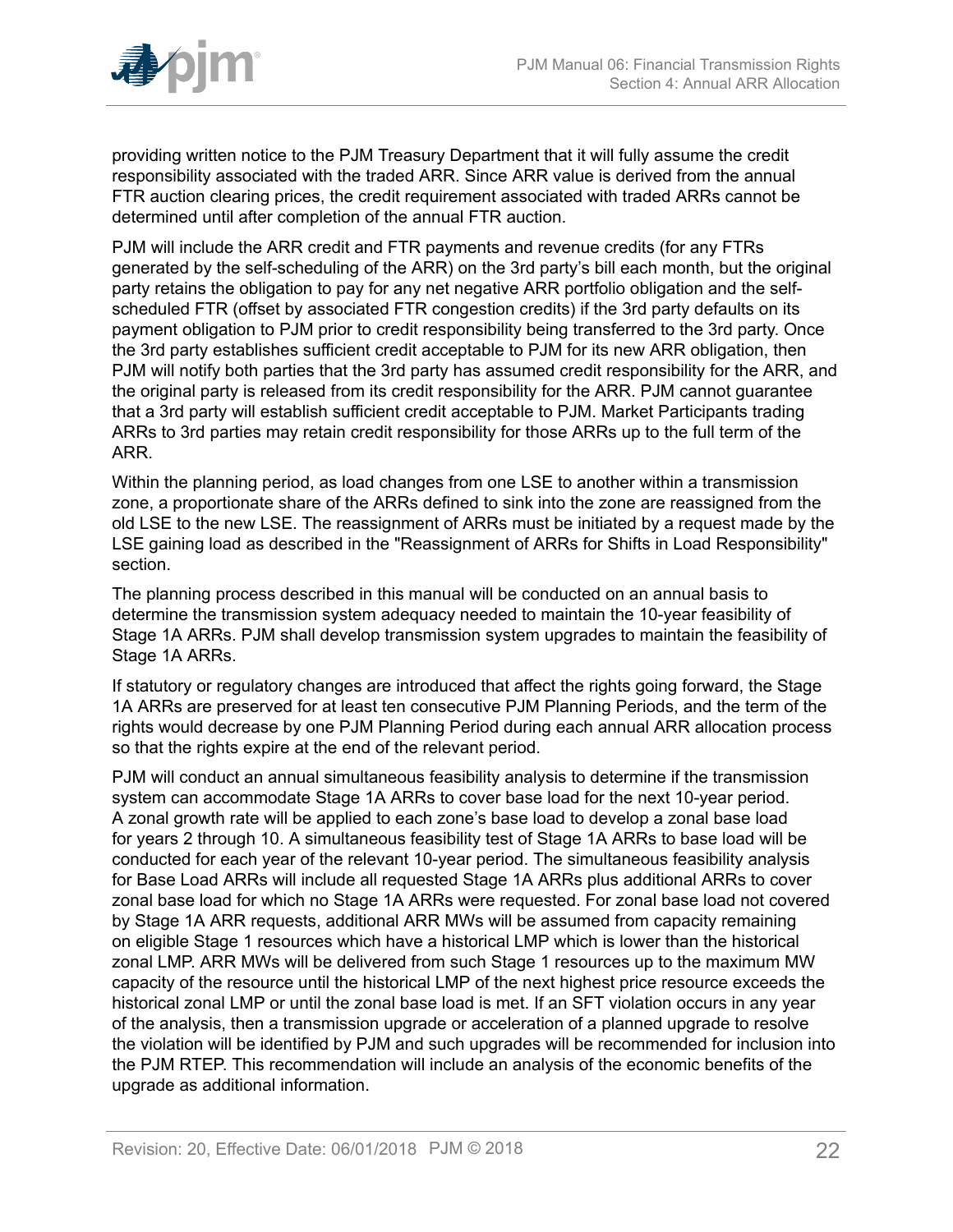

## <span id="page-22-0"></span>**4.3 Annual Allocation of Auction Revenue Rights (ARRs) - Stage 1B**

The first stage of the Annual ARR Allocation is based on generation resources that historically served load in each transmission zone. In Stage 1B of the Annual ARR Allocation, participants submit ARR requests for the planning period based on the following business rules:

- All ARR requests must pass a Simultaneous Feasibility Test during allocation process.
- In Stage 1B, Network Services Customers must specify specific active historical generation resources or Qualified Replacement Resources (source) to aggregate Energy Settlement Area in the Transmission Zone or other designated Load Aggregation Zone (sink) up to value of network service peak load minus awarded ARRs from Stage 1A. If the path of the ARR is to the Residual Metered Load aggregation zone, the participant can elect to have its ARRs allocated to the aggregate load busses in the Transmission Zone.
- In Stage 1B, Firm Transmission Customers that are deemed as Qualifying Transmission Customers may request ARRs up to the remainder of the megawatts of firm service not awarded in Stage 1A provided between receipt and delivery points as to which the Transmission Customer had Point-to-Point Transmission Service during the historical reference year.
- All Network Integration Service ARRs allocated in Stage 1B are designated from an active historical generation resource or Qualified Replacement Resource.
- All requests received during each stage of the Annual ARR Allocation are deemed to have arrived simultaneously.
- A Network Service Customer's total ARR amount allocated to a transmission zone or load aggregation zone cannot exceed the participant's total network peak load in that zone or load aggregation zone minus the awarded ARRs from Stage 1A.
- The sum of a Qualifying Transmission Customers ARR amount must be equal to or less than the remainder of megawatts of firm pt-to-pt transmission service not awarded in Stage 1A provided between the receipt and delivery points as to which the Transmission Customer had Point-to-Point Transmission Service during the historical reference year.
- Qualifying Transmission Customers are any Firm Transmission Customers with an agreement for Long-Term Point-to-Point Transmission Service used to deliver energy from a designated network resource to load located either outside or within the PJM Region, and that was confirmed and in effect during the historical reference year for the zone in which the resource is located.
- Such agreement must also have remained in effect continuously following the historical reference year to continue in effect for the period addressed by the allocation, either by its term or by renewal.
- The megawatts of Auction Revenue Rights the Qualifying Transmission Customer may request in Stage 1B of the allocation may not exceed the lesser of: (i) Remainder of megawatts not awarded in Stage 1A of firm service between the designated network resource and the load delivery point (or applicable point at the border of the PJM Region for load located outside such region) under contract during the historical reference year;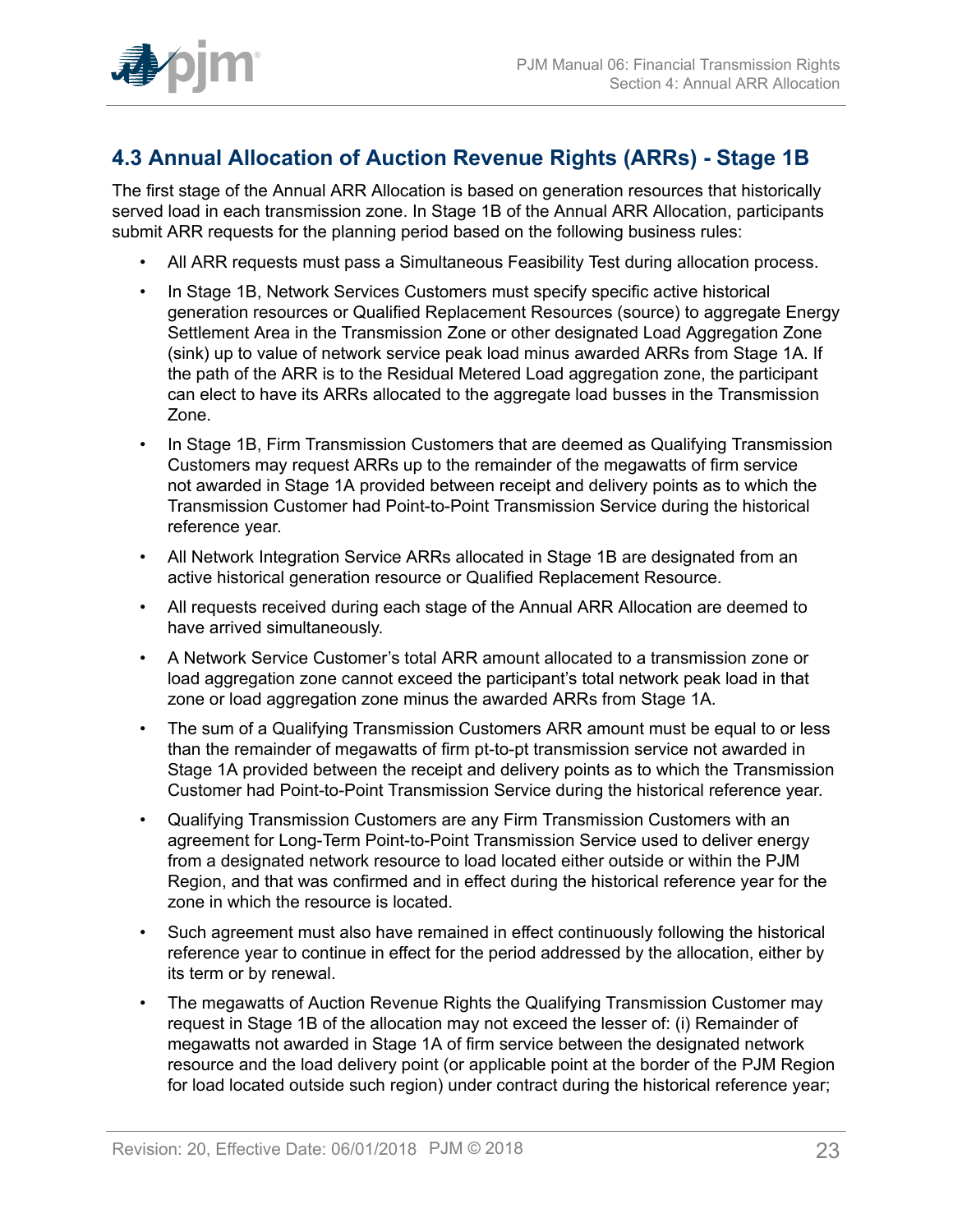

and (ii) Remainder of the megawatts not awarded in Stage 1A of firm service presently under contract between such historical reference year receipt and delivery points.

- A Qualifying Transmission Customer may request Auction Revenue Rights in either or both of the first stage or second stage of the allocation without regard to whether such customer is subject to a charge for firm Point-to-Point Transmission Service under Tariff, Attachment K-Appendix, section 7.1 ("Base Transmission Charge").
- PJM determines the set of eligible ARR sources for each transmission zone or for each historic load aggregation zone within a transmission zone based on the historical reference year that corresponds to the LMP-based market implementation for the transmission zone.
- A historic load aggregation zone is defined as a sub-region of a transmission zone that was served under a separate set of supply contracts and/or generation resources (i.e. by a municipal or cooperative utility) than the other non-municipal/cooperative load in the transmission zone.
- Only long-term supply contracts or historical capacity contracts that were in place during the reference year and have a contract term of ten (10) years or greater (or were contracts with renewable options that have been exercised, and such exercised option term(s) plus the original contract term were or will be, equal to a term of ten (10) years or more prior to the reference year are eligible to be considered historical generation resources for the purposes of Stage 1 allocation. This would include generation that was owned by an LSE and later sold but retained under a supply contract such that the generation was designated to the serve the load continuously for ten (10) years or greater.
- Prior to the end of each PJM Planning Period PJM will determine which Stage 1 Resources are no longer active for the next PJM Planning Period and then will replace such source points with Qualified Replacement Resources (i.e., Capacity Resources that pass the Simultaneous Feasibility Test and which are economic) as outlined in Tariff, Attachment K-Appendix, section 7.4.2. A Stage 1 Resource will be considered no longer active if it was designated to be delivered to load based on the historical reference year, but has since been deactivated or the installed capacity value of such resource has been reduced as of the annual allocation of ARRs for the target PJM Planning Period.
- Potential Qualified Replacement Resources will be categorized into rate-based and nonrate-based resources. Rate-based resources must meet the criteria specified in Tariff, Attachment K-Appendix, sections 7.6 and 7.7 concerning New Stage 1 Resources and Alternate Stage 1 Resources. Requests to classify rate-based resources as such must be sent to the PJM FTR Group with supporting documentation by the January 1st prior to the effective planning period.
- Each potential Qualified Replacement Resource will be ranked in economic order such that Qualified Replacement Resources that maximize ARR value will be tested for simultaneous feasibility first as outlined in Tariff, Attachment K-Appendix, section 7.4.
- A potential Qualified Replacement Resource shall be considered to pass the simultaneous feasibility test if that resource does not cause an appreciable increase in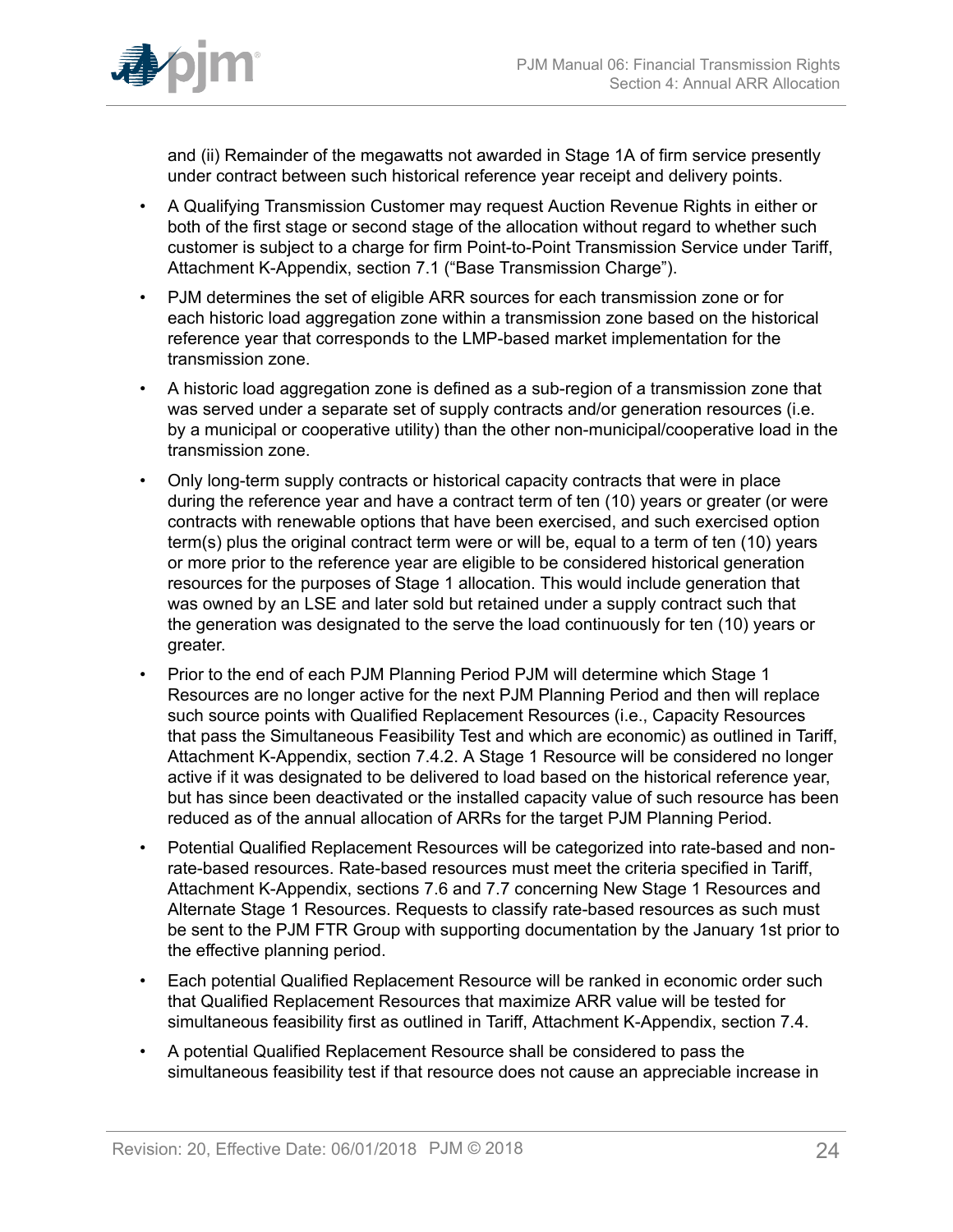

the flow across any binding constraint as determined from the previous year's Stage 1 ARR flow, utilizing a model derived from the 10 year allocation model.

PJM will assign to each LSE a pro-rata amount of the MW capability from each generator that is designated to the transmission zone or load aggregation zone based on the LSE's percentage of the total peak load in the transmission zone or in the load aggregation zone. LSE is notified of the generation resource assignments. Each LSE chooses the set of ARRs that it wants to request based on the generator sources it was assigned. The requested ARRs must source at the designated generator and must sink at the LSEs aggregate load in the transmission zone or in the load aggregation zone. The ARR request is limited to an amount not greater than the designated MW amount.

PJM performs a Simultaneous Feasibility test to determine the set of ARRs that can be awarded to each Network customer. PJM notifies each LSE of the ARR awards resulting from the Stage 1B allocation process.

A participant may surrender any portion of the ARR awards resulting from Stage 1B of the Annual ARR Allocation process prior to the commencement of Stage 2 of the Annual ARR Allocation process provided that all remaining outstanding ARRs are simultaneously feasible following the return of such ARRs.

ARRs may be traded but trades must be made no later than the opening of the first round of the Annual FTR Auction and all trades are effective for the entire planning period. An LSE wishing to trade its ARRs must trade all of its ARRs associated with a particular zone. The LSE's zonal network service peak load is also automatically transferred to the new ARR owner for purposes of ARR allocation and reassignment. The new ARR owner is then subject to ARR reassignment associated with shifts in the original owners zonal network service peak load.

Within the planning period, as load changes from one LSE to another within a transmission zone, a proportionate share of the ARRs defined to sink into the zone are reassigned from the old LSE to the new LSE. The reassignment of ARRs must be initiated by a request made by the LSE gaining load as described in the "Reassignment of ARRs for Shifts in Load Responsibility" section.

### <span id="page-24-0"></span>**4.4 Stage 1 Participation for External Load Serving Entities**

Long-Term Firm Point-to-Point Transmission Service customers that are not Qualifying Transmission Customers and Network Service Users serving Non-Zone Network Load may participate in stage 1 of the Annual Allocation of Auction Revenue Rights pursuant to Tariff, Attachment K-Appendix, section 7.4.2(a)-(c), subject to the following conditions:

- The relevant transmission service shall be used to deliver energy from a designated network resource located either outside or within the PJM region to load located outside the PJM Region.
- To be eligible to participate in stage 1A of the annual Auction Revenue
- Rights allocation: 1) the relevant transmission service shall remain in effect for the stage 1A period addressed by the allocation; and 2) the control area in which the external load is located has similar rules for load external to the relevant control area.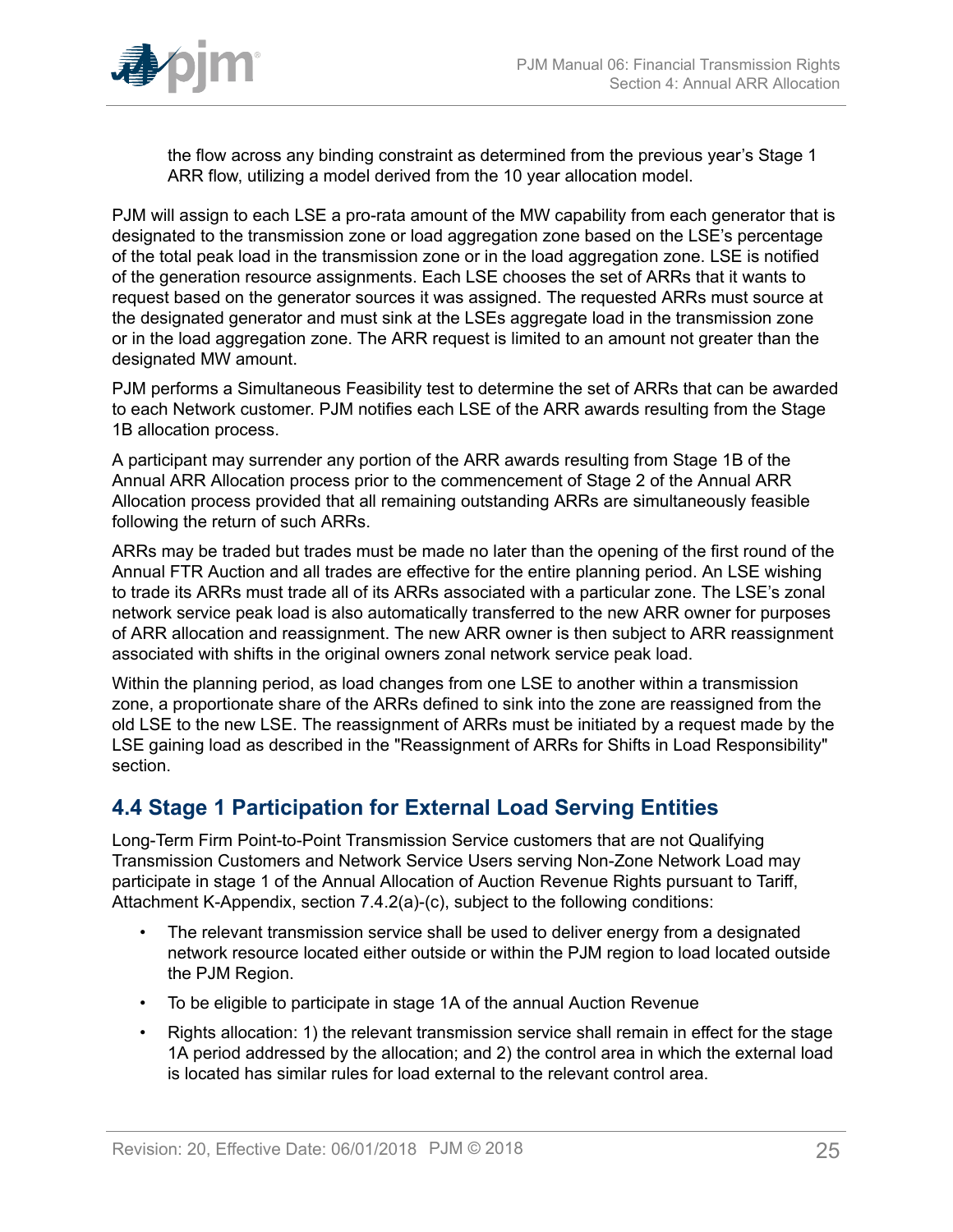

- Source points for stage 1 requests shall be limited to: 1) generation resources owned by the LSE serving the load located outside the PJM Region; or 2) generation resources subject to a bona fide firm energy and capacity supply contract executed by the LSE to meet its load obligations, provided that such contract remains in force and effect for a minimum term of ten (10) years from the first effective Planning Period that follows the initial stage 1 request.
- For Long-Term Firm Point-to-Point Transmission customers requesting Stage 1 Auction Revenue Rights, the generation resource(s) designated as source points may not include any portion of the generating capacity of such resource(s) that, at the time of the request, is identified as a Capacity Resources.
- For Network Service Users requesting stage 1 Auction Revenue Rights, the generation resource(s) designated as source points must either be committed into PJM's RPM market or be designated as part of the entity's FRR Capacity Plan for the purpose of serving the capacity requirement of the external load.
- All stage 1 source point requests made shall not increase the MW flow on facilities binding in the relevant annual Auction Revenue Rights allocation or in future stage 1A allocations and shall not cause MW flow to exceed applicable ratings on any other facilities in either set of conditions in the simultaneous feasibility test.
- To ensure the conditions are met, a simultaneous feasibility test shall be conducted: 1) based on next allocation year with all existing stage 1 and stage 2 Auction Revenue Rights modeled as fixed injection-withdrawal pairs; and 2) based on 10 year allocation model with all eligible stage 1A Auction Revenue Rights for each year including base load growth for each year.
- Requests for stage 1 Auction Revenue Rights that are received by PJM by November 1st of a Planning Period shall be processed for the next annual Auction Revenue Rights allocation. Requests received after November 1st shall not be considered for the upcoming annual Auction Revenue Rights allocation. If all requests are not simultaneously feasible then requests will be awarded on a pro-rata basis.
- Requests for new or alternate stage 1 resources made by Network Service Users and External LSEs that are received by November 1st shall be evaluated at the same time. If all requests are not simultaneously feasible then requests will be awarded on a pro-rata basis.
- Stage 1 Auction Revenue Rights source points that qualify shall be eligible as stage 1 Auction Revenue Rights source points in subsequent annual Auction Revenue Rights allocations.
- Long-Term Firm Point-to-Point Transmission customers requesting stage 1 Auction Revenue Rights may request Auction Revenue Rights MWs up to the lesser of: 1) the customer's Long-Term Firm Point-to-Point Transmission service contract MW amount; or 2) the customer's Firm Transmission Withdrawal Rights.
- Network Service Users requesting stage 1 Auction Revenue Rights may request Auction Revenue Rights MWs up to the lesser of: 1) the customer's network service peak load; or 2) the customer's Firm Transmission Withdrawal Rights.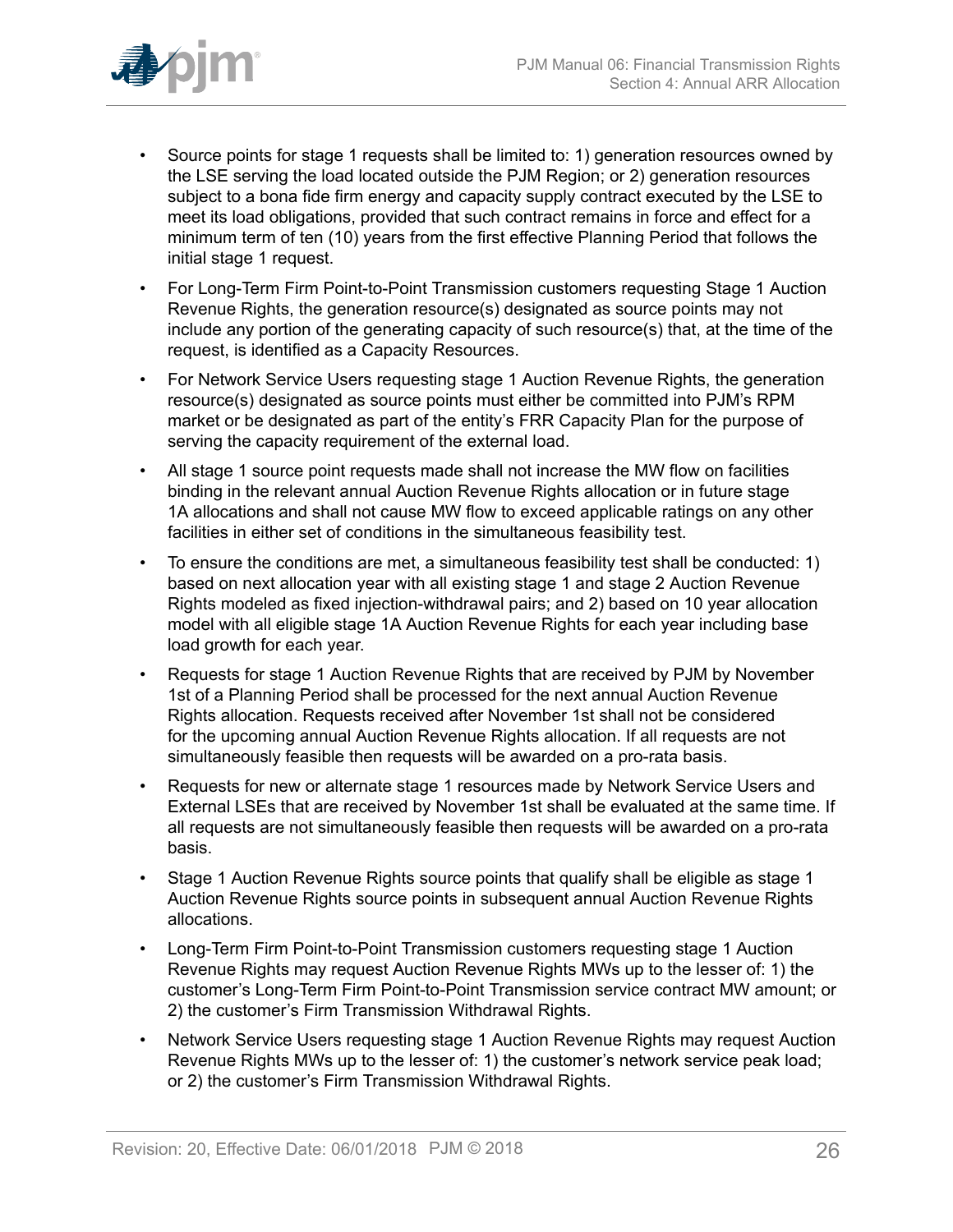

- Stage 1A Auction Revenue Rights requests shall not exceed 50% of the maximum allowed MWs. Stage 1B Auction Revenue Rights requests shall not exceed the difference between the maximum allowed MWs authorized and the Auction Revenue Rights MWs granted in stage 1A.
- In each round of Stage 2 of an annual allocation of Auction Revenue Rights MW requests shall be equal to or less than one third of the difference between the maximum allowed MWs authorized and the Auction Revenue Rights MW amount allocated in stage 1.
- Stage 1 Auction Revenue Rights sources established and the associated Auction Revenue Rights MW amount may be replaced with an alternate resource pursuant to the process established in the Alternate Stage 1 Resources section of this manual.

## <span id="page-26-0"></span>**4.5 Annual Allocation of Auction Revenue Rights (ARRs) – Stage 2**

The second stage, Stage 2, of the allocation is a three-round allocation procedure. In Stage 2 of the Annual ARR Allocation, participants submit ARR requests for the planning period based on the following business rules:

- All Network Service ARR requests must pass a Simultaneous Feasibility Test before being given PJM approval.
- PJM can approve all, part, or none of the ARR request based on the results of the Simultaneous Feasibility Test.
- The path for each Network Integration Service ARR is defined from a generator bus, hub, zone or interface to aggregate Energy Settlement Area or other designated Load Aggregation Zone. If the path of the ARR is to the Residual Metered Load aggregation zone, the participant can elect to have its ARRs allocated to the aggregate load buses in the Transmission Zone.
- A participant's total ARR amount to a transmission zone or load aggregation zone cannot exceed the participant's total network load in that zone or load aggregation zone.
- The source point of each ARR request may be any available generator bus, Hub or external interface or load zone for which PJM calculates and posts a Day-ahead Congestion Price value.
- The sink point of each ARR request must be the Network LSEs aggregate load in the Energy Settlement Area in the transmission zone or load aggregation zone if the path of the ARR is to the Residual Metered Load aggregation zone, the participant can elect to have its ARRs allocated to the aggregate load buses in the Transmission Zone.
- ARRs are specified to the nearest 0.1 MW.

PJM will perform an iterative allocation process that consists of three sequential rounds, with one third of the remaining system ARR capability allocated in each round. Network Service customers and Firm Transmission customers can view the results of each allocation round before submitting their ARR requests for a subsequent round.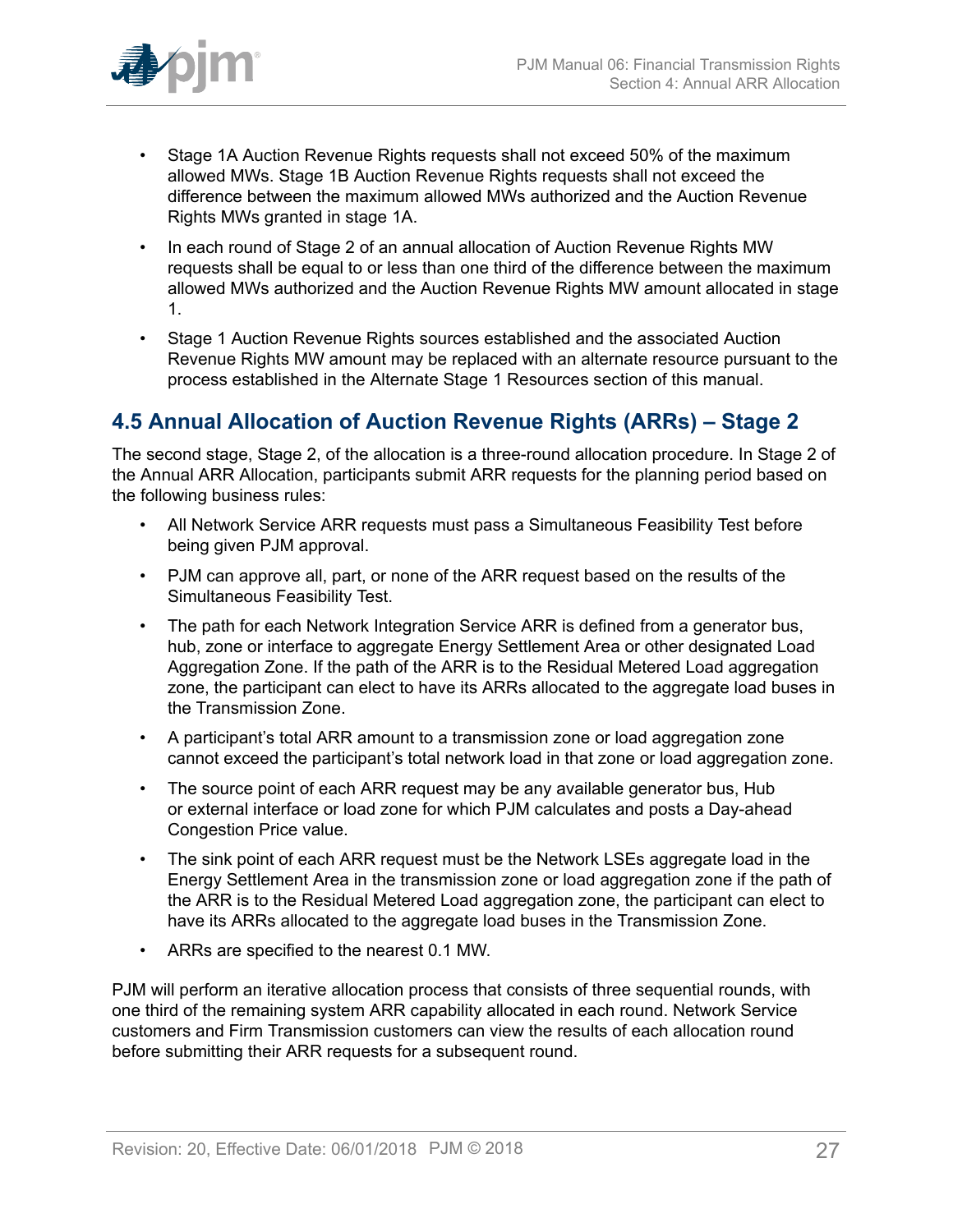

In every round of the three-round allocation process, the Network Customer's ARR requests are limited to one third of the Network customer's peak load remaining unallocated after the Stage 1 allocation process.

For example, if the Network customer's peak load is 100 MW and they had received 70 MW of ARRs in Stage 1, then the ARR requests in each round of Stage 2 are limited to (100-70)/3 = 10 MW.

A Firm Transmission Customer, that is deemed a Qualifying Transmission Customer, may request Auction Revenue Rights in each round of the second stage of the allocation process in a number of megawatts equal to or less than one third of the difference between the number of megawatts of firm service being provided between the receipt and delivery points as to which the Transmission Customer currently has firm Point-to-Point Transmission Service and its Auction Revenue Right Allocation from the first stage of the allocation process.

A Firm Transmission Customer, that is not deemed a Qualifying Transmission Customer, may request Auction Revenue Rights in the second stage of the allocation process, but only if it is subject to a Base Transmission Charge, or if it is expressly identified on a grandfathering schedule approved by FERC in connection with the elimination of such Base Transmission Charge. PJM transmission customers that serve load in MISO using service from non-historic sources may participate in Stage 2 but in no event can they receive an allocation of ARRs/FTRs from PJM greater than their firm service to loads in MISO. Requests for firm point-to-point ARRs must be associated with firm point-to-point service that spans the entire next planning period, either by its term or by renewal, and is confirmed by the opening of the Annual ARR Nomination period. Firm point-to-point requests are separated into thirds and each third is assigned to each round of Stage 2.

In each round, PJM staff performs the Simultaneous Feasibility test to determine the feasible set of ARRs that can be awarded. If all ARR requests are not simultaneously feasible, then proration is required. If ARR proration is required due to infeasibility then ARRs are allocated in proportion to the MW value requested and in inverse proportion to the effect on the binding constraint as illustrated in the following example:

Line A to B Capacity is 50 MW

<span id="page-27-0"></span>

|      | <b>ARR #   Requested ARRs  </b> | <b>Path</b> | <b>Effect per MW on Line AB</b> | <b>Resulting Line</b><br><b>AB Flow Impact</b> |
|------|---------------------------------|-------------|---------------------------------|------------------------------------------------|
| . #1 | 200 MW                          | A to B      | .50                             | 100 MW                                         |
| #2   | 200 MW                          | $C$ to $D$  | .25                             | 50 MW                                          |

Two ARR requests are submitted exceeding 50 MW capability of Line A-B:

### *Exhibit 1: ARR Proration Example*

Because the total flow impact on Line A-B resulting from the two ARR requests is 150 MW, proration is required because the capability of Line A-B is only 50 MW.

Proration Calculation: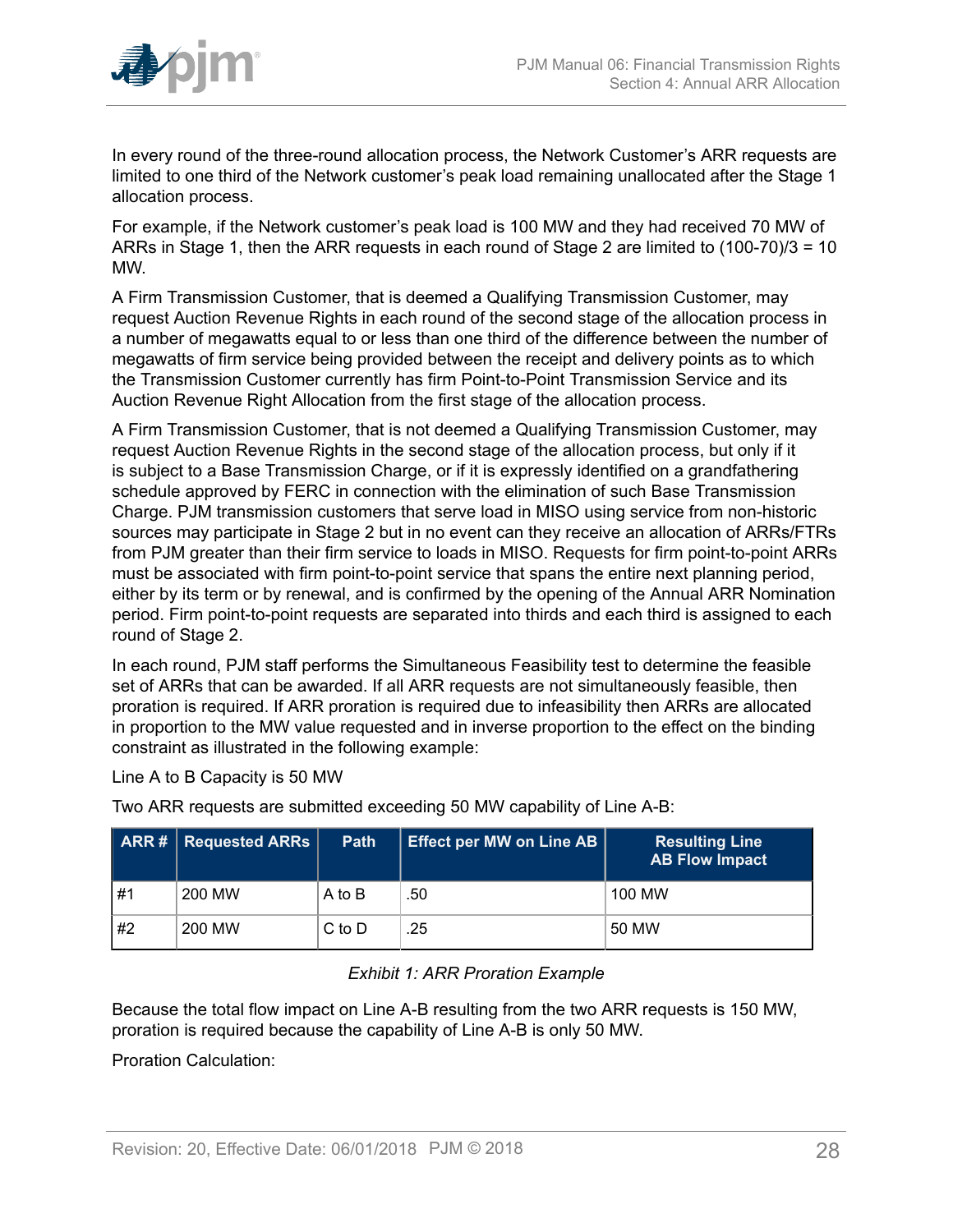

Prorated ARR Amount Awarded = (Line Capability MW) x (Requested MW / Total Requested ARR MW) x (1/ ARR Effect per MW on Line A-B)

ARR #1 Prorated MW Awarded = (50 MW) x (200 MW / 400 MW) x (1/.50) = 50 MW

ARR #2 Prorated MW Awarded = (50 MW) x (200 MW / 400 MW) x (1/.25) = 100 MW

At the end of each round PJM notifies each Network Customer or Firm Transmission Customer of the ARRs that they were awarded as a result of Round 1. After viewing the results, Network Customers or Firm Transmission Customer submit ARR requests for next round. The allocation process continues in an iterative manner for three rounds.

ARRs may be traded but trades must be made no later than the opening of the first round of the Annual FTR Auction and all trades are effective for the entire planning period. An LSE wishing to trade its ARRs must trade all of its ARRs associated with a particular zone. The LSE's zonal network service peak load is also automatically transferred to the new ARR owner for purposes of ARR allocation and reassignment. The new ARR owner is then subject to ARR reassignment associated with shifts in the original owners zonal network service peak load.

Within the planning period, as load changes from one LSE to another within a transmission zone, a proportionate share of the ARRs defined to sink into the zone are reassigned from the old LSE to the new LSE. The reassignment of ARRs must be initiated by a request made by the LSE gaining load as described in the "Reassignment of ARRs for Shifts in Load Responsibility" section.

## <span id="page-28-0"></span>**4.6 Reassignment of Auction Revenue Rights (ARRs)**

ARRs allocated for the planning period will be reassigned on a proportional basis within a zone as load switches between within the planning period. As load shifts from one LSE to another within a transmission zone, a proportionate share of the ARRs defined to sink into the zone are reassigned from the old LSE to the new LSE. The reassignment of ARRs is an automatic process that is conducted on a daily basis.

ARRs are only reassigned from those LSEs that have lost load in a zone and have a net positive economic ARR position to that zone. An LSE that loses load will lose ARR MWs in proportion to the amount of load lost and this same proportion will reduce each individual ARR assigned to the LSE. ARRs are initially allocated to the nearest 0.1 MW but reassigned to the nearest .001 MW. The total set of ARRs to be forfeited by LSEs losing load in a zone will be reallocated to LSEs gaining load in the zone in proportion to each LSE's MW load gain relative to the total load shifted in the zone.

On a daily basis, Auction Revenue Rights are reassigned using the following procedure:

- PJM compares each LSE's Network Service Peak Load in a zone to the Network Service Peak Load of the previous day.
- PJM analyzes each LSE's net economic ARR position. For each LSE losing load and having a net positive economic ARR position for that zone: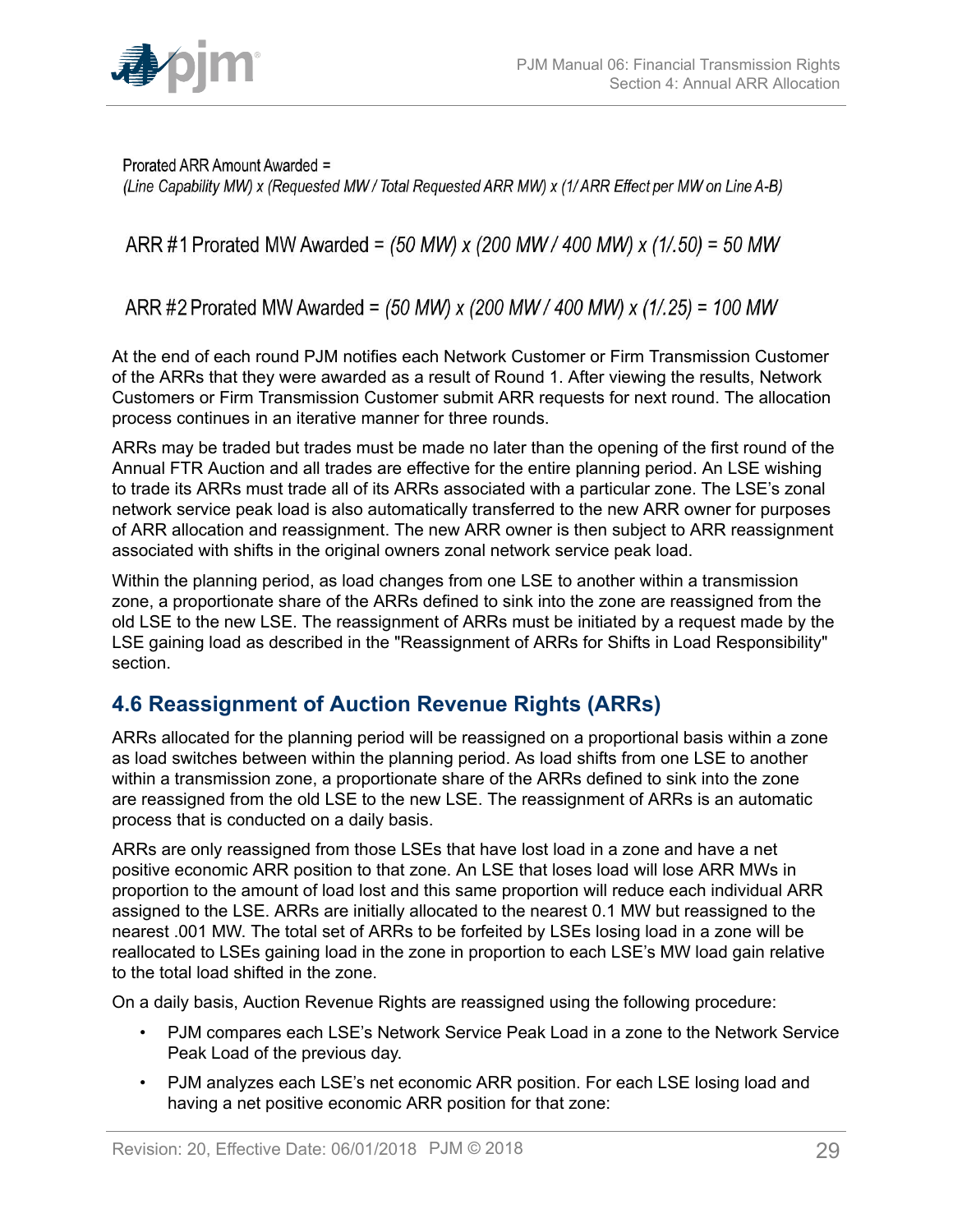

- The percentage of load lost for each LSE is determined,
- Each ARR owned by each LSE losing load is reduced by this same percentage
- PJM assigns the total set of forfeited ARRs to LSEs gaining load in the zone:
- The percentage of ARRs to be assigned to each LSE gaining load is determined. The percentage will be equal to the MW load gain by the LSE divided by the total MWs of load shifting in the zone.
- Each LSE gaining load is assigned a percentage of each ARR in this set of forfeited ARRs.

## <span id="page-29-0"></span>**4.7 New Stage 1 Resources**

A Network Service User may request the addition of new stage 1 resources to the stage 1 resource list if the capacity of the historical resources for a zone is less than the zonal base load. Such requests are subject to the simultaneous feasibility tests described below and are limited to generation resources either owned by the requesting party or subject to ten-year or longer firm energy and capacity contracts that have been executed to serve load eligible for stage 1A ARRs and remains in effect for a minimum term of ten years.

Simultaneous feasibility tests for new stage 1 resource requests shall ensure that the requests for a new base resource does not increase the MW flow on facilities binding in the current ARR allocation or in future stage 1a allocations and does not cause MW flow to exceed applicable ratings in either set of conditions. The most limiting set of conditions will be used as the limiting condition. A simultaneous feasibility test of new stage 1 resource requests will assess the feasibility of the requests under the following conditions:

- Based on the next allocation year with all existing stage 1 and stage 2 ARRs modeled as fixed injection-withdrawal pairs.
- Based on the 10 year allocation model with all eligible stage 1 ARRs for each year including base load growth for each year.

The amount of MWs that can be nominated from the new base resource will be the lower of the contract MW or 1.15 times the Network Service User's NSPL value minus the Network Service User's share of the existing Stage 1 MW capability for the zone. Requests for new stage 1 resource that are received by PJM by November 1 will be processed for the next Annual ARR Allocation. Requests received after this date will not be considered for the upcoming Annual ARR Allocation. All requests for new or alternate stage 1 resources that are received by November 1 will be deemed to have been submitted simultaneously and will be evaluated at the same time.

### <span id="page-29-1"></span>**4.8 Alternate Stage 1 Resources**

A Network Service User may replace one or more of its existing stage 1 resources and its associated MW amount of ARRs with an alternate resource. Such requests are subject to the simultaneous feasibility tests described below and are limited to generation resources either owned by the requesting party or subject to ten-year or longer firm energy and capacity contracts that have been executed to serve load eligible for stage 1A ARRs and remains in effect for a minimum term of ten years.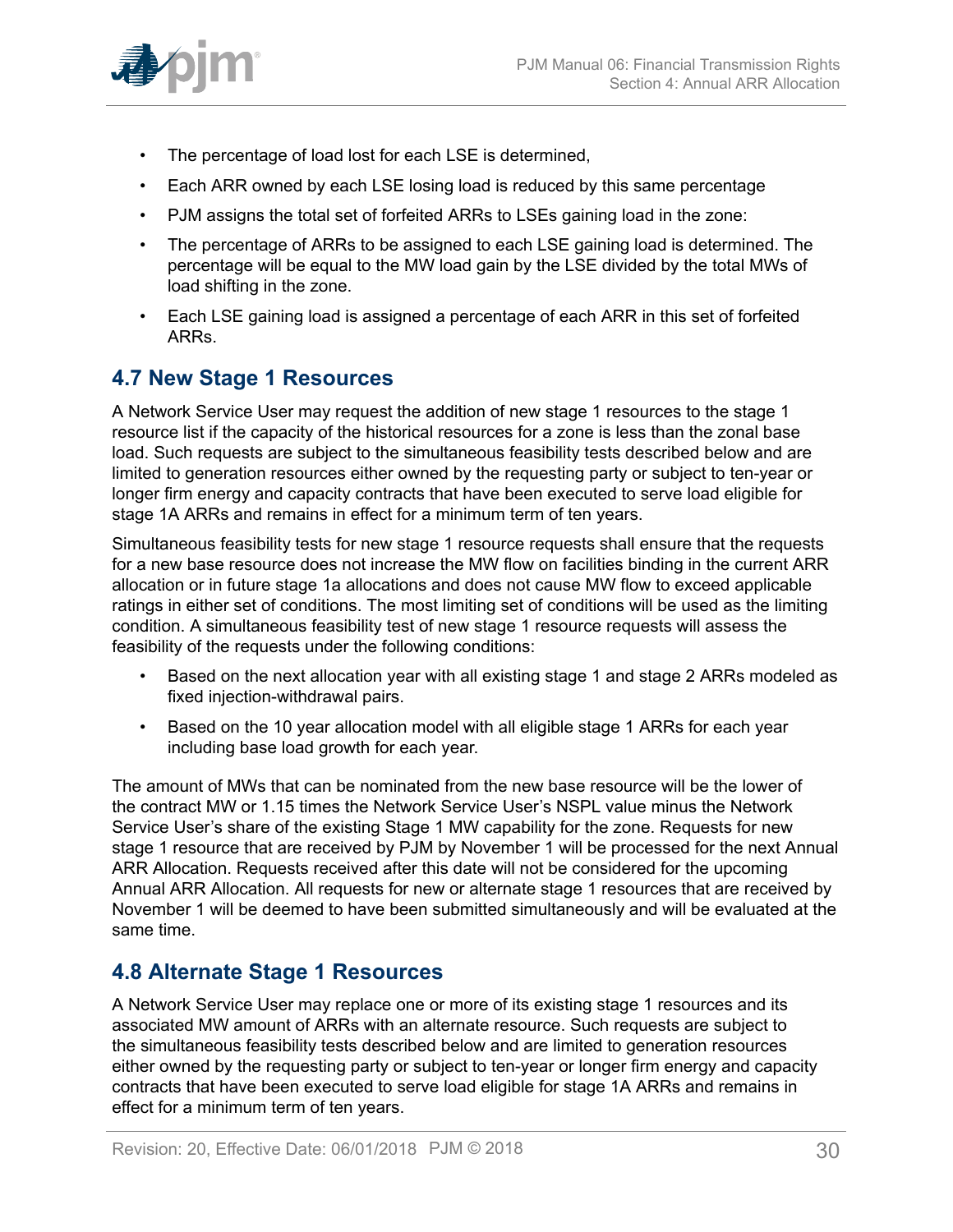Simultaneous feasibility tests for alternate stage 1 resource requests shall ensure that relative to the existing resource, the alternate base resource does not consume a greater amount of transmission capability on facilities binding in the current ARR allocation or future stage 1A allocations, and does not allow MW flow(s) to exceed applicable ratings on any other facilities. A simultaneous feasibility test of alternate stage 1 resource requests will assess the feasibility of the requests under the following conditions:

- Based on the next allocation year with all existing stage 1 and stage 2 ARRs modeled as fixed injection-withdrawal pairs.
- Based on the 10 year allocation model with all eligible stage 1 ARRs for each year including base load growth for each year.

The amount of MWs that can be nominated from the alternate resource cannot exceed the original awarded stage 1 MW amount of ARRs associated with the original stage 1 resource. Requests for new stage 1 resource that are received by PJM by November 1 will be processed for the next Annual ARR Allocation. Requests received after this date will not be considered for the next Annual ARR Allocation. All requests for new or alternate stage 1 resources that are received by November 1 will be deemed to have been submitted simultaneously and will be evaluated at the same time.

If the Network Service User accepts the MW amount of ARRs associated with the alternate resource as established by the simultaneous feasibility test, the alternate resource will replace the relevant existing stage 1 resource beginning with the next Annual ARR Allocation. If the Network Service User rejects the MW amount of ARRs associated with the alternate resource as established by the simultaneous feasibility test, the original stage 1 resource will remain in effect.

## <span id="page-30-0"></span>**4.9 Allocation of Incremental Auction Revenue Rights (IARRs)**

### <span id="page-30-1"></span>**4.9.1 Merchant and Generation Interconnection IARRs**

Transmission expansion projects associated with new generation interconnection and Merchant Transmission Expansion projects will be allocated incremental ARRs in a three-round allocation process in which the customer requests incremental ARRs for three pairs of point-to-point combinations (one point-to-point combination is requested per round).

In each round, one-third of the Incremental ARRs made available by the expansion project will be assigned to the requester. After each of rounds one and two, the requester may accept the assigned Incremental ARRs or refuse them. Acceptance of the assignment will remove the assigned Incremental ARRs from availability in the next rounds. Refusal of the assignment will result in the Incremental ARR being available for the next round. The Incremental ARR assignment made in round three will be final and binding. The final and binding Incremental Auction Revenue Right assignment for a requested point-to-point combination in each round shall in no event be less than one third of 80% and no greater than one-third of 100% of the non-binding estimate of Incremental Auction Revenue Rights for that point-to-point combination that was provided to the New Service Customer.

Incremental ARRs will be effective for thirty years or the life of the facility or upgrade, whichever is less.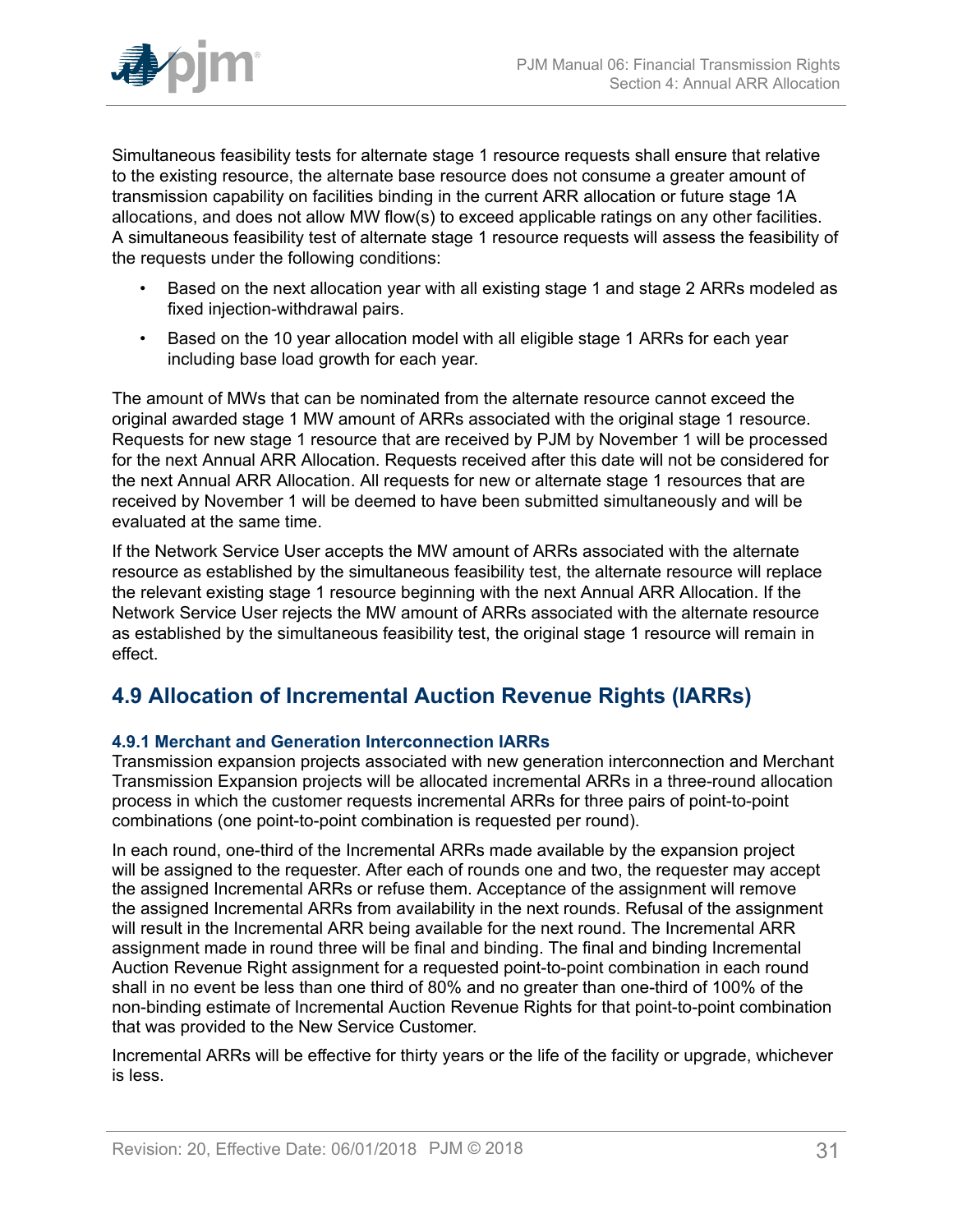

At any time during this thirty-year period, in lieu of continuing this thirty-year ARR, the Interconnection Customer shall have a one-time choice to switch to an optional mechanism, whereby, on an annual basis, the customer has the choice to request an ARR during the Annual ARR Allocation process between the same source and sink, subject to simultaneous feasibility. Once this option is chosen, the Interconnection Customer must request the Incremental ARR during each annual ARR enrollment window for the upcoming planning period. If no request is made, the Incremental ARR is forfeited for that planning period.

At any time during this thirty-year period, an Interconnection Customer may return Incremental ARRs that it no longer desires at any time, provided that all remaining outstanding ARRs can be simultaneously accommodated following the return of such ARRs. In the event an Interconnection Customer returns Incremental ARRs, the Interconnection Customer shall have no further rights regarding such Incremental ARRs.

### <span id="page-31-0"></span>**4.9.2 Regional Transmission Expansion Plan (RTEP) IARRs**

RTEP Projects Eligible for Allocation of IARRs will be calculated for any RTEP upgrade the costs of which will be allocated on a regional basis. IARRs created by a project will be allocated to Responsible Customers in proportion to each Responsible Customers' share of the project cost. Responsible Customers as defined in Schedule 12 of the Tariff that are Network Customers, Transmission Customers with an agreement for Firm Point-To-Point Service, or Merchant Transmission Providers that are assigned cost responsibility for a Regional Facility or a Necessary Lower Voltage Facility ("Regionally Assigned Facility").

### **RTEP IARR Calculation Method**

The source point of the IARR will be a new aggregate pricing point comprised of up to ten (10) generator buses having the largest positive distribution factor (DFAX) on the constraint being relieved by upgrade (i.e. – where increased generation increases the flow on the constraint being relieved).

The sink point of the IARR will be a new aggregate pricing point comprised of the load-weighted average of the transmission zone for which the aggregate DFAX on the constraint being relieved by upgrade is negative (i.e. – where increased load increases the flow on the constraint being relieved).

IARRs associated with an upgrade are calculated by determining the incremental ARR capability between the source and sink points created by the project.

- Using the base network topology, ARR capability between the specified source-sink combination is measured by increasing MW transfers from the specified source to the specified sink until a transmission limit is encountered.
- Using a network topology which includes the expansion project, the ARR capability between the specified source-sink combination is measured by increasing MW transfers from the specified source to the specified sink until a transmission limit is encountered.
- The incremental ARR (IARR) capability between the source-sink combination created by the expansion project is the difference between the ARR capability in the base system and the ARR capability in the system which include the project

PJM will determine the quantity of IARRs to be allocated within three months prior to the actual in-service date of the upgrade.

### **RTEP IARR Allocation Method**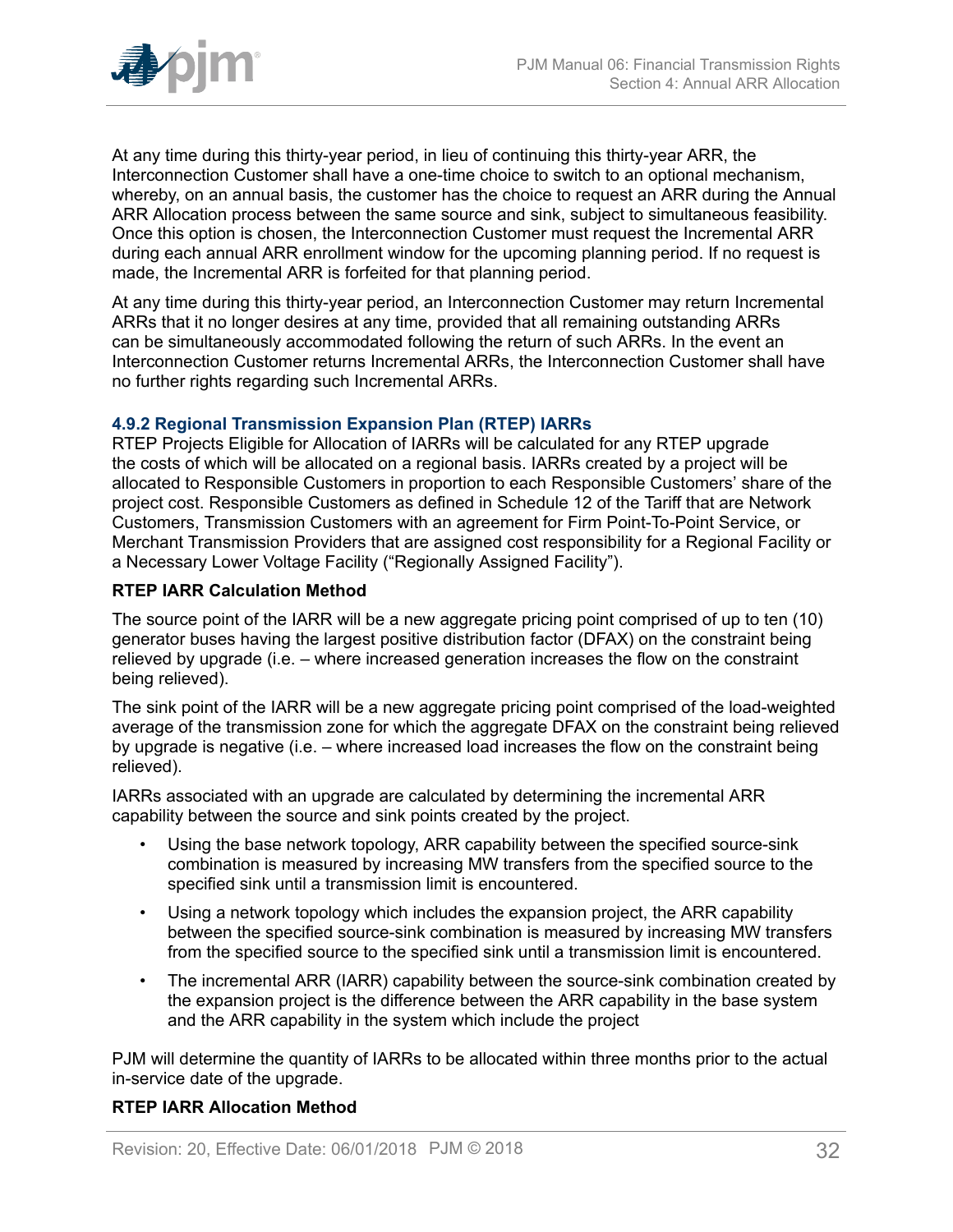

Each Responsible Customer will be allocated IARR MWs in proportion to the Responsible Customers' share of the project cost.

Within each zone, each network customer will be allocated a share of the zone's IARRs in proportion to the customer's share of the zonal NSPL.

Allocation of the IARRs will occur for each identified RTEP upgrade for each of the 30-years following implementation of the upgrade. Potential recipients of the rights will be determined on an annual basis according to shares of the zonal NSPL for the upcoming Planning Year. Identified recipients will then have the opportunity to turn down the allocated rights prior to the initiation of the annual ARR allocation process.

#### <span id="page-32-0"></span>**4.9.3 Elective Upgrade IARRs**

Section 7.8 of Schedule 1 of the Operating Agreement sets forth provisions to permit any party to request and obtain Incremental ARRs by agreeing to fund upgrades necessary to support the requested rights. Attachment EE to the PJM Tariff is the form of the Upgrade request. Requests must specify a source, sink and MW amount.

PJM will assess the simultaneous feasibility of the requested Incremental ARRs and all outstanding ARRs against the base system ARR capability and stage 1A ARR capability for the future 10 year period. Based on this preliminary assessment, PJM will conduct studies to determine the upgrades required to accommodate the requested Incremental ARRs and ensure that all outstanding ARRs are simultaneously feasible. If a party elects to fund the upgrades PJM will notify the party of the actual amount of Incremental ARRs that will be awarded based on the allocation process established pursuant to Section 231 of Part VI of the Tariff.

#### <span id="page-32-1"></span>**4.9.4 Duration and Value of IARRs**

IARRs will become effective on the first day of the first month that the upgrade is included in the transmission system model for the monthly FTR auction.

Incremental ARRs will be effective for thirty years or the life of the facility or upgrade, whichever is less.

For IARRs that become effective at the beginning of a planning year, their value will be determined identically to that of annually allocated ARRs, based on the nodal prices resulting from the annual FTR auction. If IARRs become effective during a planning year, then their value for each month remaining in that planning year will be based on the results of the promptmonth FTR auctions. For each planning year thereafter, the value of IARRs will be determined identically to that of annually allocated ARRs, based on the nodal prices resulting from the annual FTR auction.

### <span id="page-32-2"></span>**4.10 Residual Auction Revenue Rights**

Residual Auction Revenue rights (ARRs) are defined as Network Service or Firm Point-to-Point Auction Revenue rights that were made available as a result of transmission upgrades that occur after the Annual ARR Allocation. Residual ARRs are defined for transmission upgrades or other increased transmission system capability that was not modeled in the Annual ARR Allocation, and if such increased capability had been modeled, a greater amount of ARRs would have been allocated in Stage 1. Residual ARRs available for allocation will be only those rights in excess of rights allocated directly to entities to whom cost responsibility for the same upgrades has been assigned. PJM will calculate the Residual ARRs made available by the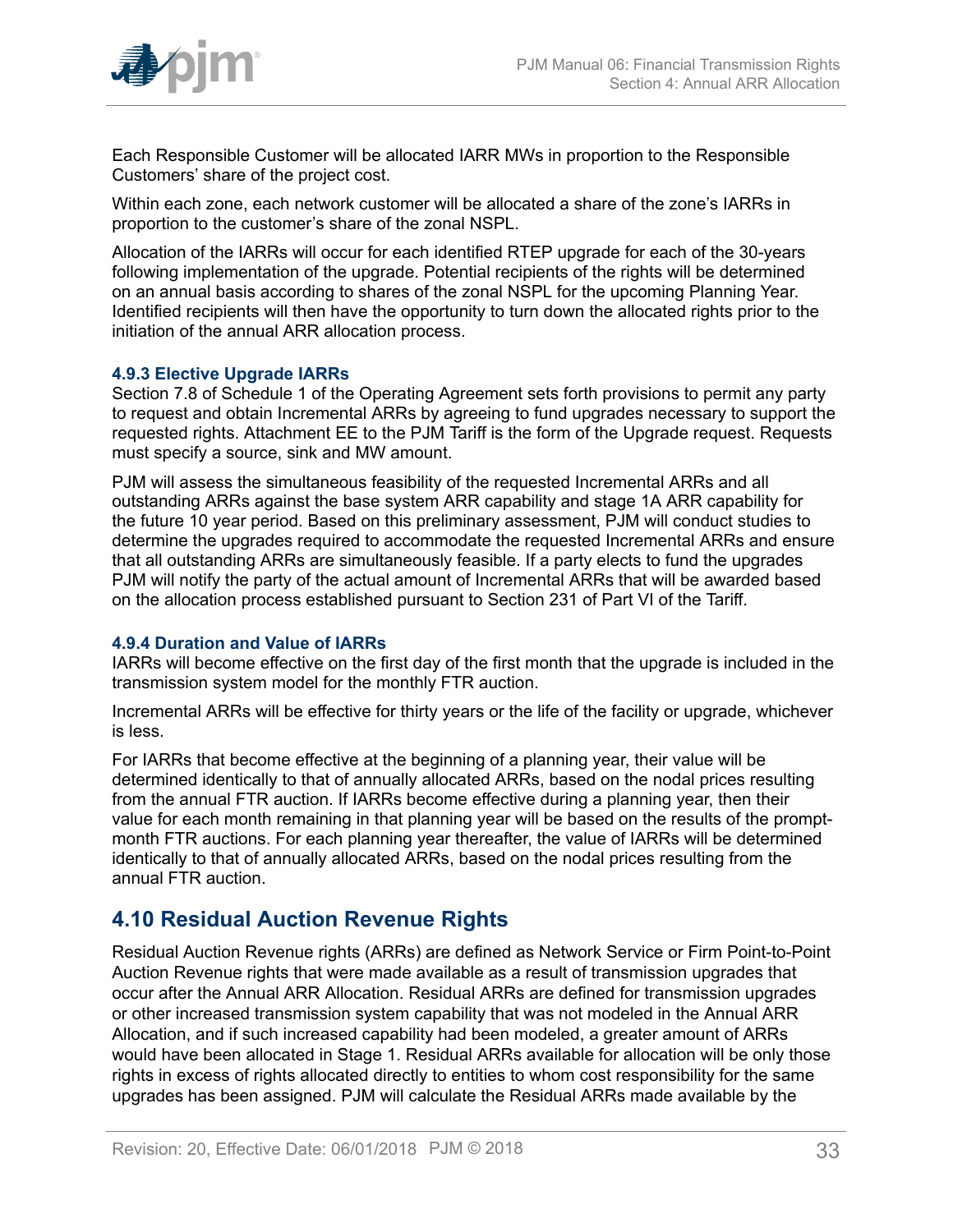

increased transmission capability for paths which were pro-rated in Stage 1 of the Annual ARR Allocation. This calculation will be made prior to when the increase in the transmission capability occurs. Firm Transmission Customers that had ARRs pro-rated in Stage 1 of the Annual ARR Allocation would be eligible for Residual ARRs. Residual ARR MWs plus previously awarded Stage 1 and Stage 2 MWs cannot exceed the Network Service Peak Load value for a particular participant. Residual ARRs become effective the first month that the increased transmission capability is included in the SFT of the Monthly FTR Auction and terminate at the end of the current Planning Period. Residual ARRs values will be determined for participants whose Stage 1 requests were prorated and then shifted to reflect load shifts occurring between June 1st of the current planning year and the effective month. The economic value of each Residual ARR is a monthly quantity based on the MW amount and on the nodal clearing price difference between the source and sink nodes for FTR Obligations resulting from each Monthly FTR Auction of the effective period of the Residual ARR. (For example the economic value of a Residual ARR that becomes effective in April, is based on April clearing prices from April FTR Auction). Prior to the effective month, PJM will remove all negatively valued Residual ARRs resulting from the corresponding Monthly FTR Auction and recalculate the Residual ARRs made available by the increased transmission capability for paths which were pro-rated in Stage 1 of the Annual ARR Allocation. PJM will allocate positively valued Residual ARRs only.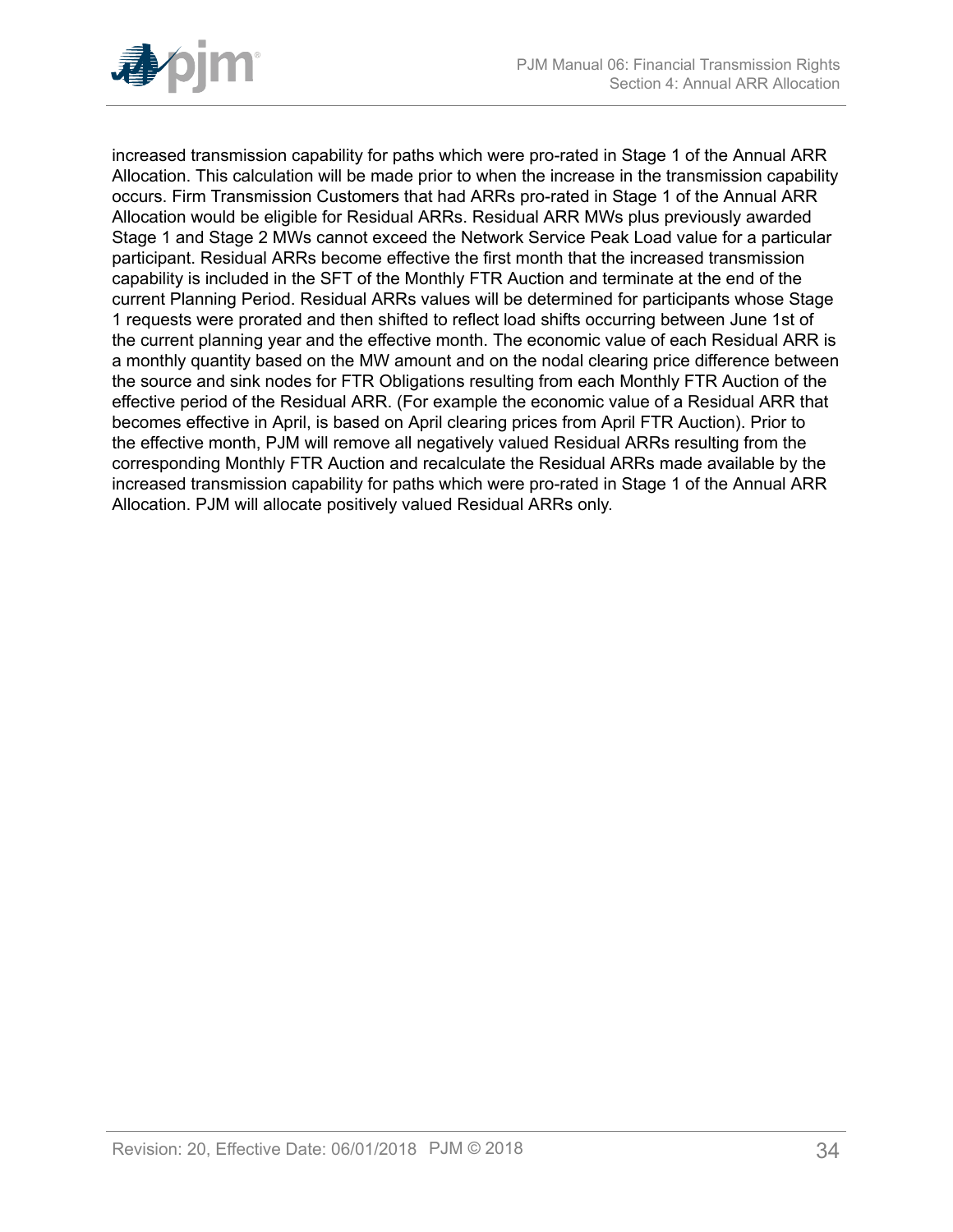

### <span id="page-34-0"></span>**Section 5: Financial Transmission Rights (FTRs) for New Load in Zones Associated with Market Growth**

Welcome to the Financial Transmission Rights (FTRs) for New Load in Zones Associated with Market Growth section of the **PJM Manual for Financial Transmission Rights**. In this section, you will find the following information:

- An overview of the FTR Allocation Process for New Load in Zones Associated with Market Growth (see "FTR Allocation Process for New Load in Zones Associated with Market Growth").
- How participants request Network Integration Service FTRs for New Load in Zones Associated with Market Growth and how PJM processes those requests (see "Network Integration Service Financial Transmission Rights (FTRs) for New Load in Zones Associated with Market Growth").
- How FTRs for Firm Point-to-Point Service are awarded by PJM (see "Firm Point-to-Point Transmission Financial Transmission Rights (FTRs)").
- How FTRs are reassigned for Shifts in Load Responsibility (see "Reassignment of FTRs")

### <span id="page-34-1"></span>**5.1 FTR Allocation Process for New Load in Zones Associated with Market Growth**

A transitional FTR Allocation will be conducted for a new zone load being added as a result of market growth. This transitional allocation of FTRs will cover the period of time between the implementation of the new zone added as a result of market growth and the next Annual ARR Allocation.

For a transitional period, Network Service Users and those Firm Transmission Customers that receive, and pay for, that take service that sinks or sources, in new PJM zones, at their election, may receive a direct allocation of Financial Transmission Rights instead of an allocation of Auction Revenue Rights. This transitional period covers the succeeding two Annual FTR Auctions after the integration of the new zone into the PJM interchange energy market. The election of a direct FTR Allocation shall be made prior to the commencement of each Annual FTR Auction.

- 1. Network Service Users and Firm Transmission Customers in new PJM zones that elect not to receive direct allocations of Financial Transmission Rights, may receive allocations of Auction Revenue Rights. Network Service Users and Firm Transmission Customers in new PJM zones must choose to receive either an FTR Allocation or an ARR Allocation. A Network Service User or Firm Transmission Customer cannot choose to receive both an FTR Allocation and an ARR Allocation.
- 2. All FTR requests in new zones made during these transition periods will be subject to the same allocation procedures as those set forth in the Annual ARR Allocation process as described in the "Annual ARR Allocation" section (Section 4). As part of the integration of new zones into the PJM Market, PJM will identify the set of eligible FTR sources for the Stage 1 allocation process based on historic and contractual delivery patterns.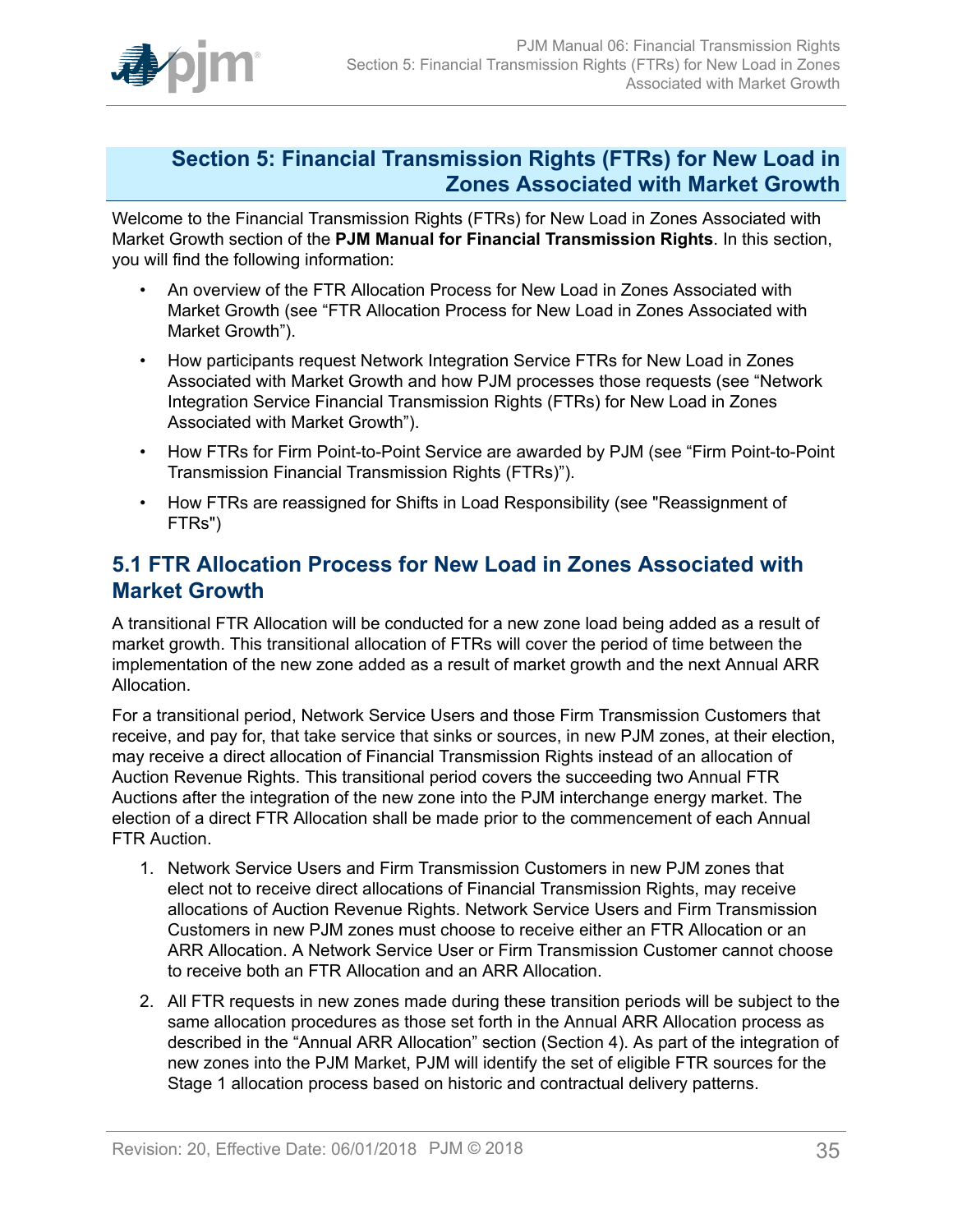

3. These FTR requests must satisfy the same requirements as mentioned above for Annual ARR requests. The Annual FTR Allocation process for new zones will be conducted simultaneously with the Annual ARR Allocation process for the other zones to ensure Simultaneous Feasibility of all rights.

## <span id="page-35-0"></span>**5.2 Network Integration Service Financial Transmission Rights (FTRs)**

The following procedure is used in requesting and processing Network Integration Service FTRs:

- The Network Service Customer submits requests to Network Integration Service FTRs using FTRCenter.
- PJM enters accepted FTRs into the PJM FTR database.

### <span id="page-35-1"></span>**5.2.1 Rules and Guidelines**

The following is a list of business rules and guidelines to follow when requesting Network Integration Service FTRs:

- All Network Integration Service FTR requests must pass a Simultaneous Feasibility Test before being given PJM approval.
- PJM can approve all, part, or none of the FTR request based on the results of the Simultaneous Feasibility Test.
- The path for each Network Integration Service FTR is defined from specific historical generation resources to aggregate Network Customer Load in the Transmission Zone or other designated Load Aggregation Zone.
- The total FTRs for a historical generation resource to the LSE load cannot be greater than the MW amount of the resource that was assigned to the LSEs on a pro-rata basis.
- A participant's total FTR amount to a transmission zone or load aggregation zone cannot exceed the participant's total network load in that zone or load aggregation zone.
- FTRs are specified to the nearest 0.1 MW.
- FTR requests are time-stamped and processed in the order in which they are received.

## <span id="page-35-2"></span>**5.3 Firm Point-to-Point Transmission Financial Transmission Rights (FTRs)**

To qualify for an allocation of FTRs, firm point-to-point FTR requests must be associated with firm point-to-point service that spans the entire next planning period and is confirmed by the opening of the Annual FTR Allocation window.

The following procedure is used in processing Firm Point-to-Point FTRs outside of the Annual FTR Allocation window:

• The Firm Point-to-Point Transmission Customer submits Transmission Service Requests (TSRs) via OASIS, including the optional request for the associated FTR, according to the procedure outlined in the PJM Manual for Transmission Service Request (M-02) and the PJM OASIS Users Guide.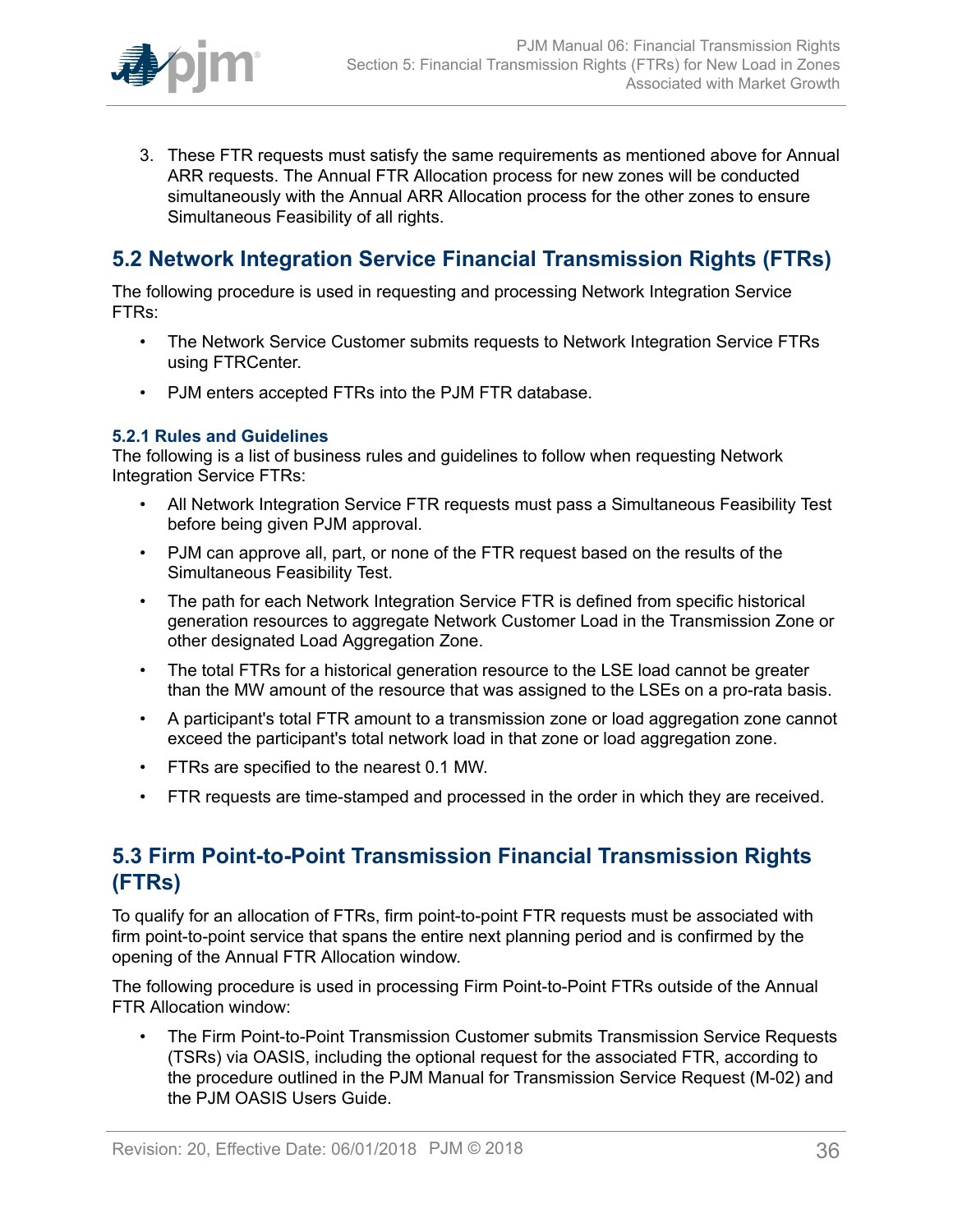

- PJM conducts a Simultaneous Feasibility Study of the FTR request and notifies the Transmission Customer of TSR and FTR status via OASIS.
- Firm Point-to-Point Transmission Customers notify PJM of acceptance or rejection of TSRs and their associated FTRs via OASIS.

### <span id="page-36-0"></span>**5.3.1 Rules and Guidelines**

The following is a list of business rules and guidelines concerning Firm Point-to-Point FTRs:

- All Point-to-Point FTR requests must pass a Simultaneous Feasibility Test before being given PJM approval.
- PJM can approve all, part, or none of the FTR request based on the results of the Simultaneous Feasibility Test.
- The path for each Point-to-Point FTR is defined from the source to the sink, as specified in the TSR.
- The MW value of each Firm Point-to-Point FTR may be up to the megawatts of the Firm Transmission Service being provided.
- Firm Point-to-Point Transmission Service Customers must enter the amount of FTRs they desire in the "FTRs Requested" field on the OASIS Buy page. This value is considered an "up to" amount. Therefore, a Transmission Customer should enter the maximum amount of the FTRs that they desire, not to exceed the capacity value of the transaction.
- A Transmission Customer requesting Firm Point-to-Point Transmission Service that does not want FTRs should enter a "0" in the "FTRs Requested" field on the OASIS Buy page.
- Prior to placing the transaction in the Accepted status, PJM enters the amount of FTRs awarded in the "FTRs Award" field in OASIS.
- For Firm Point-to-Point Transmission Service out of or through the PJM RTO, the Source is either the generation resource within the PJM RTO or the interconnection with the sending Control Area; and the sink of delivery is the point of interconnection with the receiving Control Area.
- The duration of each Firm Point-to-Point FTR is the same as the associated Firm Transmission Service, which may be one year (starting at the beginning of any month), one month (starting the first day of the month), one week (Monday through Sunday), or one day (hours 1 through 24).
- If an approved FTR spans multiple planning periods, the FTR is technically only approved until the end of the first Planning Period. Prior to each new Planning Period, PJM re-evaluates all FTRs for feasibility. If FTR reductions are required due to infeasibility, then the FTRs are reduced in proportion to their MW value and level of impact on the binding constraint in the Simultaneous Feasibility Test.
- An FTR associated with long term (1 year or more) Firm Point-to-Point Transmission Service will be allocated on a first come first served basis if the request falls outside the Annual open enrollment window. If the request can be considered within the annual open enrollment window, then the request will be processed on the same priority as Network Integration Service-based requests.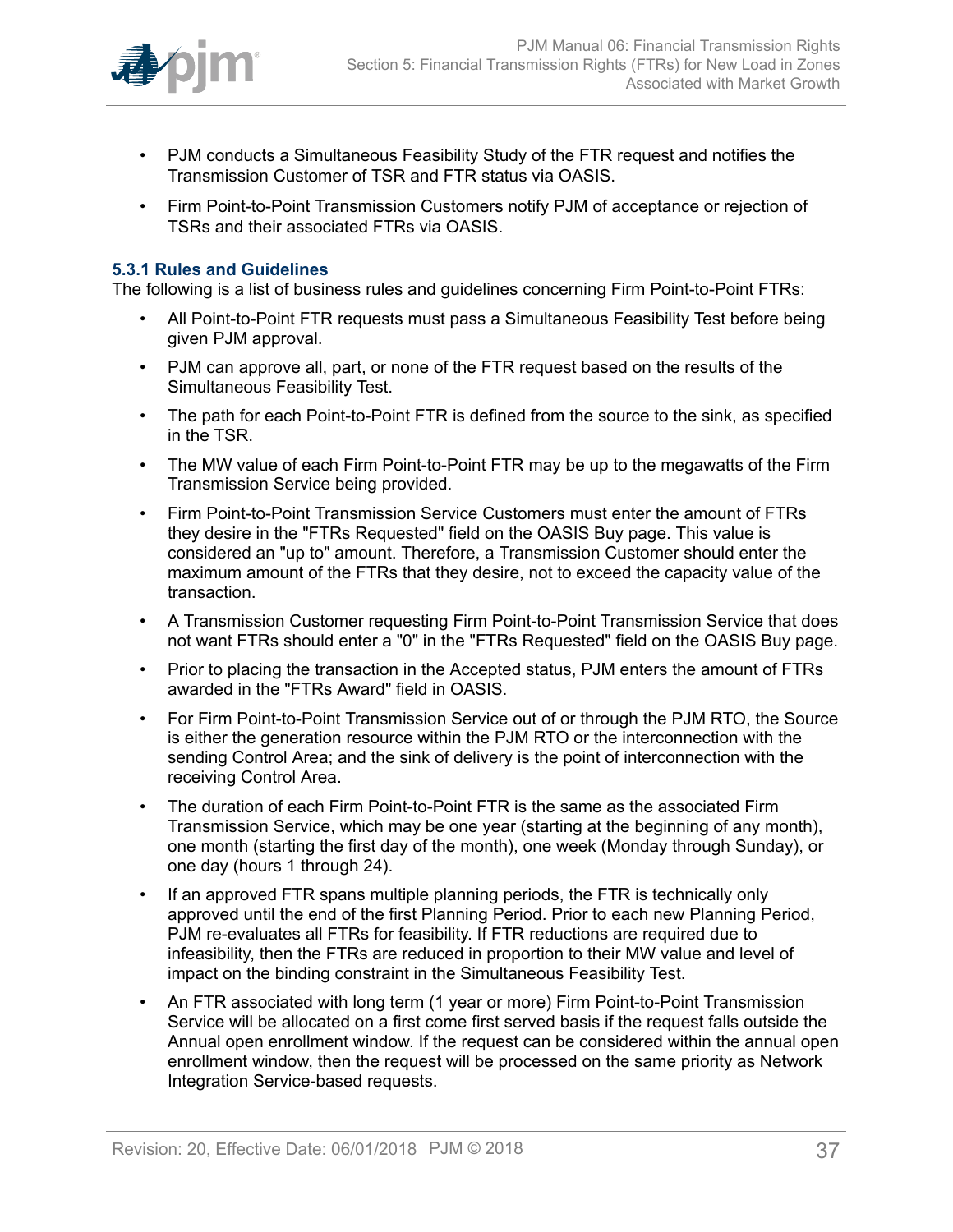

## <span id="page-37-0"></span>**5.4 Reassignment of Financial Transmission Rights (FTRs)**

During this transitional period, if load shifts within the transmission zone, FTRs will be reallocated. As load shifts from one LSE to another within a transmission zone, a proportionate share of the FTRs defined to sink into the zone are forfeited by the LSE that loses load.

FTRs allocated for the transition period will be reassigned on a proportional basis within a transmission zone or load aggregation zone as load switches between LSEs within the transition period. The reassignment of FTRs is an automatic process, which is conducted by PJM as frequently as necessary. An LSE that loses load will lose a pro-rata share of their FTRs in proportion to the amount of load lost.

The total set of FTRs lost by LSEs losing load in a transmission zone or load aggregation zone will be reallocated to LSEs gaining load in the zone or load aggregation zone in proportion to each LSE's MW load gain relative to the total load shifted in the zone or load aggregation zone. The FTRs are awarded to the LSE subject to simultaneous feasibility.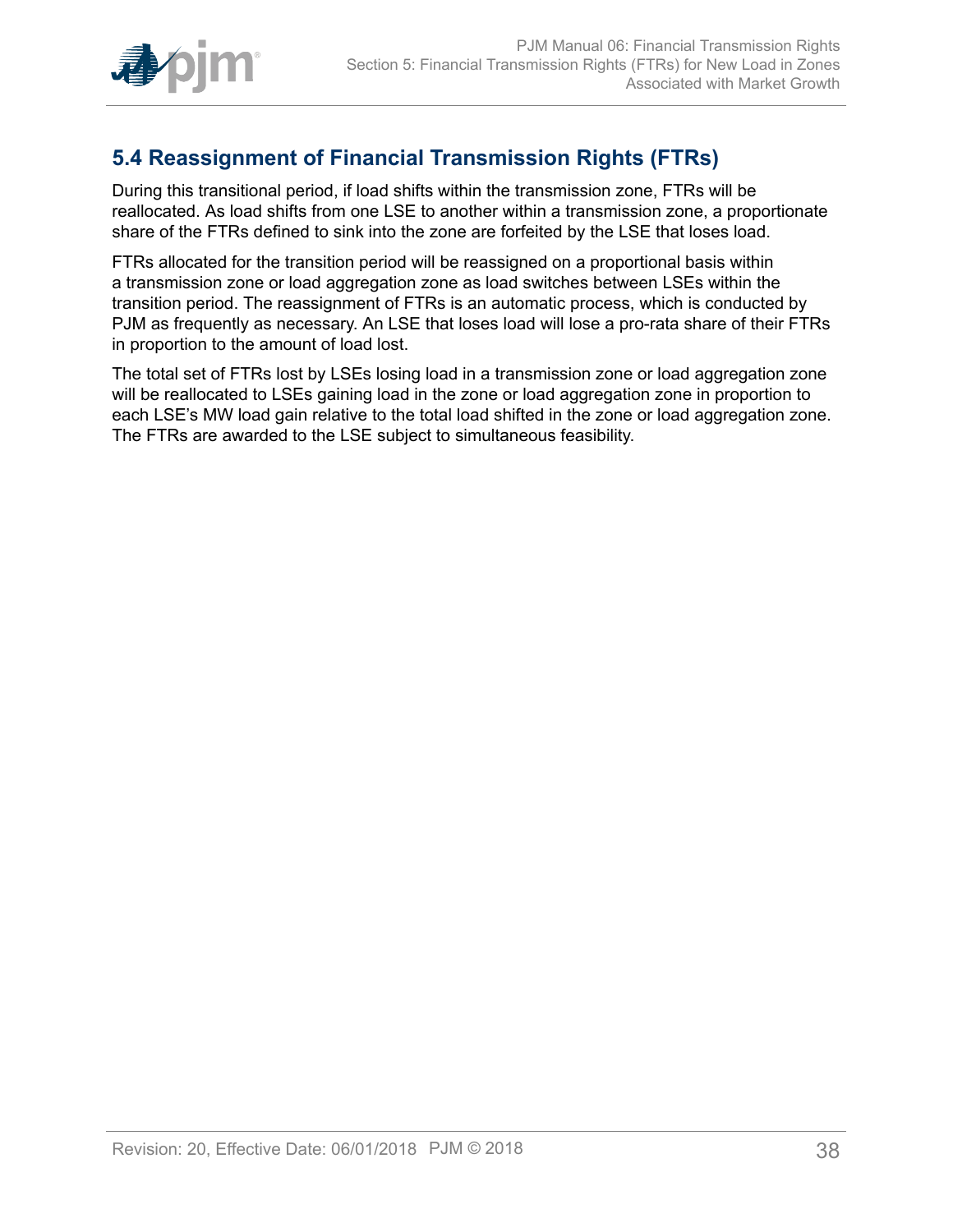

### <span id="page-38-0"></span>**Section 6: FTR Auctions**

Welcome to the *FTR Auctions* section of the *PJM Manual for Financial Transmission Rights*. In this section, you will find the following information:

- A general overview of the PJM FTR Auctions (see "FTR Auctions Overview").
- How the winning quotes are determined (see "Determining the Winning Quotes").
- A description of the Long-term FTR Auction time line (see "Long-term FTR Auction Time Line").
- A description of the Annual FTR Auction time line (see "Annual FTR Auction Time Line").
- A description of the Monthly FTR Auction time line (see "Monthly FTR Auction Time Line").
- A description of the FTR Auctions business rules (see "FTR Auctions Business Rules").
- A description of the credit requirements for PJM's FTR Auctions (see "FTR Auctions Credit Business Rules").
- A description of the process for Terminating and Liquidating FTR Positions for Credit Defaults (see "FTR Termination and Liquidation").

## <span id="page-38-1"></span>**6.1 FTR Auctions Overview**

Throughout the year, PJM oversees the process of selling and buying FTRs through FTR Auctions. Market Participants purchase FTRs by participating in Long-term, Annual and Monthly FTR Auctions.

- Long-term FTR Auction PJM conducts a Long-term FTR process of selling and buying FTRs through a multi-round process for FTRs for three consecutive Planning periods immediately subsequent to the Planning Period during which the Long-term FTR Auction is conducted. The capacity offered for sale in Long-term FTR Auctions shall be the residual system capability after the assumption that all Auction Revenue Rights allocated in the immediately prior Annual Auction Revenue Rights allocation process are selfscheduled into FTRs, which shall be modeled as fixed injections and withdrawals in the Long-term FTR Auction. The Long-term FTR Auction is a multi-round auction consisting of three rounds. In each round 1/3 of the feasible FTR available capability is awarded. FTRs that are purchased in one round may be offered for sale in later rounds.
- Annual FTR Auction The Annual FTR Auction offers for sale the entire transmission entitlement that is available on the PJM system on an annual basis. The Annual FTR Auction is a multi-round auction consisting of four rounds. In each of the four rounds, 25% of the feasible FTR capability of the entire PJM system is awarded. FTRs that are purchased in one round may be offered for sale in subsequent rounds.
- Monthly FTR Auctions In each calendar month, Monthly FTR Auctions provide a method of auctioning the residual FTR capability that remains on the PJM Transmission System after the Long-term and Annual FTR Auction is conducted. The Monthly FTR Auctions are single-round auctions, where the residual FTR capability is awarded. The Monthly FTR Auctions also allow Market Participants an opportunity to offer for sale any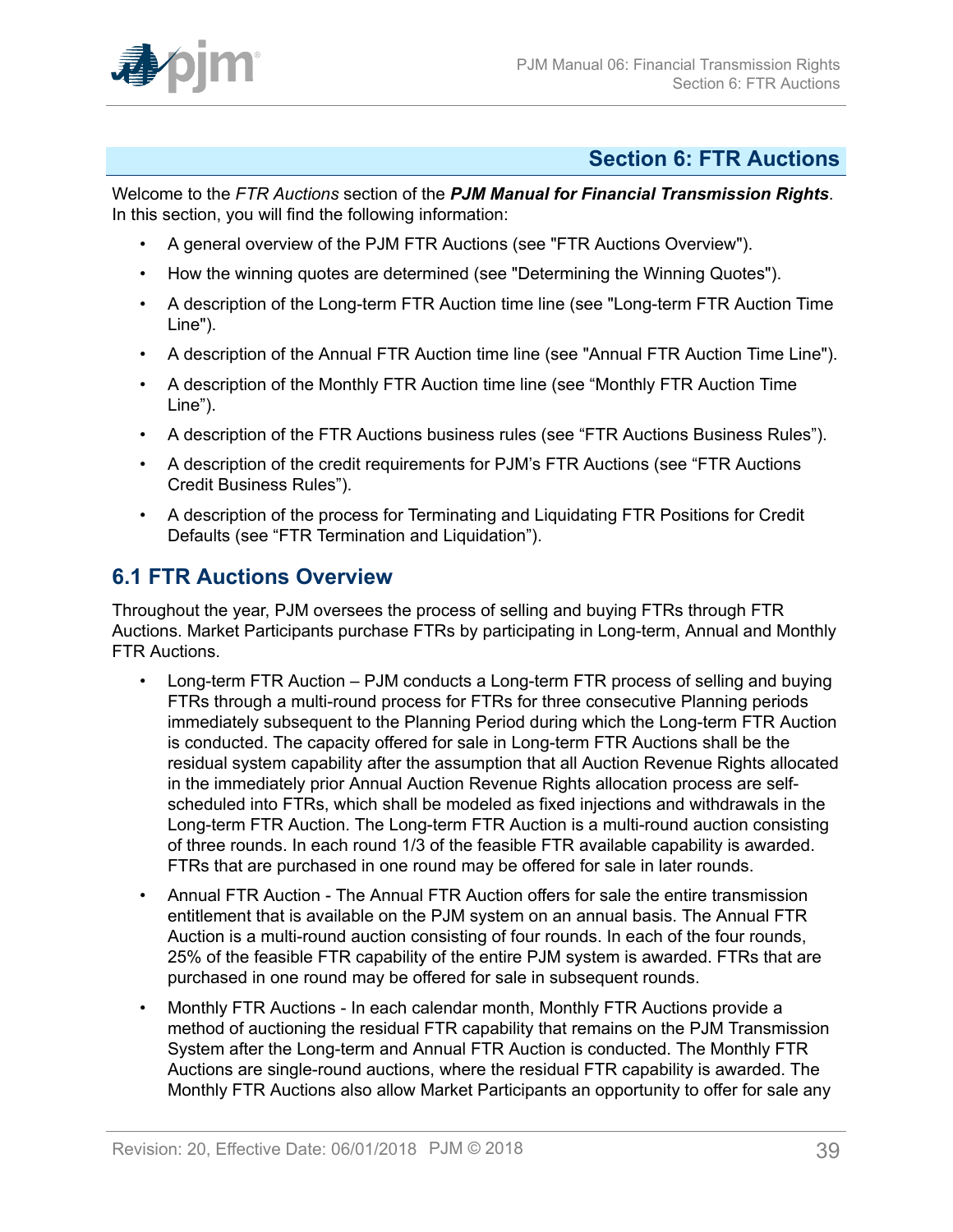

FTRs that they currently hold. An auction participant must own any FTR that is offered for sale. In the Monthly FTR Auctions, Market Participants may bid to buy or offer to sell FTRs that have the following terms:

- o One month for any of the next three months remaining in the planning period.
- o Three months for any of the quarters remaining in the planning period that do not overlap three available month periods where Planning Period Quarter 1 covers June, July and August; Planning Period Quarter 2 covers September, October and November; Planning Period Quarter 3 covers December, January and February; and Planning Period Quarter 4 covers March, April and May. Planning Period Quarter 1 will not be available in the June FTR Auction, Planning Period Quarter 2 will not be available in the September FTR Auction, Planning Period Quarter 3 will not be available in the December FTR Auction, and Planning Period Quarter 4 will not be available in the March FTR Auction.

The clearing mechanism of the FTR Auctions will maximize the quote-based value of FTRs awarded in each auction. Auction Revenue Rights (ARRs) are the mechanism by which the proceeds from the FTR Auctions are allocated. The proceeds from the Annual FTR Auction are distributed to ARR holders. All Long-term and monthly auction revenues are first allocated among ARR holders in proportion to the holder's deficiencies from the Annual FTR Auction. Any monthly auction revenues remaining after this allocation are treated as excess congestion charges and are distributed starting with Stage Two as described in the "Market Settlements" section.

FTRs are awarded in the FTR Auctions for the following products:

- FTRs can be either options or obligations for the Annual and monthly FTR Auctions and obligations only for the Long-term FTR Auctions.
- An on-peak FTR product valid for hours ending 0800 to 2300 weekdays, except NERC holidays.
- An off-peak FTR product valid for hours ending 2400 to 0700 on weekdays and for hours ending 0100 to 2400 on weekends and NERC holidays.
- A 24-hour FTR product valid for hours ending 0100 to 2400 on all days.

FTRs that are awarded in FTR Auctions have the following characteristics:

- FTRs hedge the FTR holder against congestion payments to PJM when energy delivery is consistent with the FTR's definition.
- FTRs do not hedge the FTR owner against payment for losses.
- FTRs acquired in the Long-term FTR Auctions have a term of one year or three years.
- FTRs acquired in the Annual FTR Auction have a term of one year.
- FTRs acquired in the Monthly FTR Auctions have a term of one month for any of the next three individual months remaining in the planning period or planning period quarter for any full planning period quarter remaining in the planning period.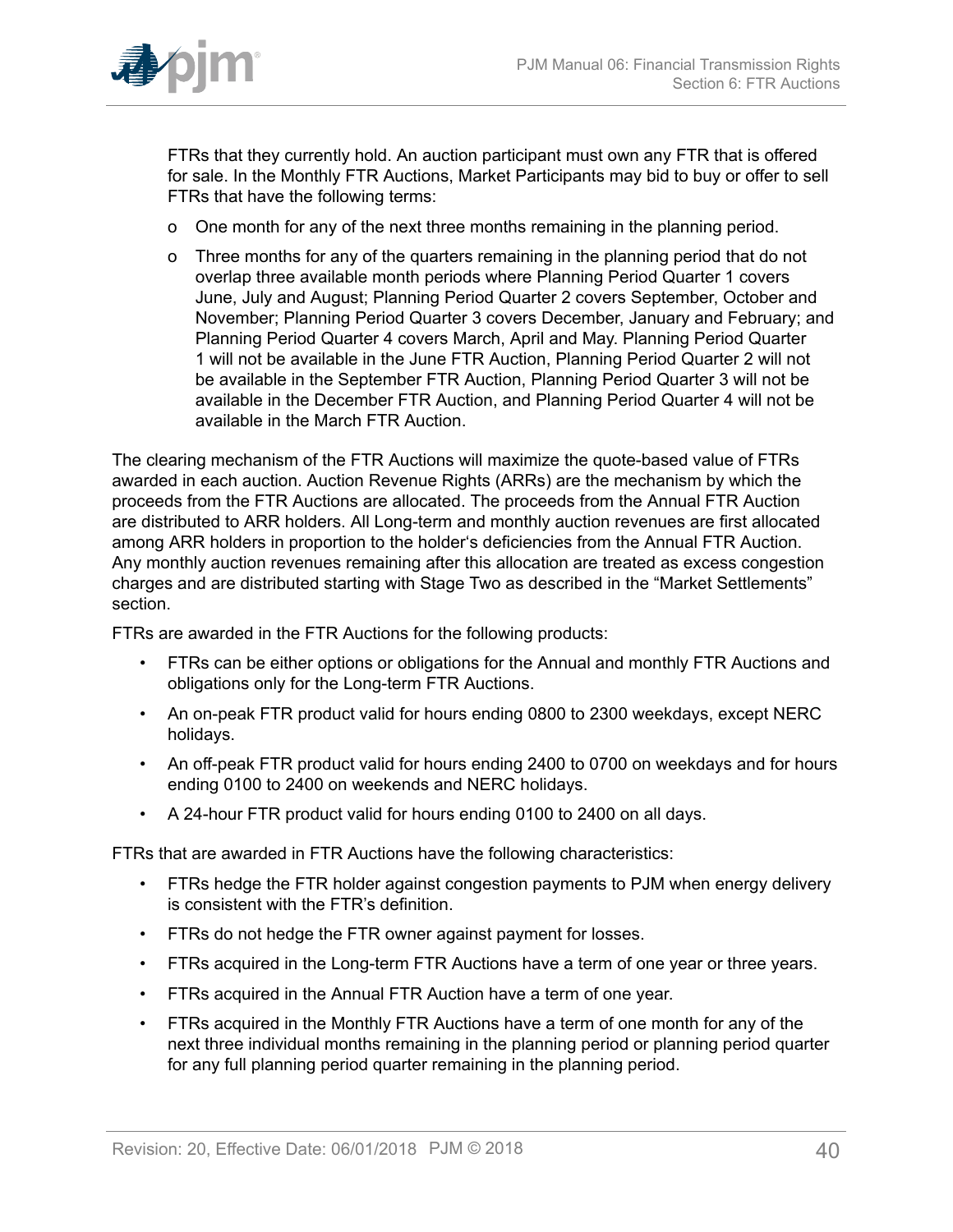

- FTRs acquired in the FTR Auctions entitle the holder to credits for transmission congestion charges for the term of the purchased FTR.
- Valid FTR sources and sinks in the Long-term and Annual FTR Auctions are limited to available hubs, zones, aggregates, generators, and interface buses (subject to simultaneous feasibility).
- Valid FTR sources and sinks in the Monthly FTR Auction are limited to available hubs, zones, aggregates, generators, and interface buses for bids that cover any month beyond the next month, including bids that cover Planning Period Quarters. Valid FTR sources and sinks in the Monthly FTR Auctions for bids that cover the single calendar month period immediately following the month in which the monthly auction is conducted are any available single bus or combination of buses for which an LMP is calculated and posted(subject to simultaneous feasibility). The list of buses includes available hubs, zones, aggregates, interface buses and single generator and load buses. The list of available sources and sinks for each auction will be posted before the start of the bidding window.
- Only a subset of paths will be eligible for FTR Option bids in the Annual and Monthly FTR Auctions in order to prevent potential auction clearing performance issues. FTR Option bids are not available in the Long-term FTR Auctions.
- FTRs in all FTR Auctions may be designated from injection buses outside PJM and withdrawal locations outside PJM OR buses with injections and withdrawals within PJM.
- In the Annual FTR Auction, an ARR holder may self-schedule an FTR Obligation (up to the ARR MW reservation amount) into the Annual FTR auction as a "price-taker" auction buy bid. The self-scheduled FTR must have exactly the same source and sink points as the ARR. This feature can only be used in Round 1 and must be for a 24-hour FTR Obligation product. 25% of the MW amount self-scheduled in Round 1 will clear in each round.
- In all FTR Auctions, FTRs can be reconfigured, meaning that the FTR auction not only allows Market Participants to purchase the FTRs offered into the auction by sellers, but also enables buyers to purchase FTRs that are different from any of the FTRs offered into the auction by sellers.
- Quotes in the Auctions with a \$0 bid price are allowed in the auctions. However, because such bids can cause serious performance degradation to the FTR software and have no impact on the algorithm's objective function, the following rule will be applied: \$0 bids will not be awarded on paths with a clearing price of \$0.

## <span id="page-40-0"></span>**6.2 Determining the Winning Quotes**

The winning quotes are determined by the set of simultaneously feasible FTRs with the highest total auction value, as determine by the bids of the buyers and taking into account the reservation prices of the sellers.

The valuation of the awarded FTRs during the auction is based on the quotes submitted into each FTR Auction. Therefore, the set of quotes that maximizes the quote-based value of the awarded FTRs to the Market Participants that would receive them is the winning set.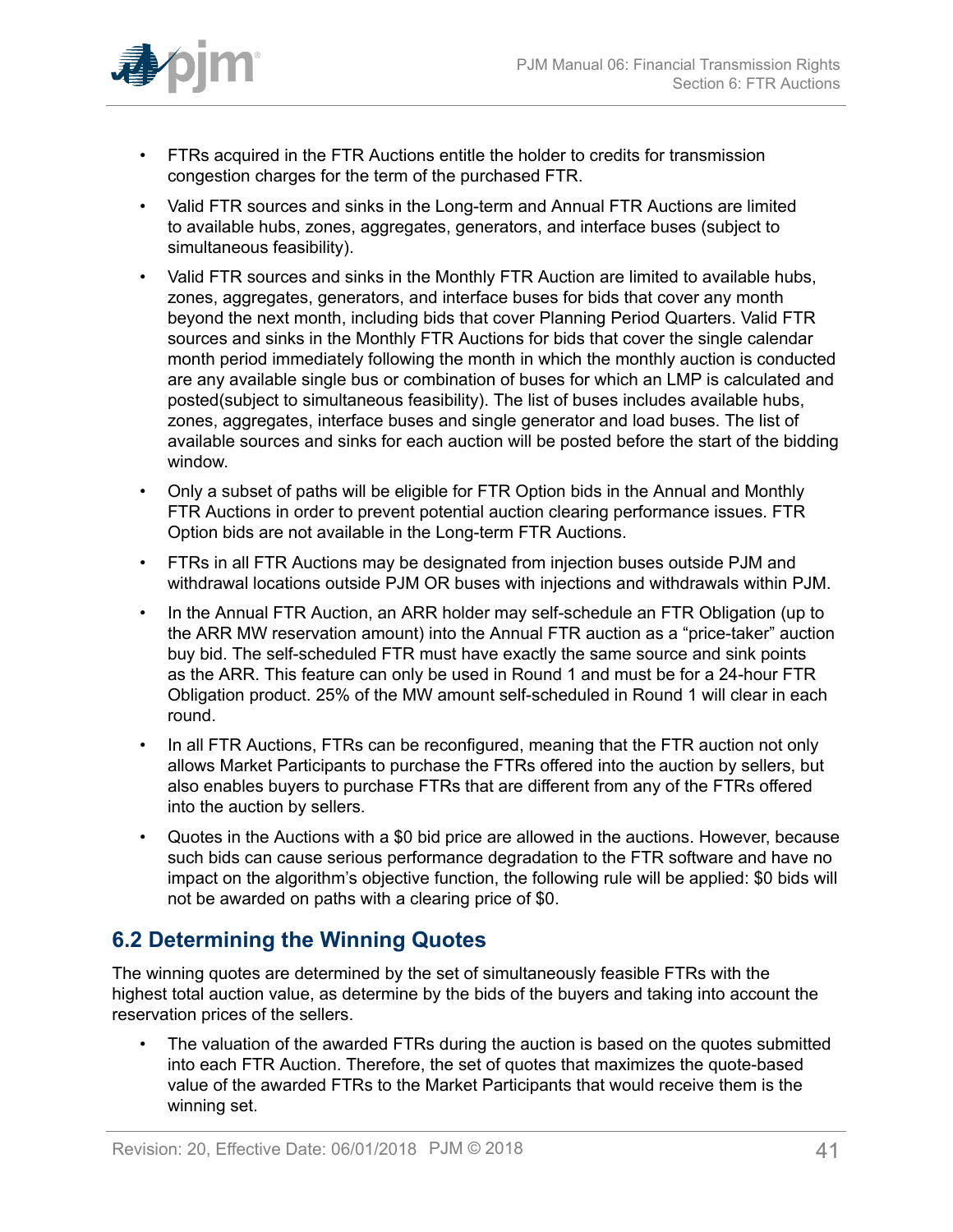

• This ensures that PJM awards the set of FTRs and allocates them among auction participants in such a way that the value-based transmission utilization is maximized.

The FTR Auctions will calculate the clearing prices for all FTR Obligations at all buses, regardless of whether they are bought or sold in the auction. The FTR Auctions will calculate the clearing prices of FTR Options for all valid FTR Option paths, regardless of whether they are bought or sold in the auction.

- The clearing price of any FTR Obligation can be computed directly from the nodal prices.
- The clearing price of an A-to-B FTR Obligation is equal to the negative of the clearing price of a B-to-A FTR Obligation. This is not true for the FTR Options since the clearing prices of FTR Options are never negative.
- The clearing price of an FTR Option Buy Bid will never be less than zero.
- The clearing price of an FTR Option will always be greater than or equal to the clearing price of an FTR Obligation for the same path.
- The clearing price of an FTR Option is a function of the shadow price of each binding constraint and cannot be computed directly from the nodal prices.
- To ensure feasibility, each constraint is monitored for limit violation by the worst case combination of awarded FTR Options. Counterflow created by an FTR Option is ignored.

The major steps performed to determine the winning quotes include:

- *Step One* Downloading data for the FTR market user database.
- *Step Two -* Solving the linear program problem.
- *Step Three* Checking the simultaneous feasibility of the FTR auction solution.
- *Step Four* Repeating Steps 2 and 3.
- *Step Five Uploading the results to the FTR MUI. After determining the winning quotes,* settlements occur. Winning bidders pay market price for FTRs acquired in the auction; FTR sellers are paid market price for the FTRs they surrender to PJM. This settlement is separate from the transmission congestion settlements.

## <span id="page-41-0"></span>**6.3 Long-term FTR Auction Time Line**

- PJM initiates, directs, and oversees the following process for the Long-term FTR Auction. The Long-term FTR Auction consists of three rounds. The first round shall be conducted approximately 11 months prior to the start of the three planning period term covered by the relevant Long-term FTR Auction and the second and third round shall be conducted approximately 3 and 6 months after the first round respectively. In each round 1/3 of total capability available in the Long-term FTR Auction shall be offered for sale.
	- o Prior to the opening of each round, PJM will conduct an additional offline residual Annual Auction Right allocation to determine additional ARR capability created by transmission upgrades modeled in the corresponding Long Term FTR Auction, as outlined in section 9.1. Specific to these allocations, ARR capability will not be awarded. The sole purpose of these allocations is to preserve additional ARR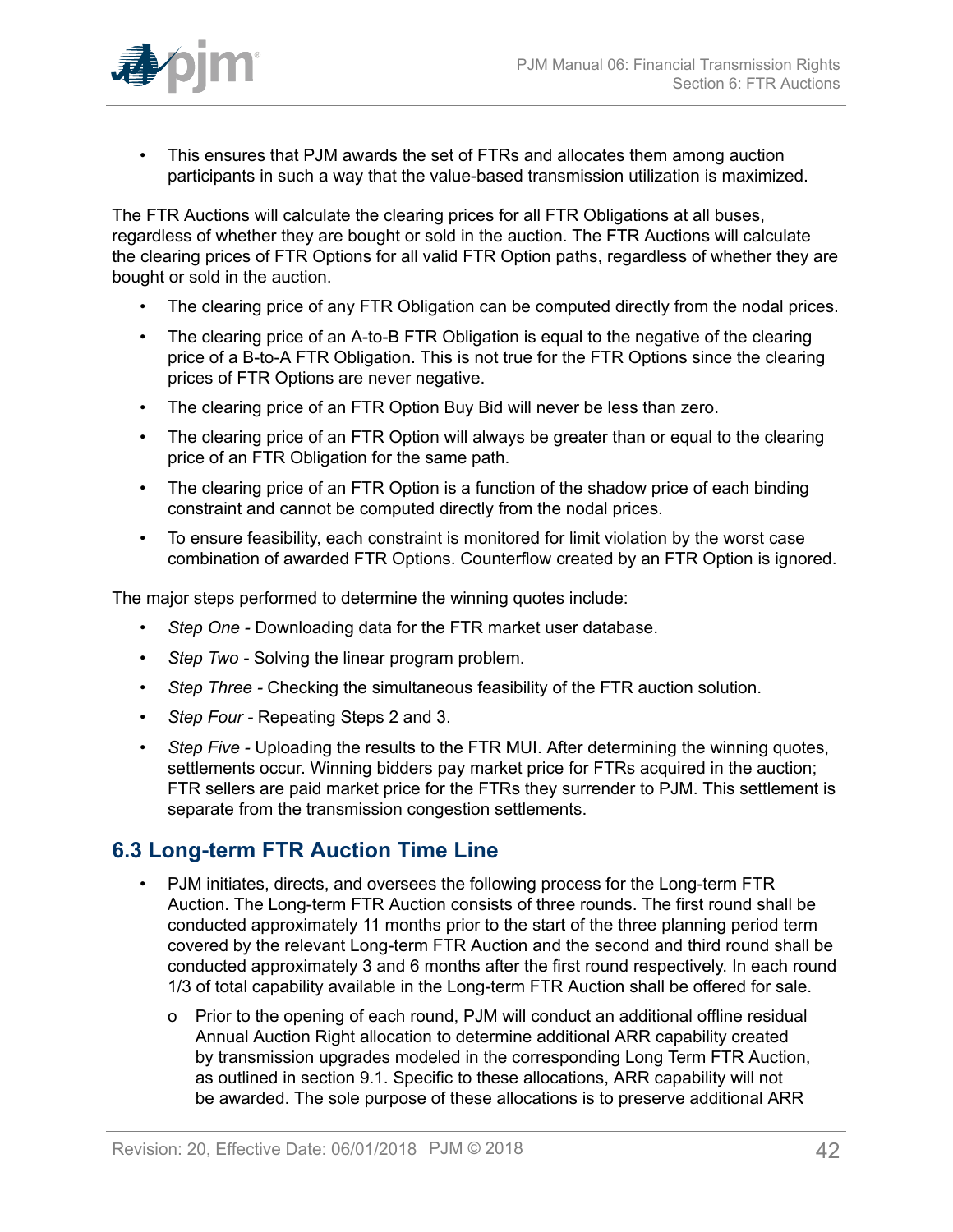

capability as fixed injections and withdrawals in the Long Term FTR model, but will not be allocated to ARR holders. Additionally, specific to these allocations, each ARR holder's NSPL will be increased by the corresponding load growth rate.

- PJM opens the Bidding Period for each round and Market Participants may submit bids to purchase and offers to sell FTRs.
- The Bidding Period for each round of the Long-term FTR Auction will be open for three business days, closing at 1700 (Eastern Prevailing Time) on the last day.
- PJM performs the FTR auction clearing analysis.
- Within five business days of the Bidding Period closing, PJM posts FTR auction results on the MUI, unless circumstances beyond PJM's control prevent PJM from meeting the applicable deadline. Under such circumstances, PJM will post the auction results at the earliest possible opportunity

## <span id="page-42-0"></span>**6.4 Annual FTR Auction Time Line**

- PJM initiates, directs, and oversees the following process for the Annual FTR Auction. The Annual FTR Auction must be conducted prior to the June Monthly FTR Auction. Annually, PJM conducts a multi-round auction that consists of four (4) rounds:
- PJM opens the Bidding Period for each round and Market Participants may submit bids to purchase and offers to sell FTRs.
- The Bidding Period for each round of the Annual FTR Auction will be open for three business days, closing at 1700 (Eastern Prevailing Time) on the last day.
- PJM performs the FTR auction clearing analysis.
- Within two business days after the close of the Bidding Period for each round PJM posts FTR auction results on the MUI, unless circumstances beyond PJM's control prevent PJM from meeting the applicable deadline. Under such circumstances, PJM will post the auction results at the earliest possible opportunity

### <span id="page-42-1"></span>**6.5 Monthly FTR Auction Time Line**

PJM initiates, directs, and oversees the Monthly FTR Auctions. In each calendar month, PJM conducts a single round auction. The following timeline defines open, close and clearing dates for all Monthly FTR Auctions.

- The bid and offer period for monthly FTR auctions shall be open for three consecutive business days in the month preceding the first month for which FTRs are being auctioned, closing the third day at 1700 (Eastern Prevailing Time).
- PJM performs the FTR auction clearing analysis.
- Within five business days of the Bidding Period closing, PJM posts FTR auction results on the MUI, unless circumstances beyond PJM's control prevent PJM from meeting the applicable deadline. Under such circumstances, PJM will post the auction results at the earliest possible opportunity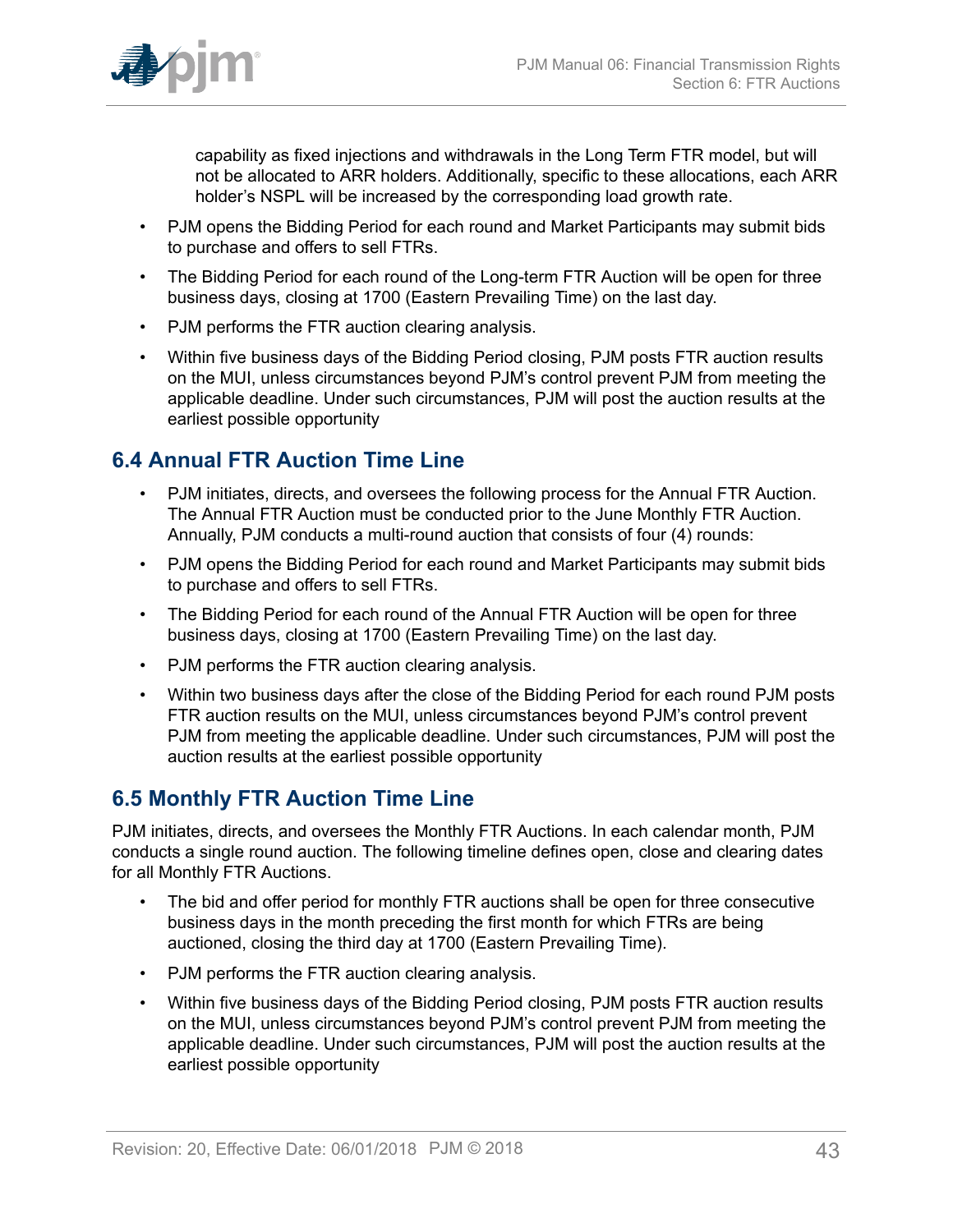

## <span id="page-43-0"></span>**6.6 FTR Auctions Business Rules**

The following information summarizes the business rules for PJM's FTR Auctions:

- Market Participants must be a PJM Member to be eligible to submit bids or offers into FTR Auctions.
- Market Participants cannot submit offers to sell FTRs that they do not own at the time of the submittal.
- Invalid quotes into the auction are rejected. These quotes may be resubmitted and if time stamped as received by PJM before the close of the Bidding Period are included in the auction.

### <span id="page-43-1"></span>**6.7 FTR Auctions Credit Business Rules**

The following information summarizes the business rules for credit requirements for PJM's FTR Auctions:

- **A Credit Requirement** will be calculated for all FTR auction products. All auction products will have their credit requirements based on all of the months in the period.
- **Total FTR Credit Requirement.** For each Participant with FTR activity, PJM shall calculate an FTR Credit Requirement based on FTR cost less a discounted historical value. FTR Credit Requirements shall be further adjusted by ARR credits available and by an amount based on portfolio diversification, if applicable. The requirement will be based on individual monthly exposures which are then used to derive a total requirement.
- **The FTR Credit Requirement** shall be calculated by first adding for each month the FTR Monthly Credit Requirement Contribution for each submitted, accepted, and cleared FTR and then subtracting the monthly value of any ARRs held by the Participant for that month. The resulting twelve monthly subtotals represent the expected value of net payments between PJM and the Participant for FTR activity each month during the Planning Period. Subject to later adjustment by an amount based on portfolio diversification, if applicable, the FTR Credit Requirement shall be the sum of the individual positive monthly subtotals, representing months in which net payments to PJM are expected.
- **Total FTR Credit Limit.** Market Participants must have established a Total FTR Credit Limit prior to bidding in any FTR Auction. Credit requests should be made to PJM's Treasury Department at least two weeks prior to opening of the first round of bidding for the auction. Credit previously established with PJM for general market activity will not be available for FTR Auctions unless the Market Participant specifically makes such a request to the PJM Treasury Department and confirms it with the FTR Markets group.
- **Available Credit.** For each auction, PJM will establish an Available Credit for each market Participant. The Available Credit will equal the Market Participant's Total FTR Credit Limit less the Market participant's Total FTR Credit Requirement immediately prior to the auction.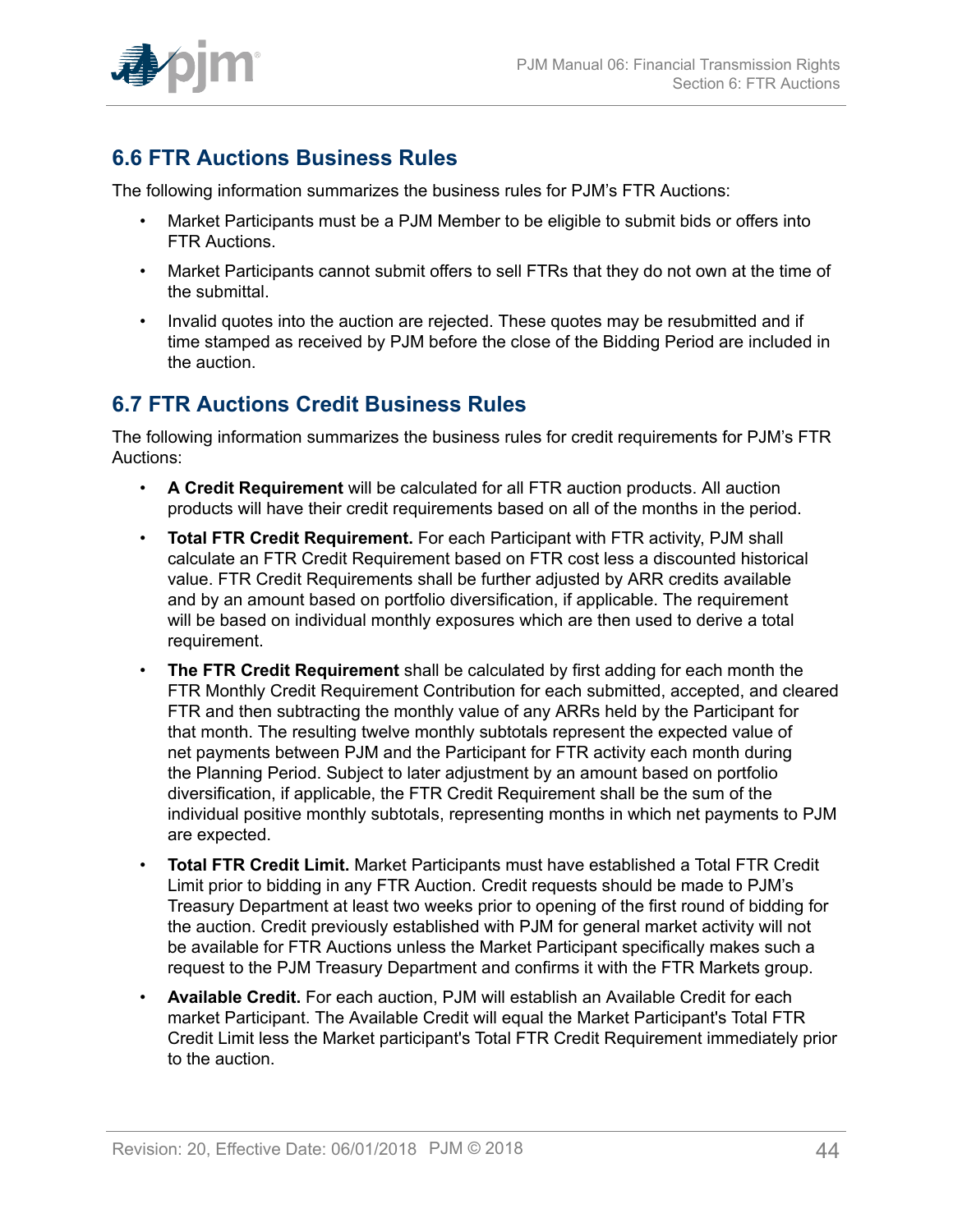

- **The Credit Requirement** for a Market Participant's bids may not exceed its Auction Credit Limit.If, during any auction round, the total Credit Requirement for a Market Participant's previously accepted and currently submitted aggregate bids exceeds the Market Participant's Available Credit, all currently submitted bids will be rejected. PJM will attempt to work with bidders to increase credit during the auction process, if desired, but cannot guaranty doing so in a particular timeframe. It is highly unlikely that any increase in credit can be accomplished in the final day of a bidding round.
- Individual FTR Credit Requirement
- The Credit Requirement for individual FTRs will be calculated as:

# Price of the Bid for that FTR Less: Revenue Offset for that FTR

#### **Note:**

The sum of the Monthly Credit Requirements for all of a Market Participant's FTRs will be offset by the total monthly value of the Market Participant's ARRs.

- The Revenue Offset for Obligations will be calculated as the difference between the expected monthly LMP values at the source and sink nodes, adjusted by a 10% discount or adder. Expected LMP values will be the weighted monthly average historical value over three years for the path using the following weightings: 50% most recent year, 30% prior year; 20% second prior year. Expected values will be calculated separately for onpeak, off-peak, and 24-hour FTRs.
- Negative historical value paths will have a 10% adder incorporated into the Revenue Offset. Positive historical value paths will have a 10% discount incorporated into the Revenue Offset.
- The Revenue Offset for Options will be calculated the same as for Obligations, except that it will be set to zero for FTRs with a negative historical value.
- In order to facilitate member calculation of the historical values, PJM will post the monthly weighted average historical values for each node (PJM will extrapolate values for nodes without a full three years of historical price data). The FTR historical value is the historical weighted average value over three years using the following weightings: 50% - most recent year; 30% - second year; 20% - third year. Members may then calculate the historical value (including discount or adder) for every path they intend to bid on, and thus will be able to calculate their own credit requirement prior to bidding.
- Upon request, PJM will return to the participant any collateral that is no longer required for the FTR auctions; however, PJM reserves the right to establish a maximum frequency of returns, which maximum shall not be less frequent than once per calendar quarter.
- **Credit Requirements may be reviewed and changed as needed.** Credit exposure for all participants may be reviewed as needed by PJM to determine if the Credit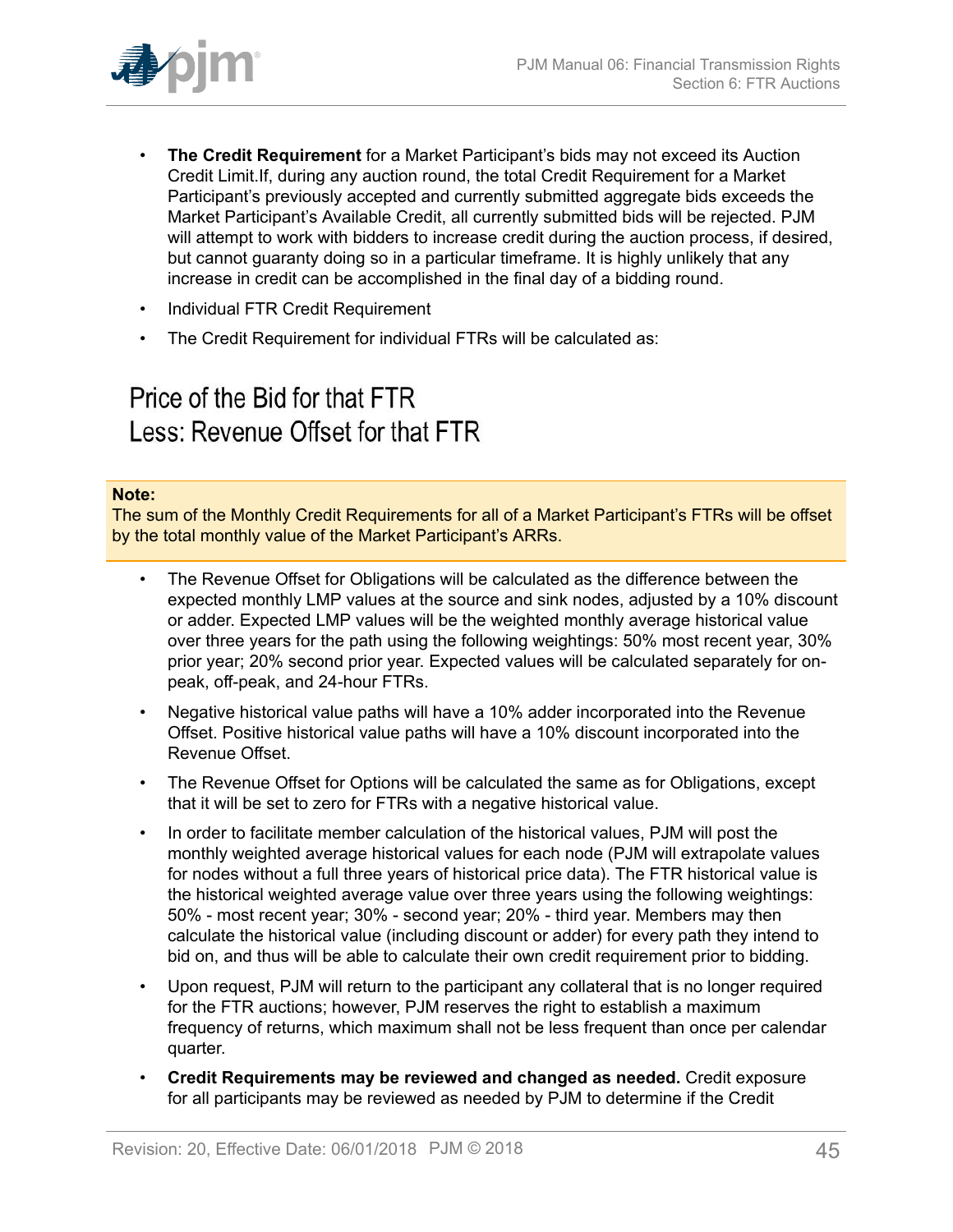

Requirement for the Market Participant has increased. Historical values for FTR paths will change annually which may result in increased Credit Requirements. If the Credit Requirement exceeds credit currently in place, the party must increase its credit for its FTR obligations.

- Credit release schedule. Credit will be released according to the following schedule:
- The full amount of monthly credit will be released after the billing date for that month of activity
- Credit responsibility for an FTR that is traded within PJM's FTRCenter system remains with the original party unless and until the receiving party ("3rd party") establishes, consistent with the PJM credit policy, sufficient credit with PJM and agrees through confirmation of the FTR trade within the FTRCenter system that it meet in full the credit requirements associated with the traded FTR.

### **Portfolio Diversification**

- Subsequent to calculating a tentative cleared solution for an FTR auction (or auction round), PJM shall:
- Determine the FTR Portfolio Auction Value, including the tentative cleared solution. Any Participants with such FTR Portfolio Auction Values that are negative shall be deemed FTR Flow Undiversified. The FTR Portfolio Auction Value for each Participant (or Participant account) is the sum, calculated on a monthly basis, across all FTRs, of the FTR price times the FTR volume in MW.
- Measure the geographic concentration of the FTR Flow Undiversified portfolios by testing such portfolios using a simulation model including, one at a time, each planned transmission outage or other network change which would substantially affect the network for the specific auction period. A list of such planned outages or changes anticipated to be modeled shall be posted prior to commencement of the auction (or auction round). Any FTR Flow Undiversified portfolio that experiences a net reduction in calculated congestion credits as a result of any one or more of such modeled outages or changes shall be deemed FTR Geographically Undiversified.
- For portfolios that are FTR Flow Undiversified but not FTR Geographically Undiversified, PJM shall increment the FTR Credit Requirement by an amount equal to twice the absolute value of the FTR Portfolio Auction Value, including the tentative cleared solution. For Participants with portfolios that are both FTR Flow Undiversified and FTR Geographically Undiversified, PJM shall increment the FTR Credit Requirement by an amount equal to three times the absolute value of the FTR Portfolio Auction Value, including the tentative cleared solution. For portfolios that are FTR Flow Undiversified in months subsequent to the current planning year, these incremental amounts, calculated on a monthly basis, shall be reduced (but not below zero) by an amount up to 25% of the monthly value of ARR credits that are held by a Participant. Subsequent to the ARR allocation process preceding an annual FTR auction, such ARRs credits shall be reduced to zero for months associated with that ARR allocation process. PJM may recalculate such ARR credits at any time, but at a minimum shall do so subsequent to each annual FTR auction. If a reduction in such ARR credits at any time increases the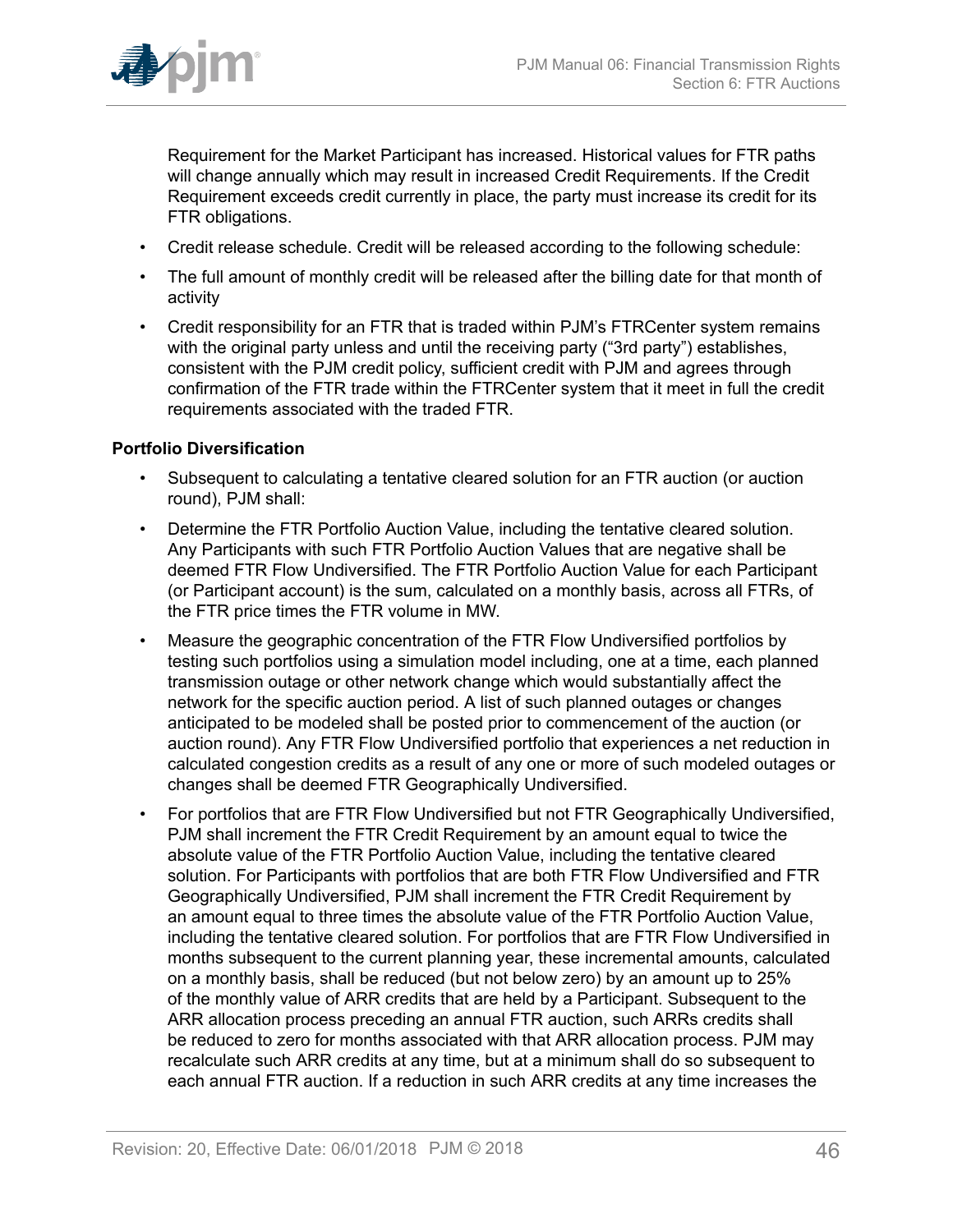

amount of credit required for the Participant beyond its credit available for FTR activity, the Participant must increase its credit to eliminate the shortfall.

- If the FTR Credit Requirement for any Participant exceeds its credit available for FTRs as a result of these diversification requirements for the tentatively cleared portfolio of FTRs, PJM shall immediately issue a demand for additional credit, and such demand must be fulfilled before 4:00 p.m. on the business day following the demand. If any Participant does not timely satisfy such demand, PJM shall remove that Participant's entire set of bids for that FTR auction (or auction round) and a new cleared solution shall be calculated for the entire auction (or auction round).
- If necessary, PJM shall repeat the auction clearing calculation. PJM shall repeat these portfolio diversification calculations subsequent to any such secondary clearing calculation, and shall require affected Participants to establish additional credit.

## <span id="page-46-0"></span>**6.8 FTR Termination and Liquidation**

In the event a member fails to meet creditworthiness requirements or make timely payments when due pursuant to the PJM Operating Agreement or PJM Tariff, PJM shall, as soon as practicable after such default is declared, initiate the following procedures to close out and liquidate the FTRs.

- PJM shall close out the defaulting member's positions as of the date of its default, by unilaterally accelerating and terminating all forward FTR positions.
- PJM shall post on its website all salient information relating to the closed out portfolio of FTRs.
- All current planning period FTR positions within the defaulting Members' FTR portfolio will be offered for sale in the next available monthly balance of planning period FTR auction at an offer price designed to maximize the likelihood of liquidation of those positions.
- FTR positions that do not settle until the next or subsequent planning period will be offered into the next available FTR auction (taking into account timing constraints and the need for an orderly liquidation) where, based on PJM's commercially reasonable expectation, such positions would be expected to clear. In the event that the next scheduled FTR auction is more than two (2) months subsequent to the date that PJM declares a Member in default, a specially scheduled FTR auction may be conducted by the PJM. The entire portfolio of the defaulting Member's FTRs will be offered for sale at an offer price designed to maximize the likelihood of liquidation of those positions.
- The FTR positions comprising the defaulting Member's portfolio that are offered for sale in a liquidating FTR auction pursuant to the foregoing terms should avoid setting price in the auction at the bid prices with which they were initially submitted.
- In the event that any of the closed out FTRs would set price based on the auction's preliminary solution, then only one-half of each FTR position will be offered for sale and the auction will be re-executed. In the event that any FTR position that has been closed out once again sets price, then all FTRs scheduled to be liquidated will be removed from the affected auction and the auction will be re-executed excluding the closed out FTR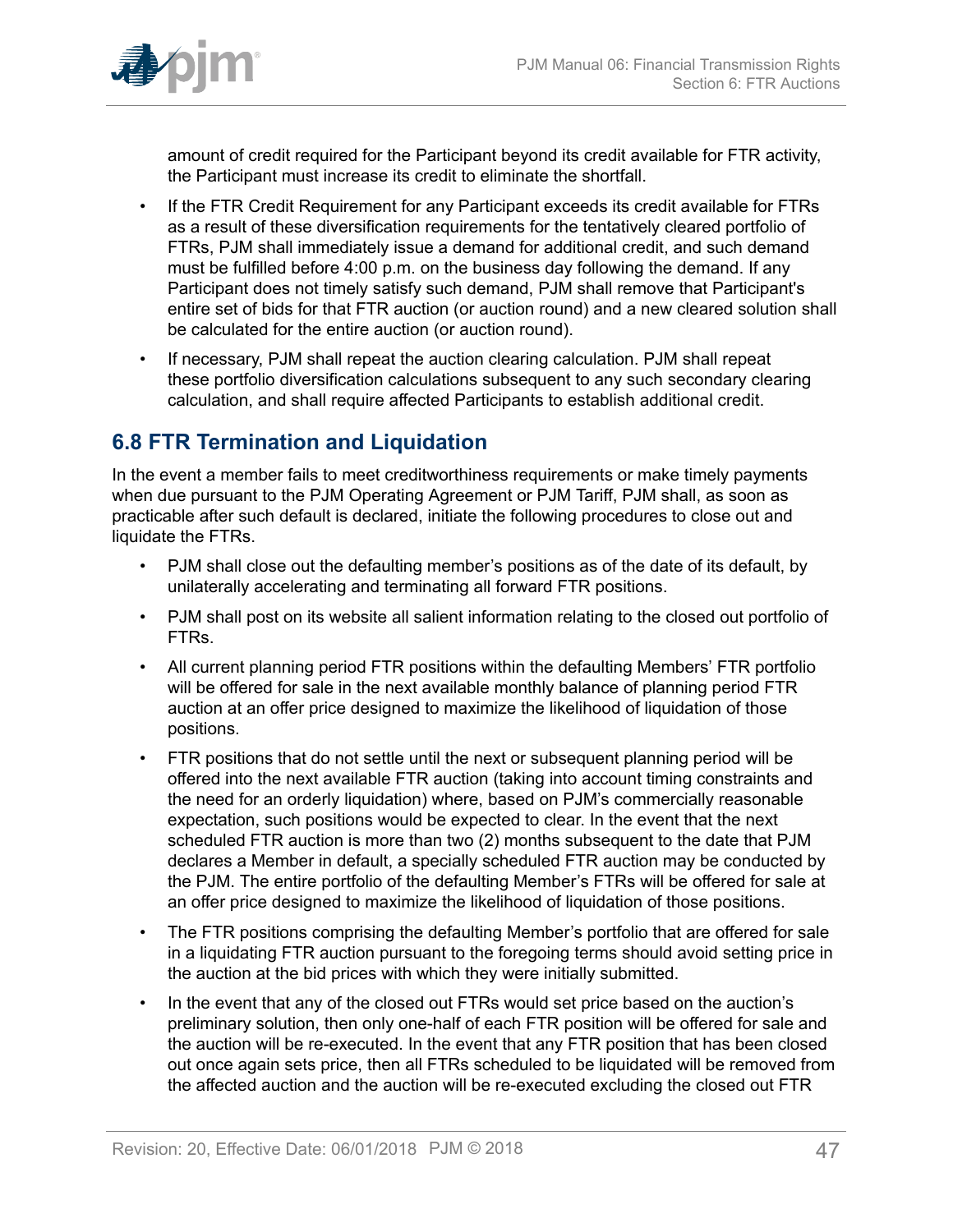

positions. FTR positions that are not liquidated will then be offered in the next available auction or specially scheduled auction, as appropriate.

• The liquidation of the defaulting Members' FTR portfolio pursuant to the foregoing procedures shall result in a final liquidated settlement amount. The final liquidated settlement amount will be included in calculating a Default Allocation Assessment as described in Section 15.1.2A(I) of Schedule 1 of the PJM Operating Agreement. If the PJM is unable to close out and liquidate a FTR position under the foregoing procedures, the close out shall be deemed void and the defaulting Member shall remain liable for the full final value of its default, such full final value being realized at the normal time for performance of the FTR position.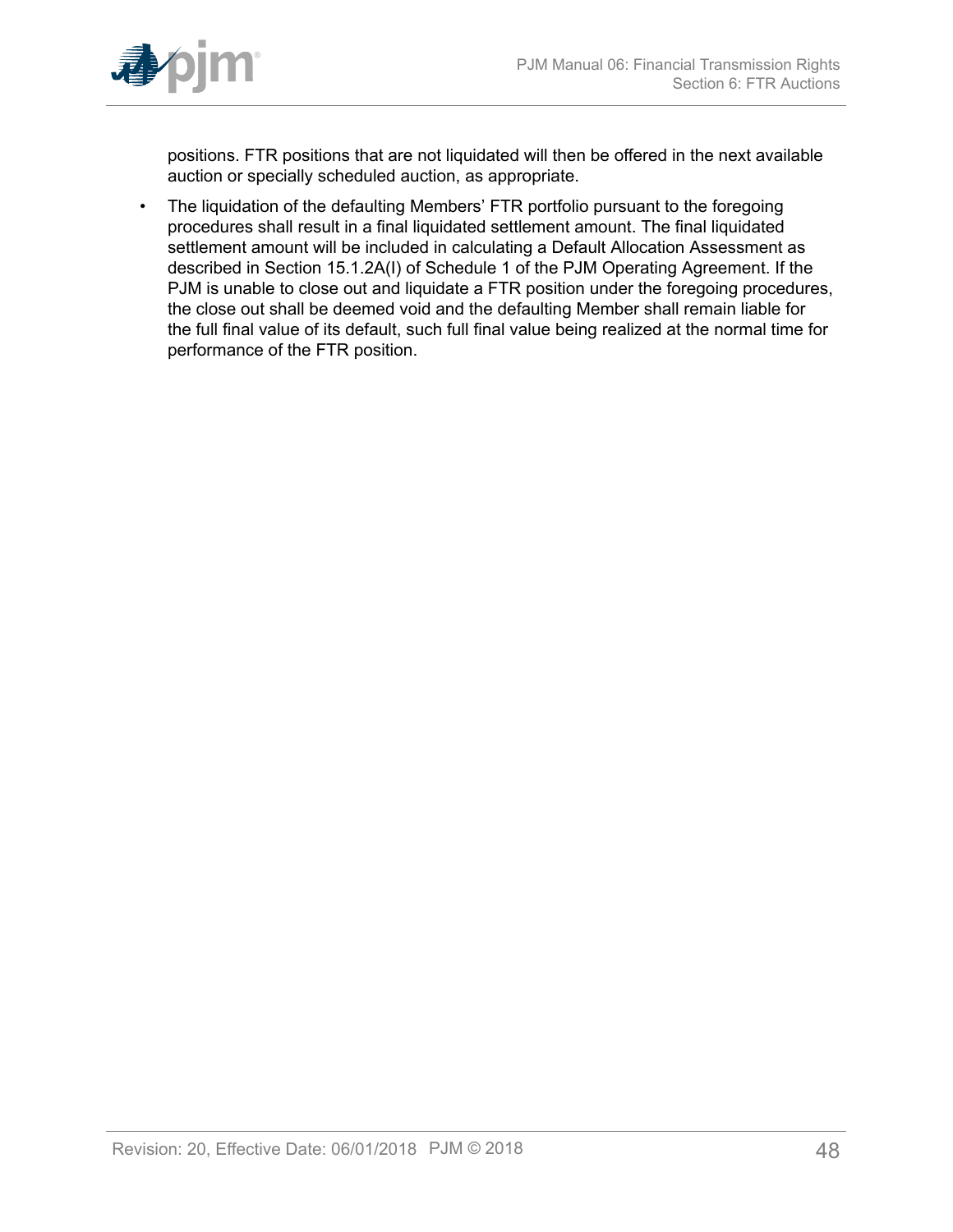

### <span id="page-48-0"></span>**Section 7: FTR Secondary Market**

Welcome to the *FTR Secondary Market* section of the *PJM Manual for Financial Transmission Rights*. In this section, you will find the following information:

- An overview of the secondary markets for FTRs (see "FTR Secondary Markets Overview").
- A description of PJM's computer application for trading FTRs (see "The PJM FTRCenter's Secondary Trading Center").
- A description of the secondary trading business rules (see "FTR Secondary Trading Business Rules").

### <span id="page-48-1"></span>**7.1 FTR Secondary Markets Overview**

The PJM FTR secondary trading market is a bilateral trading system that facilitates the trading existing FTRs between PJM Members, using a bulletin board system in PJM *FTRCenter*. The FTR secondary market allows trading of existing FTRs only. FTRs cannot be reconfigured in the secondary market.

- For FTR trades made through FTRCenter, PJM automatically transfers ownership and adjusts the PJM Members' monthly billing statements accordingly.
- You can also trade FTRs independently of FTRCenter. However, PJM has no knowledge of such trades and, therefore, is not able to adjust PJM Members' monthly billing statements appropriately. In fact, it is possible that parties involved in such trades might not be PJM Members.

## <span id="page-48-2"></span>**7.2 The PJM FTR Center's Secondary Trading Center**

Using PJM's *FTR Center*, Market Participants can buy and sell FTRs directly with other Market Participants. Market Participants specify trades by transmission paths. An FTR can be split into multiple FTRs on the same path with different MW amounts and different start and ends dates.

The *FTR Center* allows you to:

- *View FTR Postings* You view FTRs that are posted using the Secondary Trading Center web page.
- *Post FTRs For Resale* When FTRs are initially awarded by PJM, PJM enters the data into the FTR database and posts the FTRs on *FTR Center*. Subsequently, the owner of the FTR is able to post the FTR for resale via *FTR Center*.
- *Buy and Sell FTRs FTR Center* provides a web page called the Secondary Trading Center that allows traders to post a secondary trade and confirm or deny the quotes.

You can find detailed instructions for participating in the secondary market in the FTR Auction User's Guide (available on the PJM Web Site).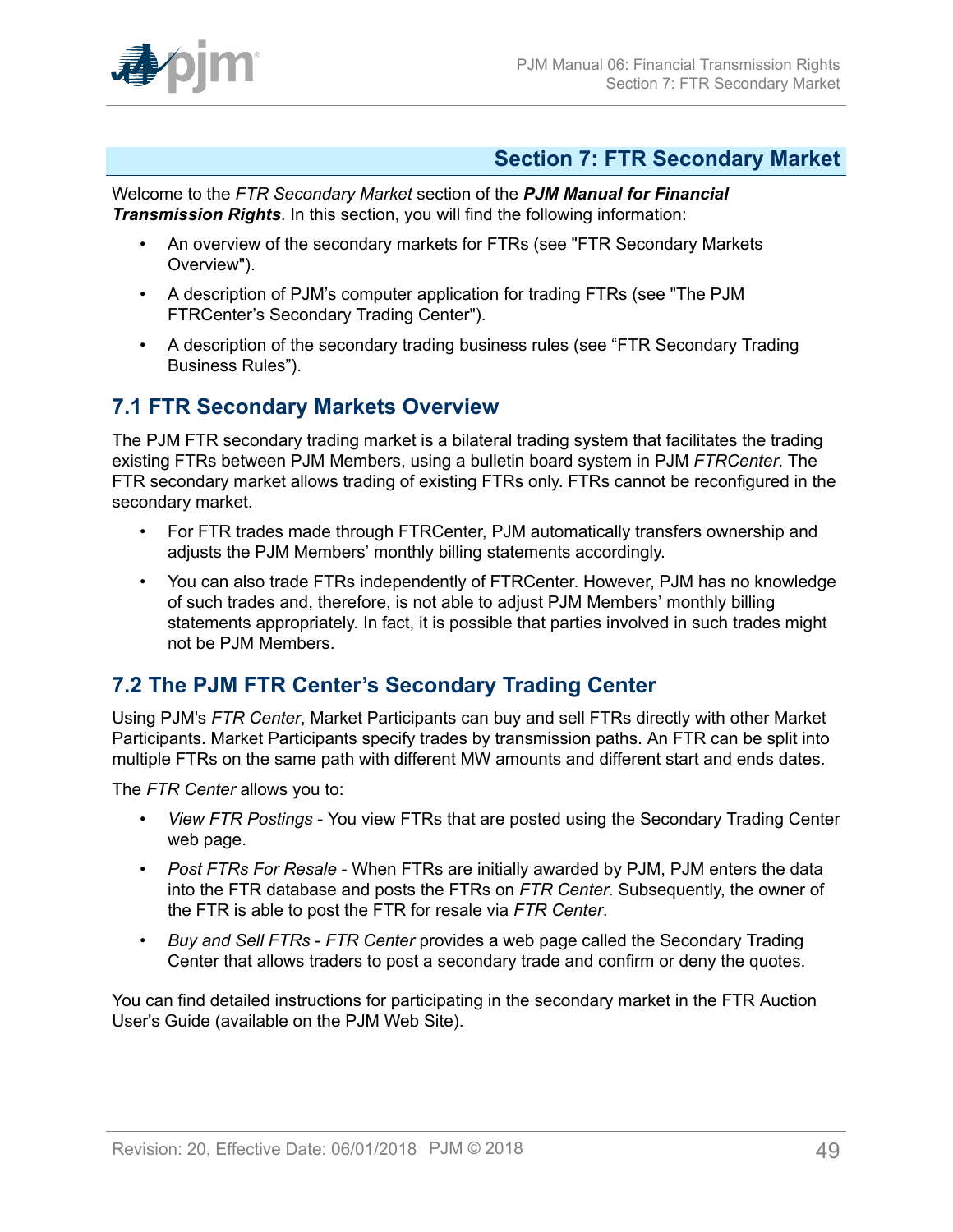

## <span id="page-49-0"></span>**7.3 FTR Secondary Trading Business Rules**

To buy and sell FTRs through *FTRCenter*, you must be a PJM Member . To register, use the *FTRCenter* User Registration Page, which is available on the PJM Web Site.

- When an FTR is traded, the associated firm transmission capacity is not reassigned, just the financial entitlements.
- Credit requirements for traded FTRs will be calculated within the FTRCenter system.
- On the secondary market, an FTR can be split into multiple FTRs with different MW amounts and different start and end times than the original FTR. However, an FTR cannot be reconfigured into FTRs with a larger total MW value, earlier start time, later end time, or different path.
- On the FTR secondary market, an FTR Obligation can only be traded as an FTR Obligation and an FTR Option can only be traded as an FTR Option. An FTR Obligation cannot be reconfigured as an FTR Option and an FTR Option cannot be reconfigured as an FTR Obligation.
- FTR MW values can be split in 0.1 MW increments.
- All FTR trades for a given day are locked out at midnight of the current day.
- Once per day, FTRCenter database sends updated FTR information reflecting the previous day's trades to the PJM Market Settlements system for use in preparing reports and monthly billing statements.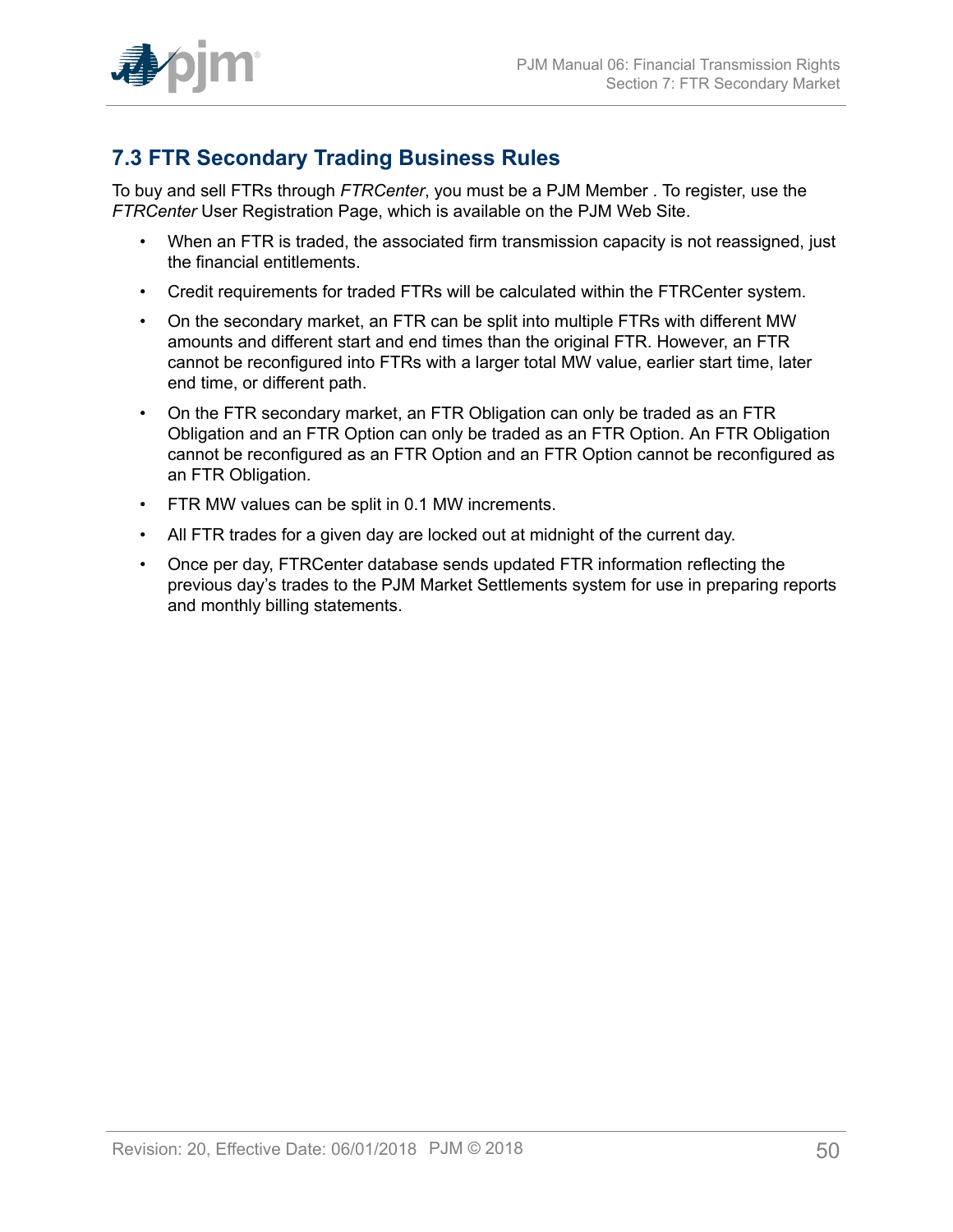

### <span id="page-50-0"></span>**Section 8: Market Settlements**

Welcome to the *Market Settlements* section of the *PJM Manual for Financial Transmission Rights*. In this section, you will find the following information:

- How the proceeds from the Annual FTR Auction are distributed to Auction Revenue Rights holders *(see "Distribution of Annual FTR Auction Revenues").*
- How PJM calculates the settlement of Auction Revenue Rights *(see "Auction Revenue Rights (ARR) Settlement").*
- How PJM calculates Transmission Congestion Credit target allocations for FTR holders *(see "FTR Settlement - Calculating Transmission Congestion Credit Target Allocations").*
- How PJM calculates Transmission Congestion Credits *(see "FTR Settlement - Calculating Transmission Congestion Credits").*
- How excess Transmission Congestion Charges are distributed to FTR holders at the end of each month *(see "Distributing Excess Transmission Congestion Charges").*

## <span id="page-50-1"></span>**8.1 Distribution of FTR Auction Revenues**

Long-term, Annual and Monthly FTR Auction revenues are distributed to Auction Revenue Rights holders in proportion to (but not to exceed) the economic value of the ARRs when compared to the Annual FTR Auction clearing prices for FTR Obligations from each round proportionately.

Long-term FTR auction revenues associated with FTRs that cover multiple Planning Years shall be distributed equally across each planning period in the effective term of the FTR.

Excess revenues after distribution to ARR holders will be used to fund any shortfall in FTR Target Allocations over the Planning Period.

These funds are accounted for on a monthly basis as Excess Congestion Charges and they are distributed with other Excess Congestion Charges as described in the Section entitled "Distributing Excess Transmission Congestion Charges".

For additional information, refer to the PJM Manual for *[Billing \(M-29\)](http://www.pjm.com/~/media/documents/manuals/m29.ashx)* and the PJM Manual for *[Operating Agreement Accounting \(M-28\)](http://www.pjm.com/~/media/documents/manuals/m28.ashx)*.

## <span id="page-50-2"></span>**8.2 Auction Revenue Rights (ARR) Settlement**

The settlements for Auction Revenue Rights will be based on the clearing prices from each round of the Annual FTR Auction. The amount of the credit that the ARR holder should receive for each round is equal to the MW amount of the ARR (divided by the number of rounds) times the price difference from the ARR delivery point to the ARR source point as shown in the

ARR Target Allocation = ARR MWs / # of Rounds \* (LMP<sub>Delivery</sub> – LMP<sub>Source</sub>)

following formula:

### **Note:**

The LMP values in the above equation are results for FTR Obligations from the appropriate round of the Annual FTR Auction.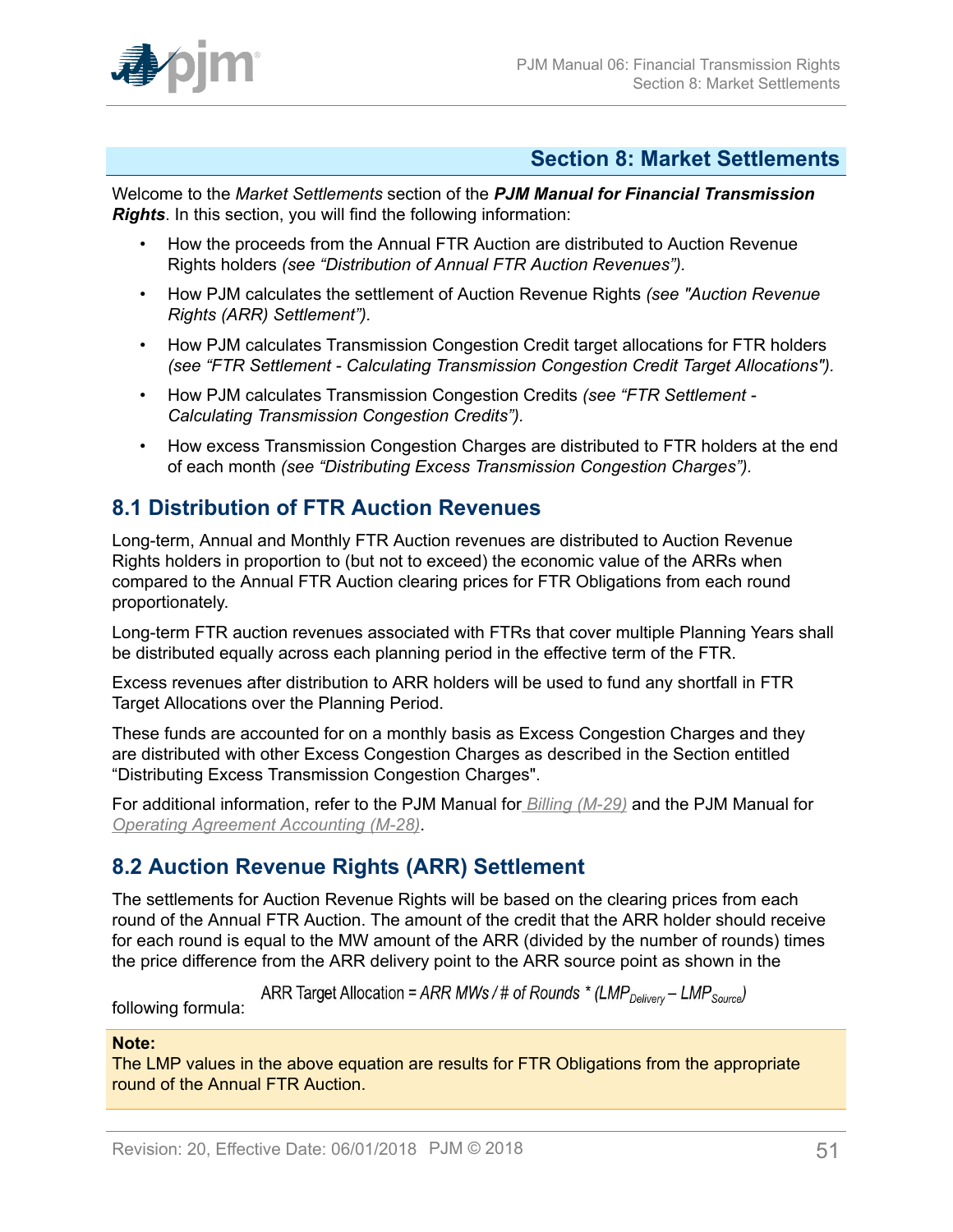

The ARR Target Allocation can be positive or negative. An ARR can be either a benefit or liability to the holder depending on the direction of transmission congestion in the annual auction analysis.

- If sufficient funds are collected in the Annual and Monthly FTR Auctions to satisfy all ARR Target Allocations then the ARR Credits = ARR Target Allocations for all ARR holders.
- The ARR Credits may be prorated proportionately if there are insufficient Annual and Monthly FTR auction revenues collected to cover all of the ARR credits.
- If the ARR Credits are prorated, the difference between ARR Target Allocations and ARR Credits are called ARR Deficiencies. The ARR Deficiencies may be funded by Annual Excess Congestion Charges as explained in the "FTR Settlements" Section.

The settlements for the Annual FTR Auction and the corresponding ARR settlements will be performed on a daily basis.

For additional information, refer to the PJM Manual for *[Billing \(M-29\)](http://www.pjm.com/~/media/documents/manuals/m29.ashx)* and the PJM Manual for *[Operating Agreement Accounting \(M-28\)](http://www.pjm.com/~/media/documents/manuals/m28.ashx)*.

## <span id="page-51-0"></span>**8.3 FTR Settlement – Calculating Transmission Congestion Credit Target Allocations**

The Transmission Congestion Credit Target Allocation is the amount of credit the FTR holder should receive in each constrained hour due to the value of an FTR.

The PJM OI determines a target allocation of Transmission Congestion Credits for each hour for each FTR by using the following formula:

Target Allocation=FTR\*(DALMP<sub>Deliverv</sub> - DALMP<sub>Receipt</sub>)

**where:**

| <b>FTR</b>                 | Financial Transmission Rights between the designated load bus and the<br>designated generation bus, in megawatts |
|----------------------------|------------------------------------------------------------------------------------------------------------------|
| DA LMP <sub>Delivery</sub> | The Day-ahead Congestion LMP during the hour at the Point of Delivery<br>designated in the FTR                   |
| DA LMP <sub>Receipt</sub>  | The Day-ahead Congestion LMP during the hour at the Point of Receipt<br>designated in the FTR                    |

The total target allocation for a Market Participant for each hour is then the sum of the target allocations for all of the Market Participant's FTRs.

Note, if the *DA LMPDelivery* or the *DA LMPReceipt* is an aggregate zone, the following formula is used:

Target=FTR\*ΣLoad Percentage<sub>;</sub> \*(DALMP<sub>Delivery-i</sub> - DALMP<sub>Receipt)</sub>

**where**: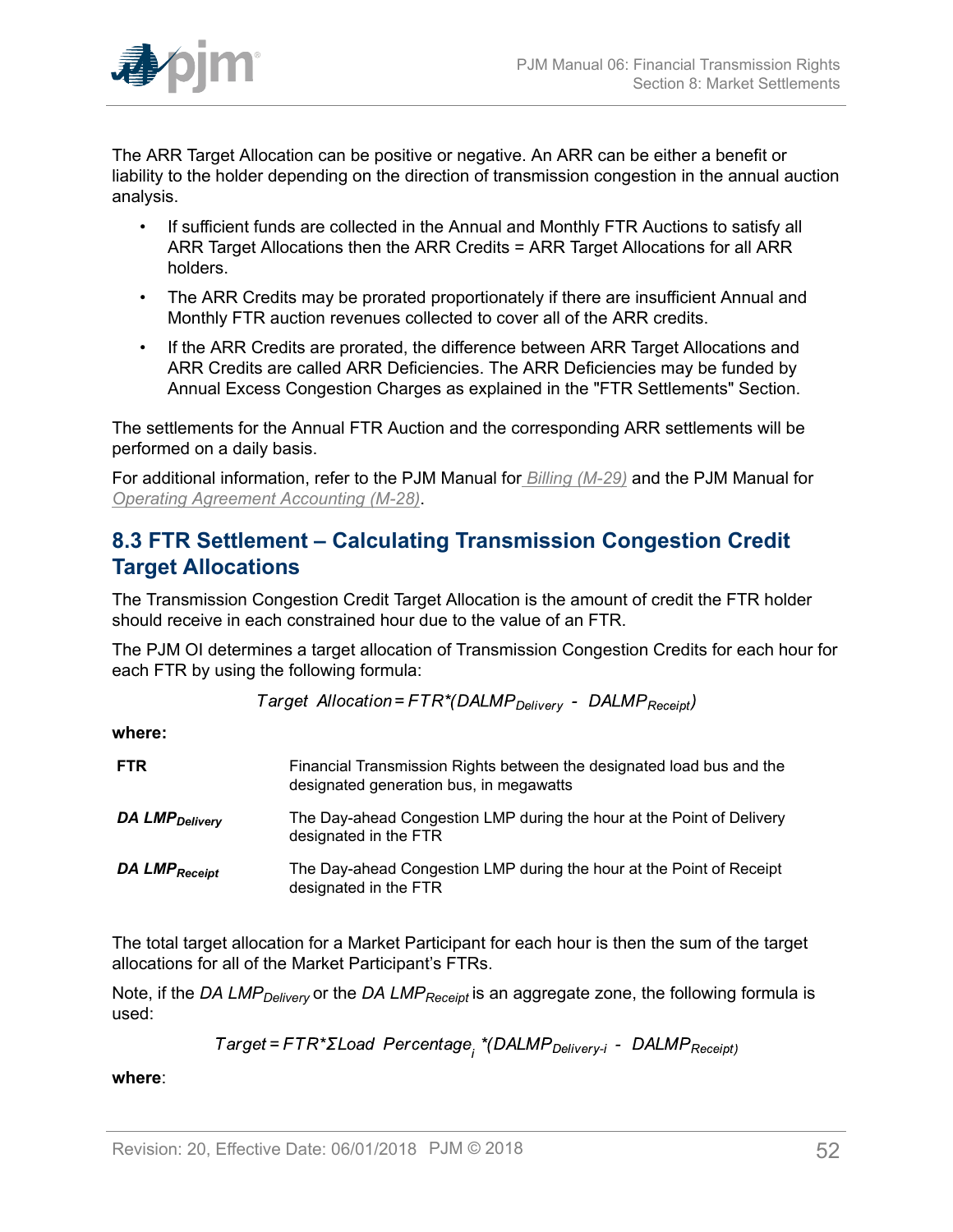

- **FTR** Financial Transmission Rights between the designated Load Aggregation Zone and the designated bus, in megawatts
- *Load Percentage* The percentage of the load at time of annual peak associated with each individual load bus in the Load Aggregation Zone designated in the FTR

For additional information, refer to the PJM Manual for *[Billing \(M-29\)](http://www.pjm.com/~/media/documents/manuals/m29.ashx)* and the PJM Manual for *[Operating Agreement Accounting \(M-28\)](http://www.pjm.com/~/media/documents/manuals/m28.ashx)*.

## <span id="page-52-0"></span>**8.4 FTR Settlement - Calculating Transmission Congestion Credits**

The PJM OI compares the total of all Transmission Congestion Credit target allocations to the total Transmission Congestion Charges for the PJM Control Area in each hour resulting from the Day-ahead Market.

- If the total of the target allocations is less than the total of the Transmission Congestion Charges, the Transmission Congestion Credit for each FTR is equal to its *target* allocation. All excess Transmission Congestion Charges are distributed at the end of the month as described later in this section.
- If the total of the target allocations is equal to the total of the Transmission Congestion Charges, the Transmission Congestion Credit for each FTR is equal to its target allocation.
- If the total of the target allocations is greater than the total of the Transmission Congestion Charges, the Transmission Congestion Credit for each FTR is equal to its target allocation only for those customer accounts whose total target allocation position for their FTR portfolio is net negative for the hour. Customer accounts whose total target allocation position for their FTR portfolio is net positive for the hour will receive a share of the total Transmission Congestion Charges (including revenues resulting from the collection of the net negative target allocation positions) in proportion to its target allocation. The shortfalls in hourly Transmission Congestion Credits compared to target allocations may be offset by excess charges from other hours in the end of the month accounting, as described in the next section.
- If the total of the Transmission Congestion Charges is negative, the Transmission Congestion Credit for each FTR is equal to its target allocation only for those customer accounts whose total target allocation position for their FTR portfolio is net negative for the hour. If the revenues resulting from the collection of the net negative target allocation positions is more than enough to cover the negative Transmission Congestion Charge, then any remaining revenues will be distributed as Transmission Congestion Credits to customer accounts whose total target allocation position for their FTR portfolio is net positive for the hour, in proportion to their target allocations. If the revenues resulting from the collection of the net negative target allocation positions is not enough to cover the negative Transmission Congestion Charge, then no Transmission Congestion Credits will be awarded to customer accounts whose total target allocation position for their FTR portfolio is net positive, and the remaining Transmission Congestion Charge liability will be subtracted from the total monthly excess prior to the monthend distribution described in the next section. The shortfalls in hourly Transmission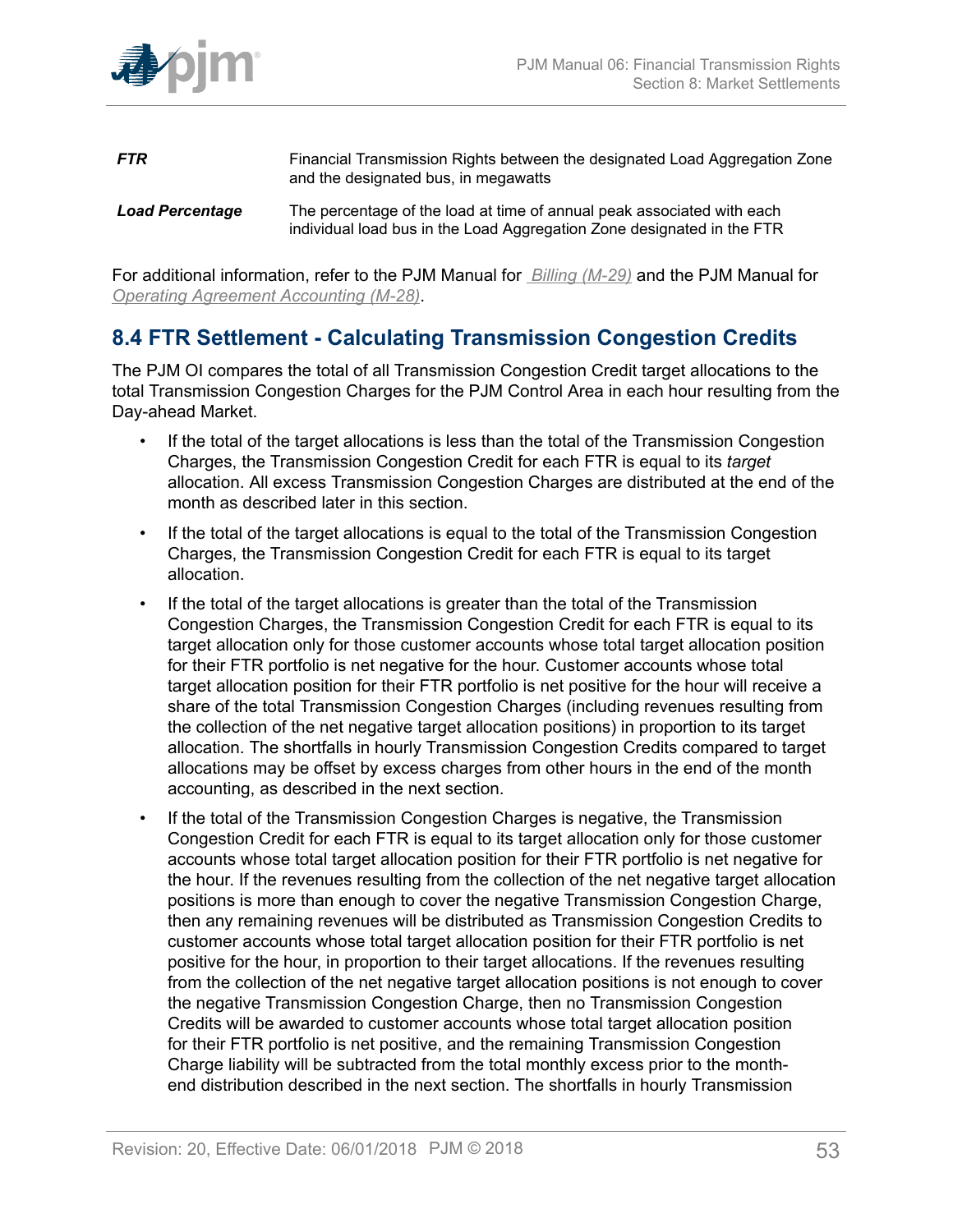

Congestion Credits compared to target allocations may be offset by excess charges from other hours in the end of the month accounting, as described in the next section.

For additional information, refer to the PJM Manual for *[Billing \(M-29\)](http://www.pjm.com/~/media/documents/manuals/m29.ashx)* and the PJM Manual for *[Operating Agreement Accounting \(M-28\)](http://www.pjm.com/~/media/documents/manuals/m28.ashx)*.

## <span id="page-53-0"></span>**8.5 Distributing Excess Transmission Congestion Charges**

The objective of the monthly excess Transmission Congestion Charge distribution is to cover any deficiency in the share of Transmission Congestion Credits received by each FTR holder during the month as compared to their target allocations for the month.

- Stage One The PJM OI distributes excess Transmission Congestion Charges accumulated during the month to each holder of FTRs in proportion to, but not greater than, any deficiency in the share of Transmission Congestion Charges received by the holder during that month as compared to its total target allocations for the month.
- Stage Two Any remaining excess after the stage one distribution will be used to satisfy any FTR deficiency from previous months within the Planning Period on a pro-rata basis up to the full FTR Target Allocation value.
- Stage Three Any remaining excess after the stage Two distribution will be carried forward to the next month as excess congestion charges.
- Stage Four At the end of the Planning Period, any remaining Excess Congestion Charges will first be used to satisfy any ARR deficiency that may exist. If insufficient funds exist to honor all ARR revenue shortfalls then the funds would be distributed by ratio of the ARR deficiency.
- Stage Five The PJM OI distributes any excess Transmission Congestion Charges remaining after the Stage Four distribution to all FTR holders on a pro-rata basis according to their net FTR target allocation position for all FTRs held at any time during the relevant Planning Period. An entity with a net negative FTR target allocation position is not subject to this excess distribution.

Any revenue deficient transmission rights (ARRs or FTRs) remaining at the end of the Planning Period are satisfied through a transmission rights uplift credit, the costs of which are allocated as charges to FTR holders on a pro-rata basis according to their net FTR target allocation position, relative to the total net FTR target allocation positions of all FTR holders in the PJM Interchange Energy Market. An entity with a net negative FTR target allocation position is not subject to transmission rights uplift allocation charges and are excluded from the uplift charge calculations.

For additional information, refer to the PJM Manual for *[Billing \(M-29\)](http://www.pjm.com/~/media/documents/manuals/m29.ashx)* and the PJM Manual for *[Operating Agreement Accounting \(M-28\)](http://www.pjm.com/~/media/documents/manuals/m28.ashx)*.

### <span id="page-53-1"></span>**8.6 FTR Forfeiture Rule**

Section 5.2.1 (b) of Schedule 1 of the PJM Operating Agreement requires that if an Effective FTR Holder of a Financial Transmission Right between specified delivery and receipt buses increases the value of their FTR positions through a portfolio of virtual transactions, including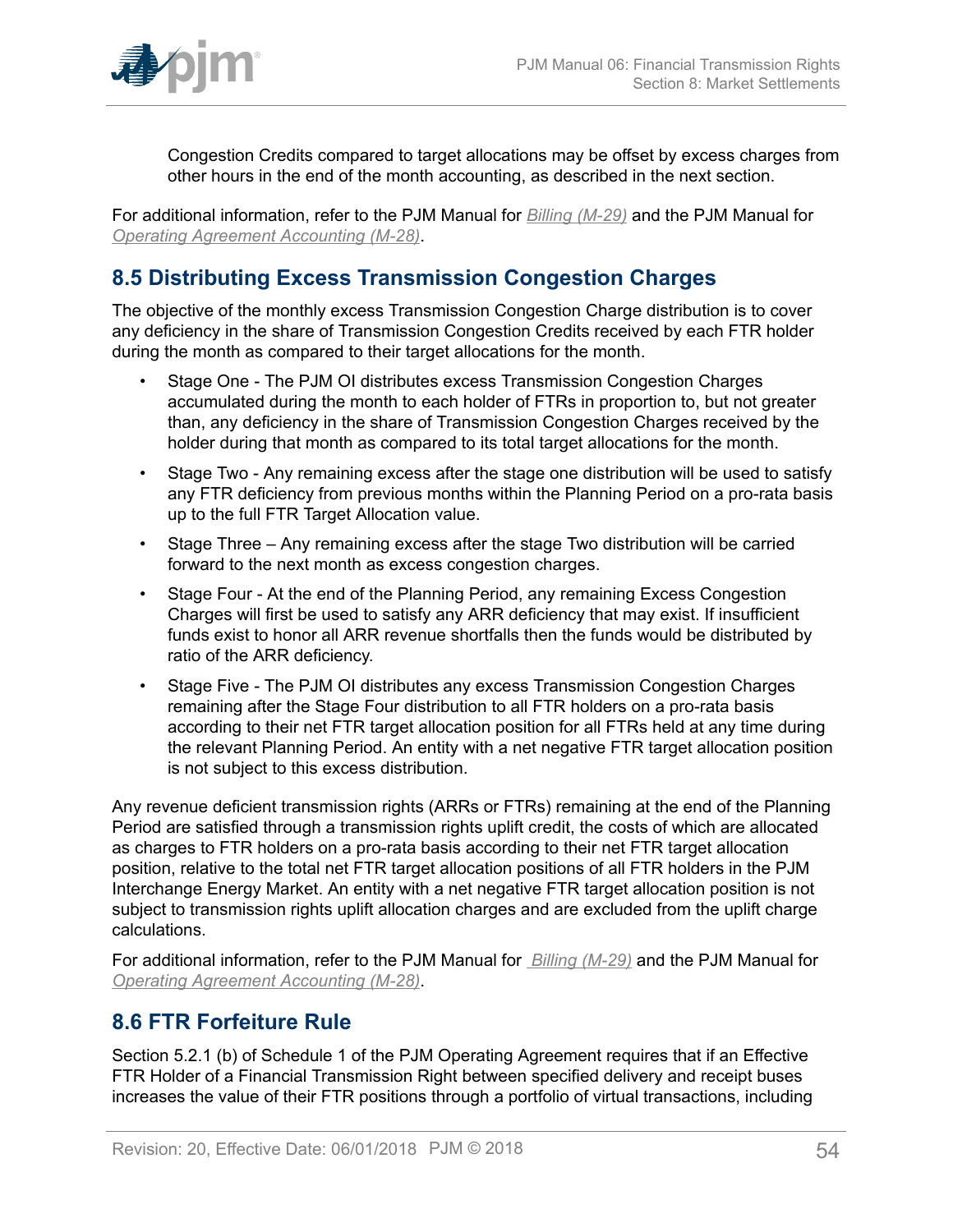

Increment Offers and/or Decrement Bids and/or Up-to Congestion Transactions that was accepted by the Office of the Interconnection for an applicable hour in the Day-ahead Energy Market, then the Market Participant shall not receive any Transmission Congestion Credit, associated with such Financial Transmission Right in such hour, in excess of one divided by the number of hours in the applicable month multiplied by the amount that the Market Participant paid for the Financial Transmission Right in the Financial Transmission Rights Auction.

Section 5.2.1 (c) of Schedule 1 of the PJM Operating Agreement defines the criteria used to determine if an Effective FTR Holder's virtual transaction portfolio increases the value of their FTR positions.

The FTR Forfeiture rule is implemented as follows in hours where the difference in Locational Marginal Prices in the Day-ahead Energy Market between such delivery and receipt buses is greater than the difference in Locational Marginal Prices between such delivery and receipt buses in the Real-time Energy Market and where the Effective FTR Holder's net MW position between such delivery and receipt buses is positive:

- An Effective FTR Holder's virtual transaction portfolio net flow is greater of 10% or 0.1MW, or such other threshold as determined by PJM, as described below; and
- The Day-ahead binding constraint has a \$0.01 or greater effect (i.e. the product of the constraint's shadow price times the shift factor) on the absolute value of the difference between the Financial Transmission Right delivery and receipt buses.

In general, the threshold noted above will be set at the greater of 10% or 0.1MW. However, the Office of the Interconnection may utilize different percentage thresholds under certain circumstances. Some of these circumstances may include but are not limited to the Dayahead binding constraint voltage level (i.e. low vs. high voltage) or outage conditions that may isolate an FTR path (i.e. radial path). If a percentage below 10% is utilized, the Office of the Interconnection will notify the membership at the earliest possible opportunity.

When the above conditions exists, the weighted average FTR Auction clearing price of the FTR owned by the Effective FTR Holder was greater than or equal to zero, and the Effective FTR Holder's virtual transaction portfolio flow on an identified Day-ahead binding constraint is greater than zero, the participant forfeits an amount equal to the hourly FTR Target Allocation minus the hourly FTR Auction clearing price times the FTR MWh for that FTR path.

When the above conditions exists, the weighted average FTR Auction clearing price of the FTR owned by the Effective FTR Holder was less than zero, and the Effective FTR Holder's virtual transaction portfolio flow on an identified Day-ahead binding constraint is consistent with the divergence of Day-ahead from Real-time prices between the Financial Transmission Right delivery and receipt buses, the participant forfeits an amount equal to the hourly FTR Target Allocation minus the hourly FTR Auction clearing price times the FTR MWh for that FTR path.

In no case will the forfeit amount be less than \$0.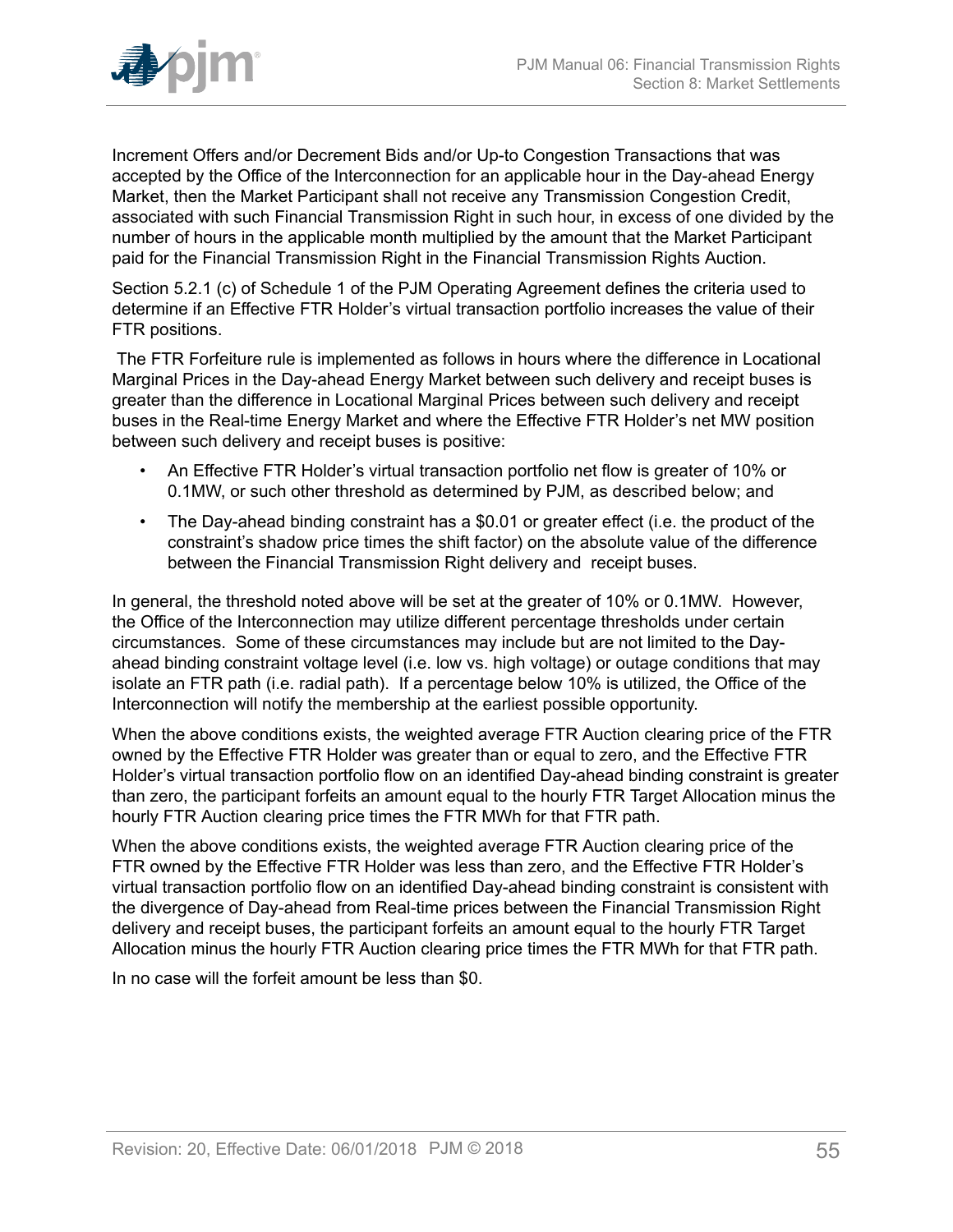

### <span id="page-55-0"></span>**Section 9: Simultaneous Feasibility Test**

Welcome to the *Simultaneous Feasibility Test* section of the *PJM Manual for Financial Transmission Rights*. In this section, you will find the following information:

• A description of the Simultaneous Feasibility Test (SFT) and how it is performed by the PJM OI (see "Simultaneous Feasibility Test Overview").

## <span id="page-55-1"></span>**9.1 Simultaneous Feasibility Test Overview**

The Simultaneous Feasibility Test (SFT) is a market feasibility test run by PJM that provides revenue adequacy by ensuring that the Transmission System can support the subscribed set of FTRs or ARRs during normal system conditions. If the FTRs or ARRs can be supported under normal system conditions and congestion occurs, PJM will be collecting enough congestion charges to cover the FTRs or ARR credits, thus becoming revenue adequate. The purpose of the SFT is to preserve the economic value of FTRs or ARRs to the holders by ensuring that all FTRs or ARRs awarded can be honored. An SFT is run for each ARR or FTR requested.

The SFT uses a DC power flow model that models the requested firm transmission reservations and expected network topology during the period being analyzed. It is not a system reliability test and is not intended to model actual system operating conditions. FTRs and ARRs for Firm Point-to-Point Service are modeled as generation at the receipt (source) point(s) and load at the delivery (sink) point(s). FTRs and ARRs for Network Integration Service are modeled as a set of generators at the receipt (source) point and a network load at the delivery (sink) point. SFTs are run for yearly, monthly, and weekly analysis periods, when network resource changes are submitted and during the determination of the winning quotes for the Annual FTR Auction and the Monthly FTR auction.

Inputs to the SFT model include:

- all newly-requested FTRs and ARRs for the study period,
- all existing FTRs and ARRs for the study period,
- transmission line outage schedules, thermal operating limits for transmission lines, that are expected to last for 2 months or more will be included in the determination of simultaneous feasibility for the Annual PJM FTR Auction and outages of five days or more shall be included in the determination of simultaneous feasibility for monthly PJM FTR auctions as well as outages of shorter duration that are determined through PJM analysis to be likely to cause FTR revenue inadequacy if not modeled. Simultaneous Feasibility determinations shall take into account outages based on reasonable assumptions about configuration and availability of transmission capability.
- PJM reactive interface limits that are valid for the study period, and
- estimates of uncompensated power flow circulation through the PJM Control Area from other Control Areas.

Specific to residual ARR allocations and long-term FTR auctions pursuant to section 6.3, the model will include any transmission upgrade that meets the following criteria:

• Approved to be in service by June 30 of the following year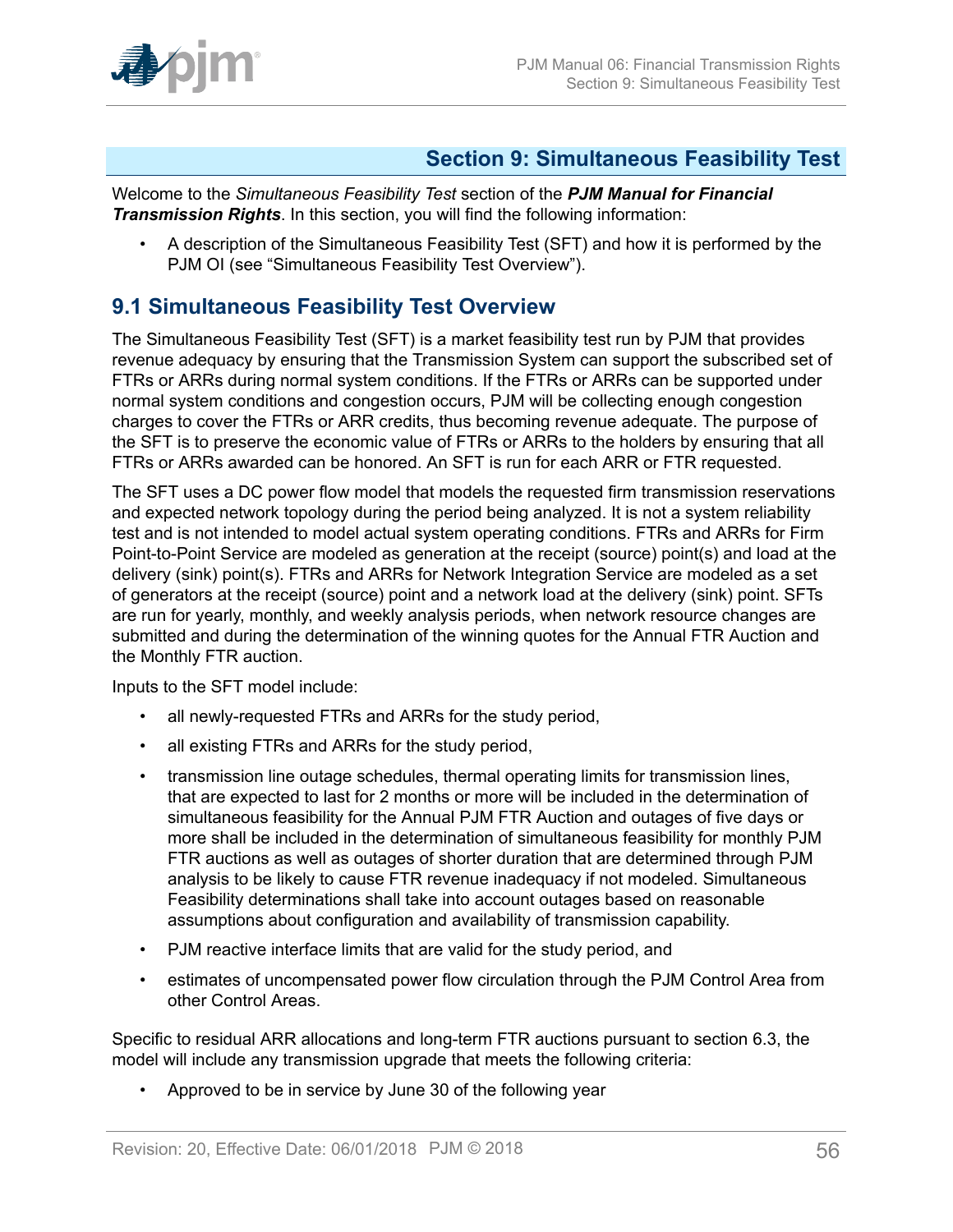

• Determined to individually, or together, have 10% or more impact on the transmission congestion on an individual constraint or constraints with congestion of \$5 million or more affecting a common congestion path.

Consistent with PJM Operating and Planning criteria, the SFT evaluates the ability of all system facilities to remain within normal ratings during normal, extended-period operation, while maintaining an acceptable bulk system voltage profile. The system must also be able to sustain any single contingency event with all system facilities remaining within applicable short-term, emergency ratings while maintaining an acceptable bulk system voltage profile and a maximum bulk system voltage drop of five percent. To ensure feasibility, each constraint is monitored for limit violation by the worse-case scenario combination of awarded FTR options and obligations. Counterflow created by an FTR option is ignored.

PJM may use normal capability limits instead of the increased ARR Stage 1A capability limits in FTR Auctions for all ARR Stage 1A infeasible facilities if ARR funding is not impacted, requested Self Scheduled FTRs are fully cleared, and net FTR Auction revenue is positive. If normal capability limits cannot be achieved then the lowest achievable limit may be used by decreasing capability limits below Stage 1A increased capability limits pro-rata based on the MWs of ARR Stage 1A infeasibility. PJM will only reduce infeasibilities on facilities in which there are auction bids available to reduce infeasibilities.

Before the start of each planning period, PJM will post a list of future transmission outages that are anticipated to cause monthly auction base case infeasibilities. The posted list may include outages that meet the following criteria:

- Transmission outages that have historically caused FTR underfunding.
- Transmission outages on the High Voltage system.
- Transmission outages that create an infeasibility of at least 10%.

PJM may attempt to remove or reduce infeasibilities in FTR Auctions caused by selected modeled transmission outages only if ARR funding is not impacted and net FTR Auction revenues are positive. PJM will only reduce infeasibilities on facilities in which there are auction bids available to reduce infeasibilities. PJM will update the posted list of transmission outages that are anticipated to cause infeasibilities as necessary throughout the Planning Period.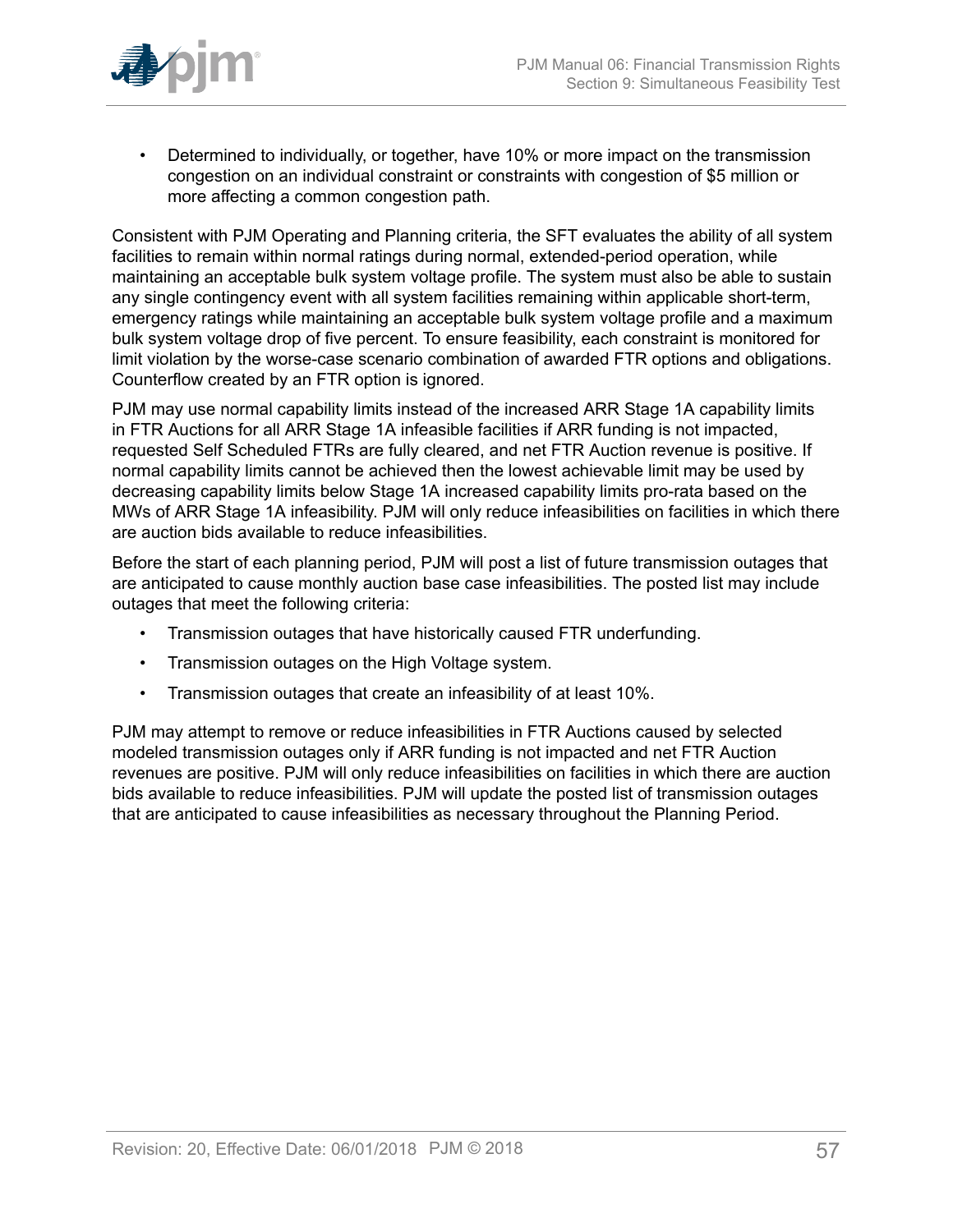

## <span id="page-57-0"></span>**Section 10: PJM FTRCenter**

Welcome to the *PJM FTRCenter* section of the *PJM Manual for Financial Transmission Rights*. In this section, you will find the following information:

• A description of the PJM FTR Auction system (see "PJM FTRCenter Overview").

### <span id="page-57-1"></span>**10.1 PJM FTRCenter Overview**

<span id="page-57-2"></span>PJM FTRCenter is an Internet application that allows Market Participants to participate in PJM's FTR Auctions and secondary market. Figure 9.1 presents a conceptual view of the FTR auction subsystems.



*Exhibit 2: FTR Auction Subsystems*

Offers to sell or bids to purchase FTRs are submitted by Market Participants through the Market User Interface (MUI). All entered quotes are validated and entered into the FTR auction database by the MUI.

In addition to the quotes, other data that is required by the FTR Auctions is provided by other PJM systems. These items include external grid/flow modeling, outage schedules, and facility ratings.

The FTR auction subsystem consists of the following four components: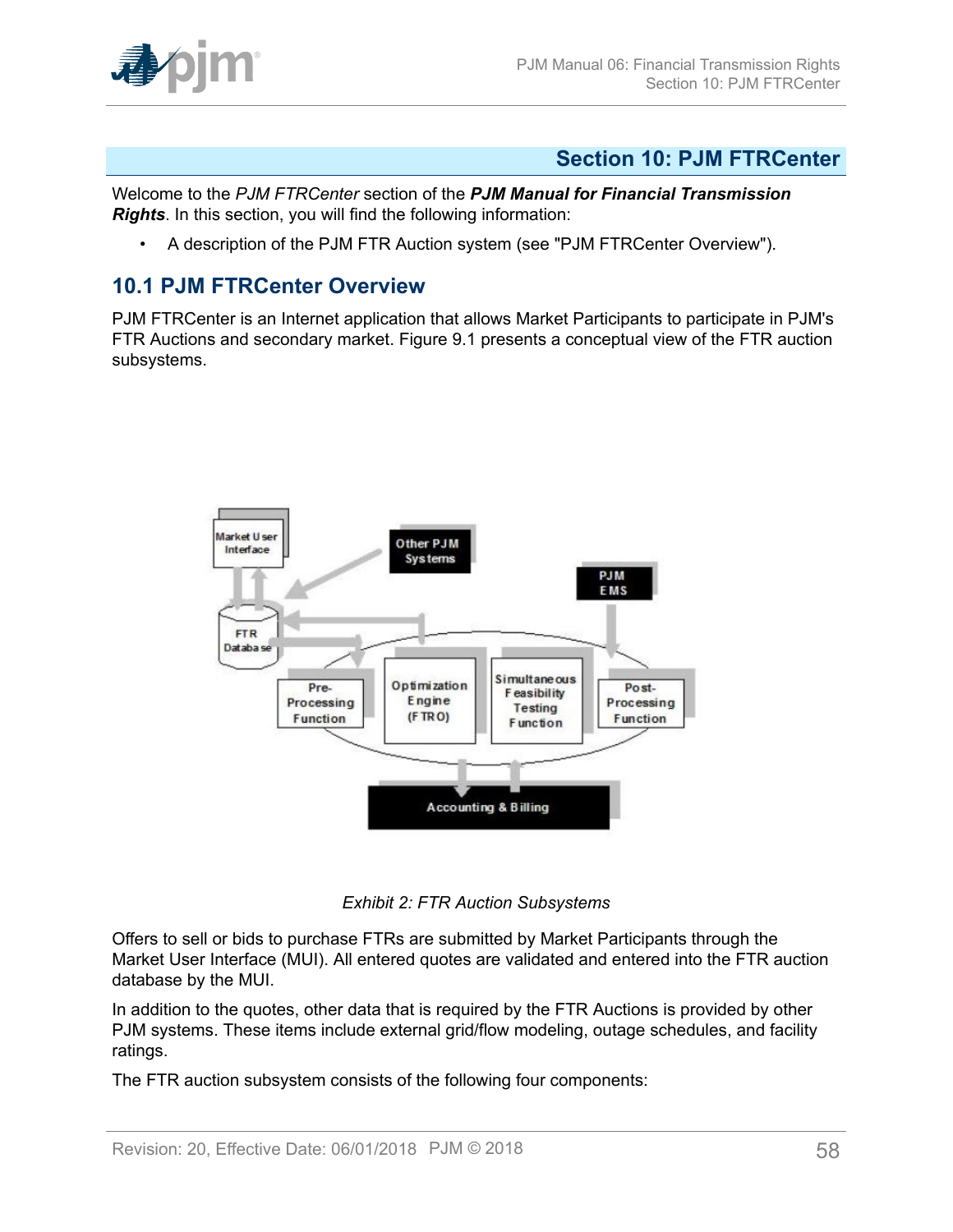

- *Pre-processing Function* performs all activities necessary to setup a base case for the evaluation process, including evaluating the quotes and preparing a set of FTRs to be tested for simultaneous feasibility.
- *Optimization Engine (FTRO)* formulates the Linear Programming (LP) problem including transmission facility limits constraints, generic constraints, and contingencies and solve the LP problem. The objective is to determine the highest valued combination of FTRs to be awarded in the auction that is simultaneously feasible while respecting pre-and post-contingency transmission limits in conjunction with the previously awarded FTRs. FTR offers and bids are cleared based on their comprehensive prices determined by both their bid/offer prices and their relevant impacts on all the binding constraints. This optimization is based on a DC transmission network model.
- *Simultaneous Feasibility Testing Function* checks the feasibility of the FTR auction solution generated by the optimization module under network contingency conditions. This module performs DC power flow based contingency analysis and identifies those contingencies that cause violations of facility limits. To ensure feasibility, each constraint is monitored for limit violation by the worse-case scenario combination of awarded FTR Options and Obligations. Impacts of counterflows from FTRs Options are taken into account, and counterflow created by an FTR option is ignored. Once identified, constraints corresponding to these contingencies are constructed and the optimization module is called again to solve the FTR auction with the newly identified contingencies included.
- *Post-*processing *Function* ensures that the appropriate data items are transferred to the FTR auction database for posting on the MUI and ensures the results are transferred to the accounting and billing subsystems.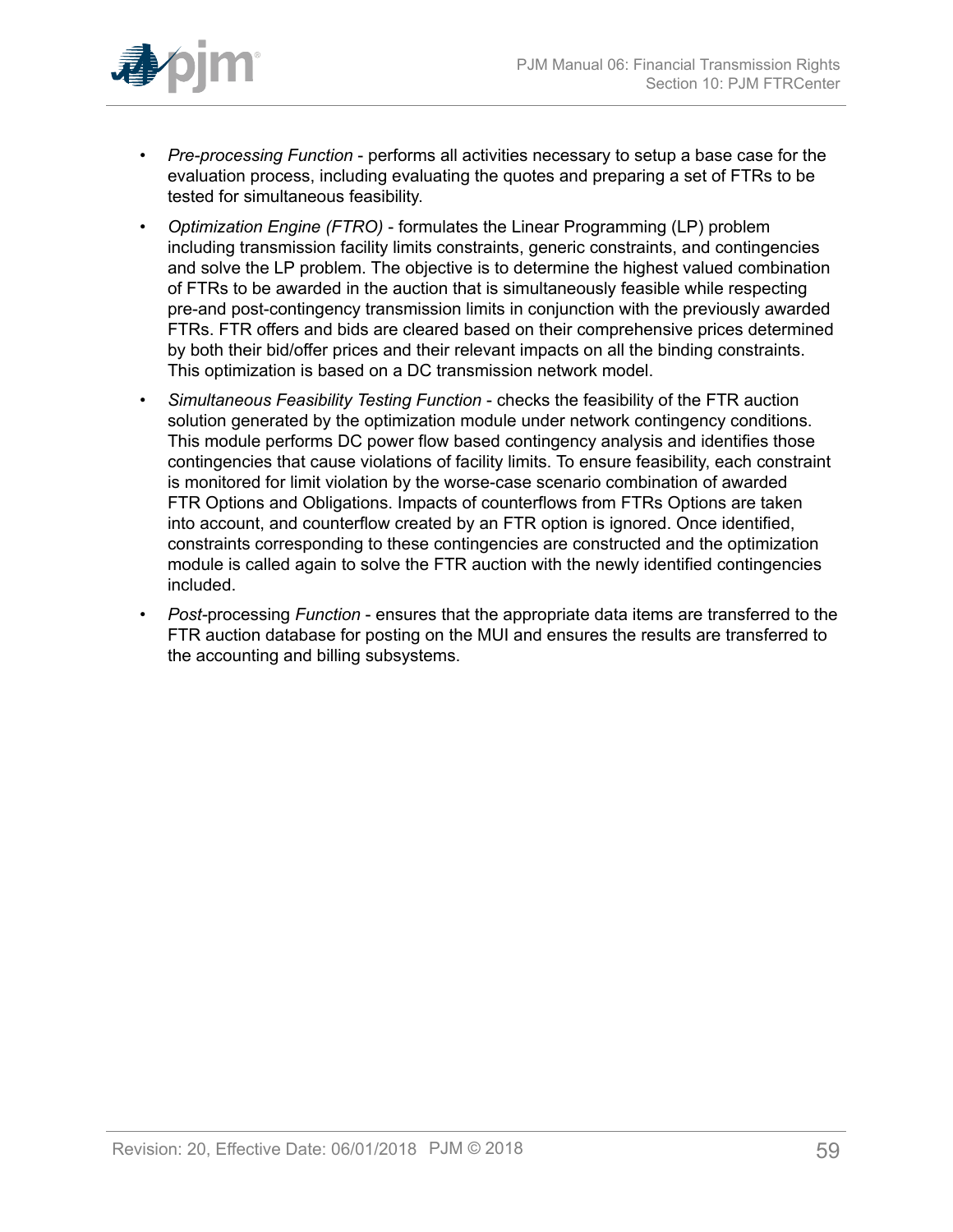

### <span id="page-59-0"></span>**Revision History**

#### **Revision 19 (09/01/2017):**

• Added conforming changes to section 8.6 to account for FTR Forfeiture rule changes

#### **Revision 18 (06/01/2017):**

- Cover to Cover 2017 Periodic Review
- Added conforming changes to section 4.2 and 4.3 to account for Qualified Replacement Resources in Stage 1 of the Annual ARR allocation
- Added conforming changes to section 8.4 to account for exclusion of balancing congestion for FTR Target funding
- Added conforming changes to section 4.10 to account for removal of negatively valued Residual ARRs

#### **Administrative Change (10/26/2016):**

- Revised Revision History to remove incorrect reference
- Revised Manual Owner from Tim Horger to Asanga Perera

#### **Revision 17 (06/01/2016):**

- Periodic Review clarifying changes to better describe existing rules and processes
- Administrative Change updated references for eFTR to FTRCenter

#### **Revision 16 (06/01/2014):**

• Added conforming changes to section 4.2 for purposes of determining the Zonal Base Load for use in stage 1A of the annual ARR allocation, a clause has been added to modify the definition such that the negative impacts of extraordinary circumstances are properly taken into account. Added conforming changes to section 4.2 for purposes of residual zone pricing.

#### **Revision 15 (10/10/2013):**

• Added conforming changes to section 9.1explaining process PJM utilizes to reduce Stage 1A infeasible facilities.

#### **Revision 14 (7/01/2013):**

- Conforming changes to incorporate rules for Residual Zone Pricing as approved by FERC in Docket(s) ER13-347. Residual metered load pricing is effective 6/1/2015. Conforming revisions made to sections 3 and 4.
- Added section 8.6 to include conforming changes to incorporate rules for applying FTR Forfeiture Rule to cleared increment offers, cleared decrement bids, and cleared Up-to transactions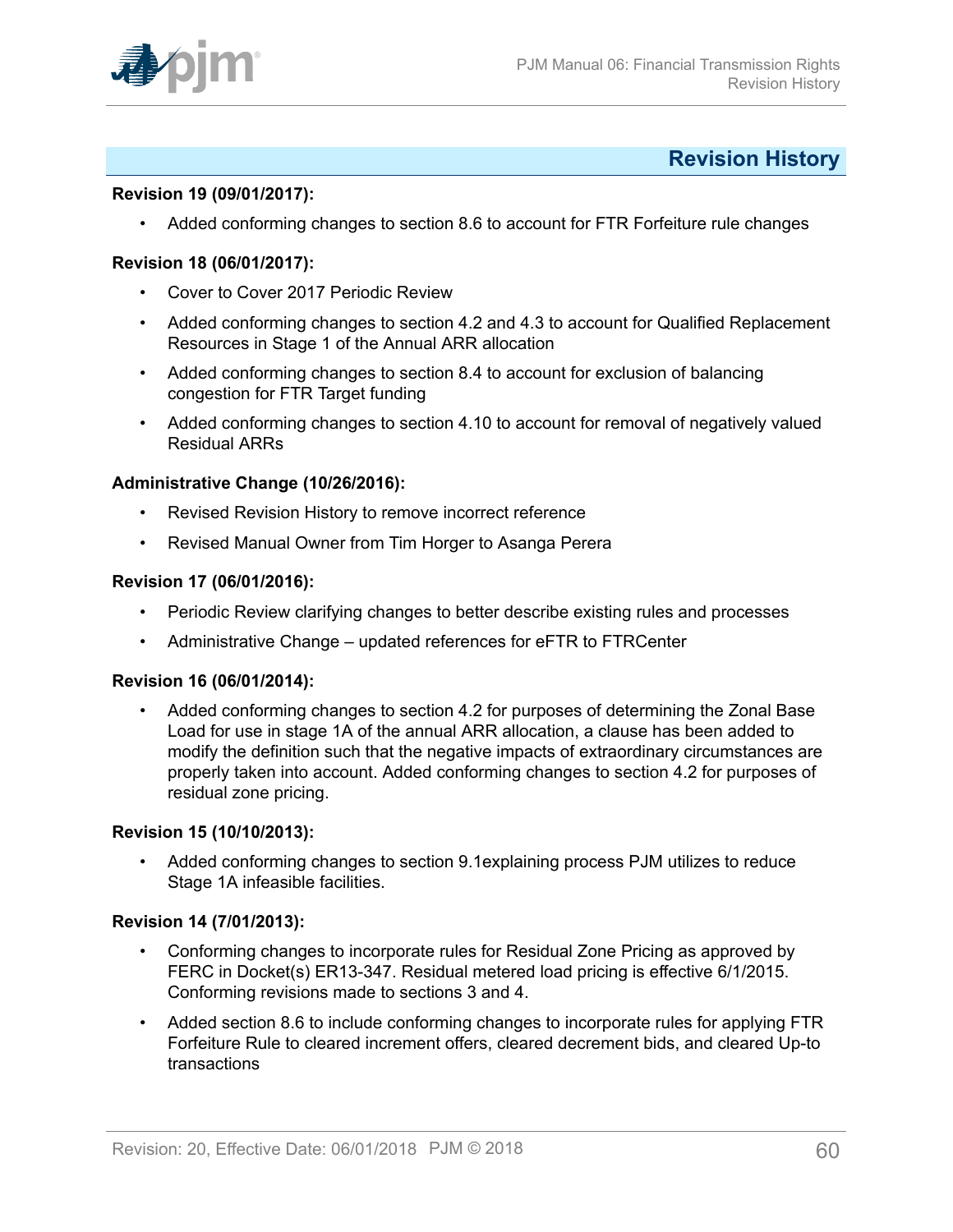

• Added conforming changes to section 9.1explaining process PJM utilizes to reduce infeasibilities associated with modeled transmission outages.

### **Revision 13 (06/28/2012):**

Added Section headers to entire document.

Section 1.1: Definition and Purpose of FTRs

• Deleted Language on valid source and sink designations for the Monthly FTR Auctions and Long Term and Annual FTR Auctions.

Section 3.2: Firm Point-to-Point Transmission Auction Revenue Rights (ARRs)

• Deleted language for the timeline of TSR/ARR request and approval process for Firm Point to Point Transmission Service

Section 4 Introduction: Annual ARR Allocation

• Removed language on inclusionary topics in Section 4

Section 4.5: Annual Allocation of Auction Revenue Rights (ARRs) – Stage 2

• Added the term available to clarify the type of source node of an ARR request

Section 4.9.2: Regional Transmission Expansion Plan (RTEP) IARRs

- Added clarification of RTEP to heading topics
- Clarified language on the allocation of IARRs to state that PJM will determine the quantity of IARRS to be allocated within 3 months prior to the actual in-service date of the upgrade
- Moved language of effective day and Value of IARRs to separate section (now 4.9.4)

Section 4.9.3: Elective Upgrade IARRs

• Modified Heading Name to Elective Upgrade IARRs

Section 4.9.4: Duration and Value of IARRs

• New section formed to encompass duration and value of IARRs

Section 5.1: FTR Allocation Process for New Load in Zones Associated with Market Growth

• Removed language regarding new member elections in FTR Auctions.

Section 5.3: Firm Point-to-Point Transmission Financial Transmission Rights (FTRs)

- Changed 'ARR' to 'FTR'
- Removed timeline for the TSR/FTR request and approval process for Firm Point-to-Point Transmission Service (Exhibit 3)

Section 6.1: FTR Auctions Overview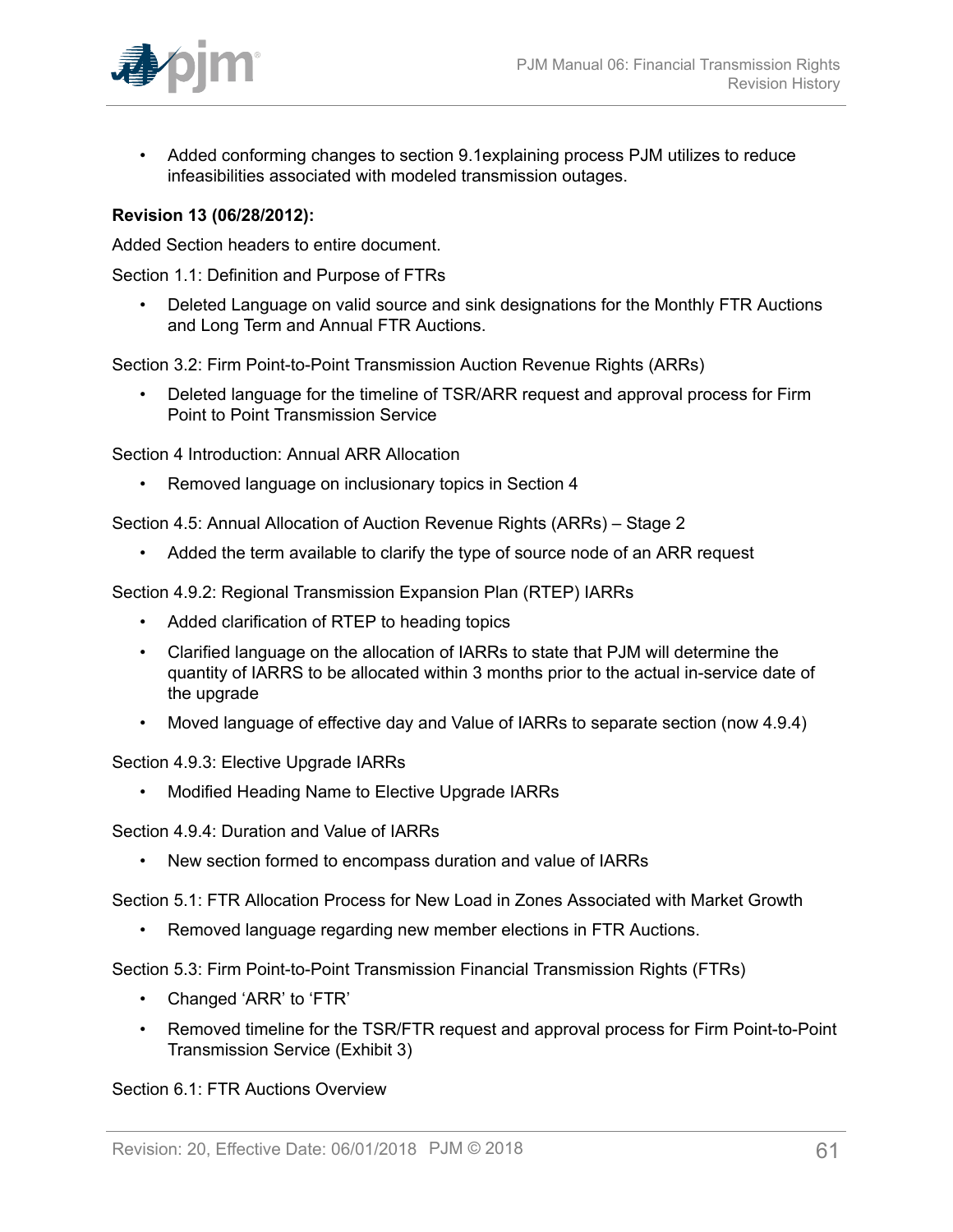

- Updated language to reflect 3 Long-Term FTR Auction rounds and that each round will award 1/3 of the feasible FTR available capability.
- Added the term available to clarify the type of valid source and sinks for an FTR Auction.
- Added language that the list of available source and sinks for each auction will be posted before the start of the bidding window.
- Removed language that PJM determines and posts the expected non-simultaneous estimates of available FTR capability for each interface, via the MUI

#### Section 6.3: Long-Term FTR Auction Time Line

• Updated Long-term FTR Auction Time Line to reflect 3 rounds being conducted as opposed to 2 rounds.

Section 6.7: FTR Auctions Credit Business Rules

- Removed language regarding self-scheduled FTRs having a zero credit requirement
- Clarified language of the credit responsibility of an FTR that is traded.
- Removed additional language of payment and revenue credits as well as credit requirements of transactions involving a 3rd party
- Removed language that allows credit requirement to be reduced by zonal/base load for LSEs for portfolio diversification calculation as language was rejected by FERC.

Section 7.3: FTR Secondary Trading Business Rules

• Added language stating the credit requirements for traded FTRs will be calculated through the FTRCenter system.

Section 8.3: FTR Settlement – Calculating Transmission Congestion Credit Target Allocations

• Added clarifying text that the DA LMPDelivery and DA LMPReceipt LMPs are the Day-Ahead Congestion LMP.

Section 9.1: Simultaneous Feasibility Test Overview

• Added language indicating the Simultaneous Feasibility determinations shall take outages into account based on reasonable assumptions about configuration and availability of transmission capability.

### **Revision 12 (07/01/2009):**

Section 4: Annual ARR Allocation

- Revised to reflect new rules associated ARR Stage 1 Participation for External LSEs
- Revised to reflect rules associated with historic resource splits for historic load aggregation zone splits.
- Revised to reflect new rules associated with credit responsibility for traded ARRs.
- Revised to reflect new rules associated with IARRs for RTEP projects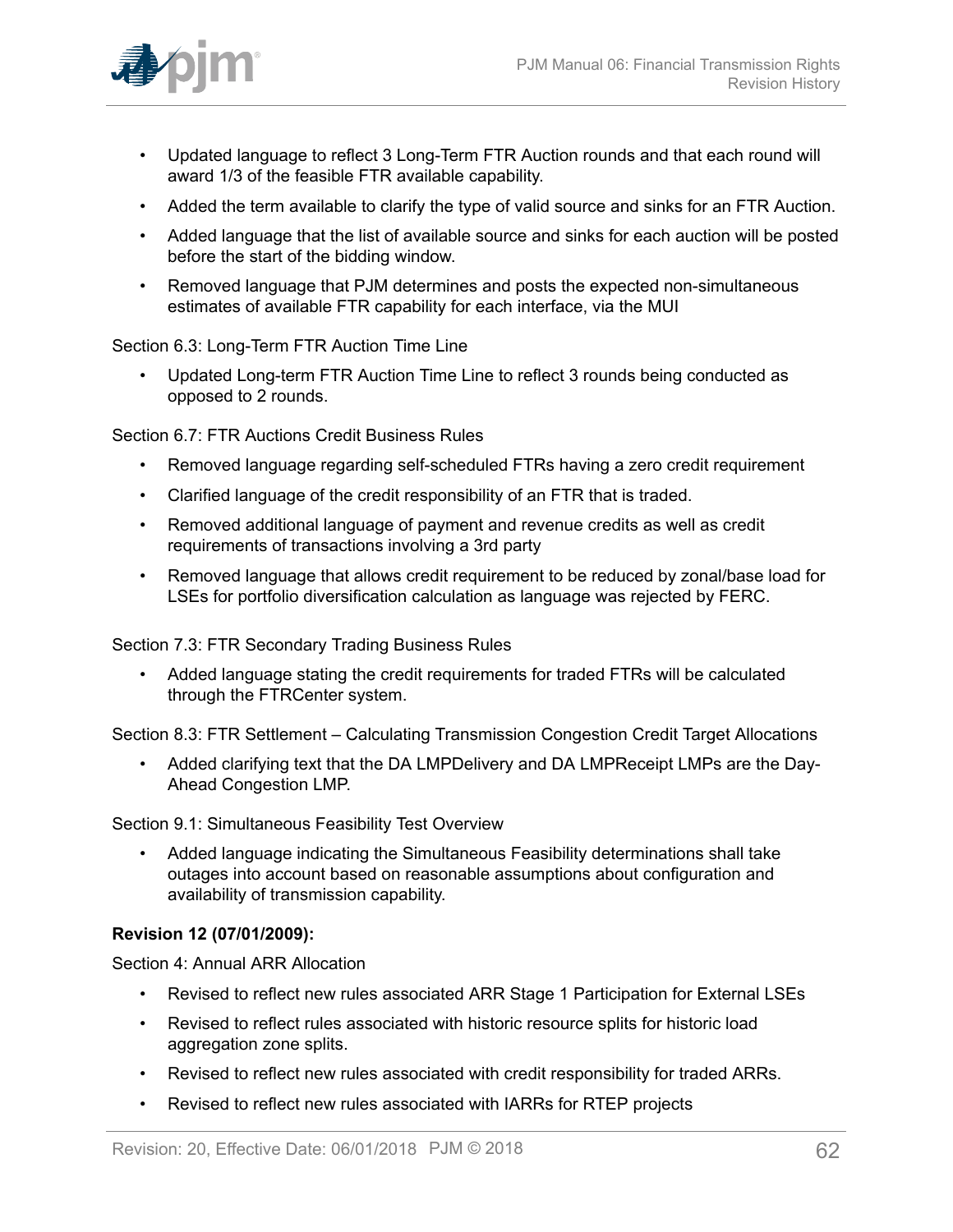

#### Section 6: FTR Auctions

- Revised to reflect removal of prompt month established participant credit requirement exemption.
- Revised to reflect new rules associated with undiversified credit calculation for LSEs.
- Revised to reflect new rules associated with Termination and Liquidation of FTR Positions for Credit Defaults.

### **Revision 11 (08/01/2008):**

Section 1: Financial Transmission Rights Overview

• Revised to reflect new rules associated with implementation of Long-term FTR Auctions

#### Section 4: Annual ARR Allocation

- Revised to reflect new rules associated with the implementation of Residual ARRs
- Revised to reflect rules surrounding Incremental Auction Revenue Rights

#### Section 6: FTR Auctions

- Revised to reflect new rules associated with implementation of Long-term FTR Auctions
- Revised to reflect rules surrounding FTR Credit

#### Section 8: Market Settlements

- Revised to reflect new rules associated with implementation of Long-term FTR Auctions
- Revised to reflect rules surrounding distribution of end-of-period excess transmission congestion credit charges
- Revised to reflect rules surrounding collection and distribution of end-of-period uplift required to fully fund FTRs.

### **Revision 10 (06/01/07):**

Section 1: Financial Transmission Rights Overview

• Revised to reflect new rules associated with the implementation Marginal Losses

Section 2: Auction Revenue Rights Overview

• Revised to reflect new rules associated with the implementation Marginal Losses

### **Revision 9 (04/04/07):**

Section 4: Annual ARR Allocation

• Revised to reflect new rules associated with LTTR filing.

### **Revision 08 (03/08/06):**

### Section 4: Annual ARR Allocation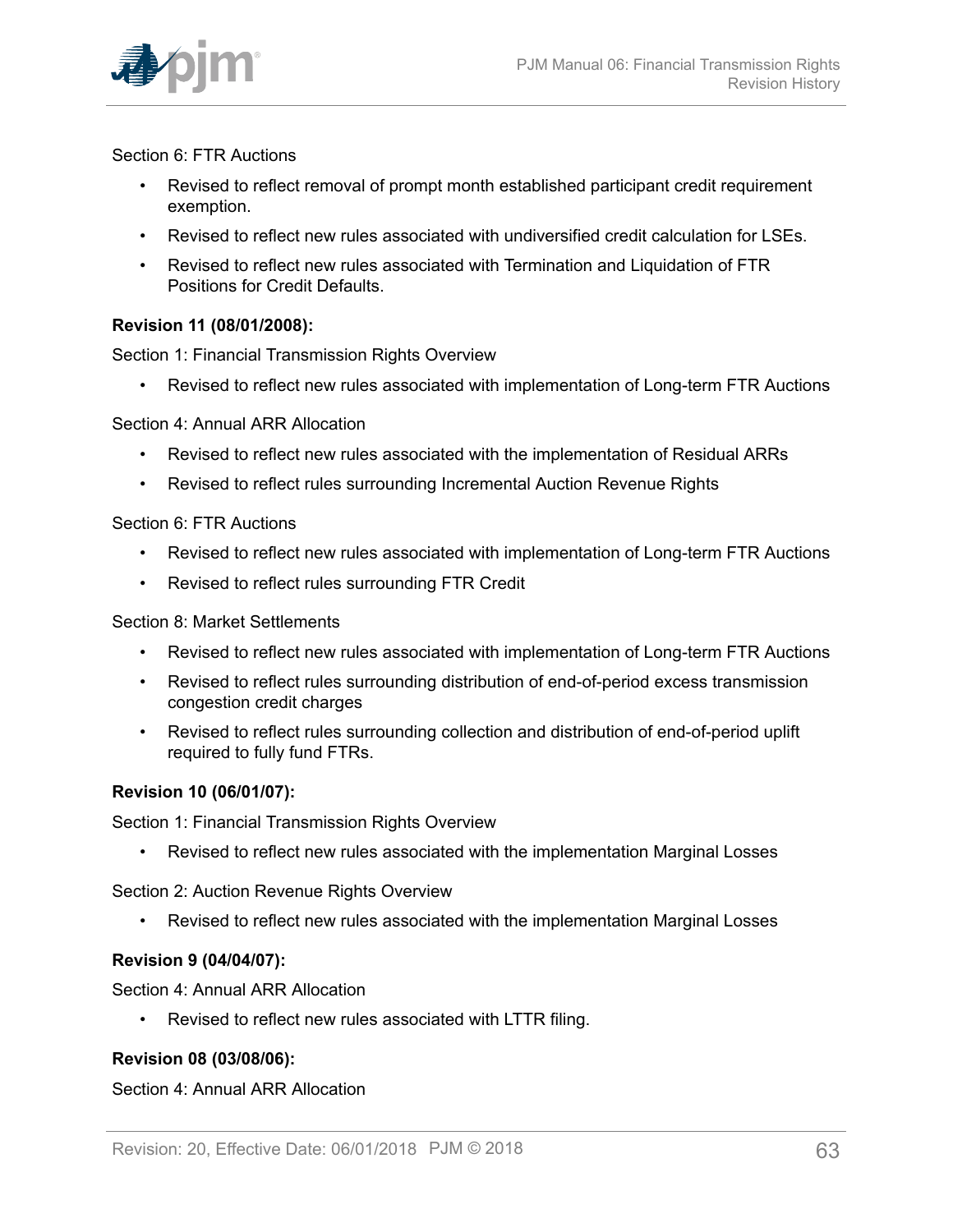

• Revised to reflect a clarification of rules for ARR trading.

#### Section 6: FTR Auctions

- Revised to reflect new rule that \$0 bids will not be awarded on paths with a clearing price of zero.
- Revised to reflect rules surrounding new monthly balance-of-planning-period auction format.
- Revised to reflect new annual and monthly auction credit rules.
- Revisions were made on the following pages: 24-27, 34-36 and 38-43.

### **Revision 07 (04/15/05):**

#### Section 4: Annual ARR Allocation

Section 5: Financial Transmission Rights (FTRs) for New Load in Zones Associated with Market Growth

• Revised to reflect to business rule changes approved by FERC, effective March 8, 2005, that allow Point-to-point customers, with long-term firm transmission service used to deliver energy from a designated network resource located outside or within PJM to load located outside or within PJM and that was confirmed and in effect during the historical reference year, to participate in Stage 1 of the Annual Allocation.

#### **Revision 06 (12/7/04):**

Section 9: Simultaneous Feasibility Test

• Revised to reflect to clarify the inputs in the SFT (Simultaneous Feasibility Test) Model. The revised business rule provides an overview of the process of including transmission line outage schedules in the SFT model.

### **Revision 05 (02/01/04):**

• Revised to reflect the implementation of a new Annual Allocation mechanism. The new business rules outline the procedures under which PJM Network Service Customer may designate sources of Auction Revenue Rights (ARRs) or Financial Transmission Rights (FTRs) that they submit in the Annual Allocation process. The new Annual Allocation method is designed to eliminate the unit-specific capacity requirement related to the Network Service ARR or FTR source designation.

### **Revision 04 (03/15/03):**

• Revised to reflect the implementation of Auction Revenue Rights, FTR Options, and multi-period Annual FTR Auction.

#### **Revision 03 (06/01/00):**

• Revised to reflect the Multi-Settlement Process implementation.

### **Revision 02 (10/18/99):**